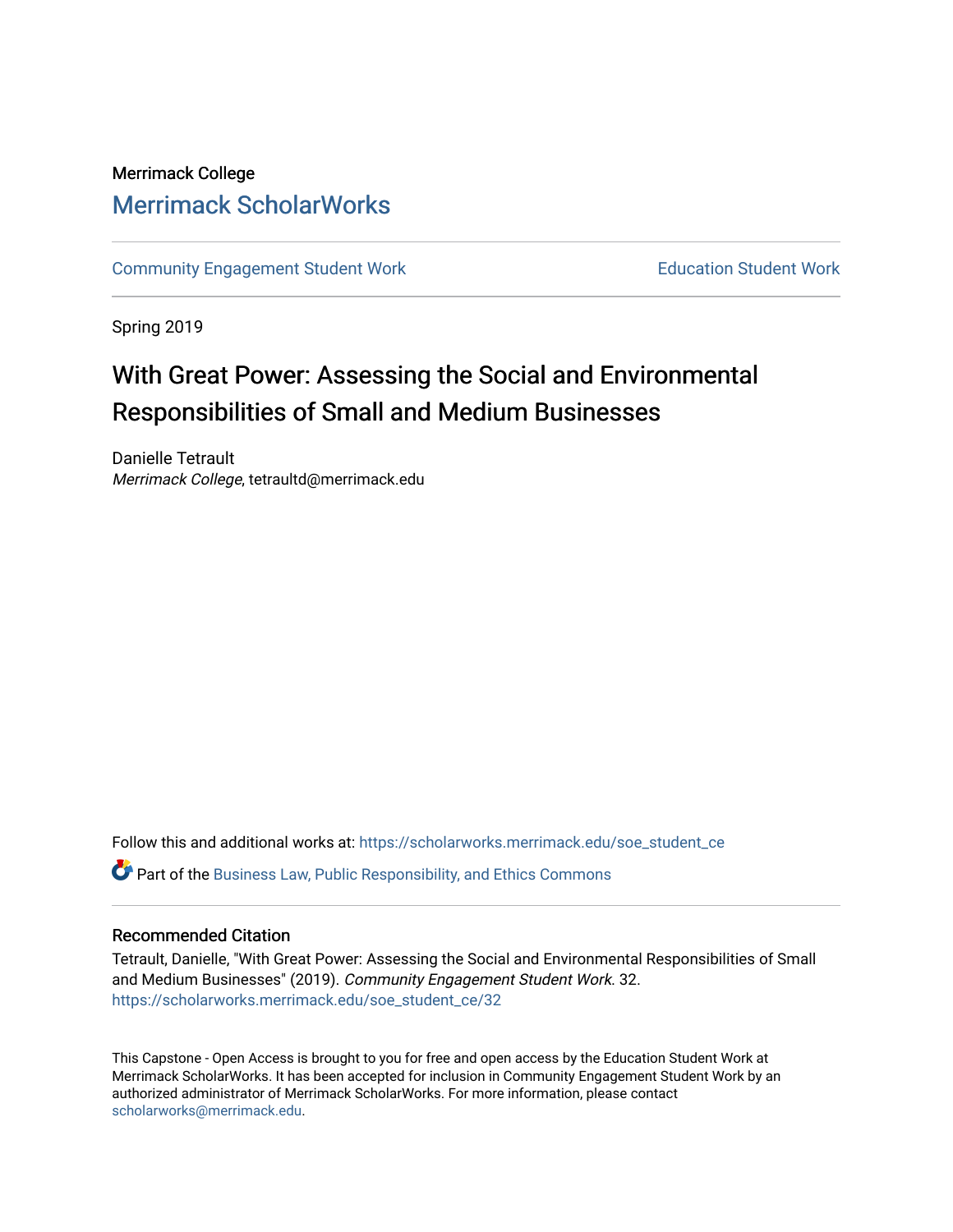Danielle Tetrault

With Great Power: Assessing the Social and Environmental Responsibilities of Small and

Medium Businesses

May 2019

Merrimack College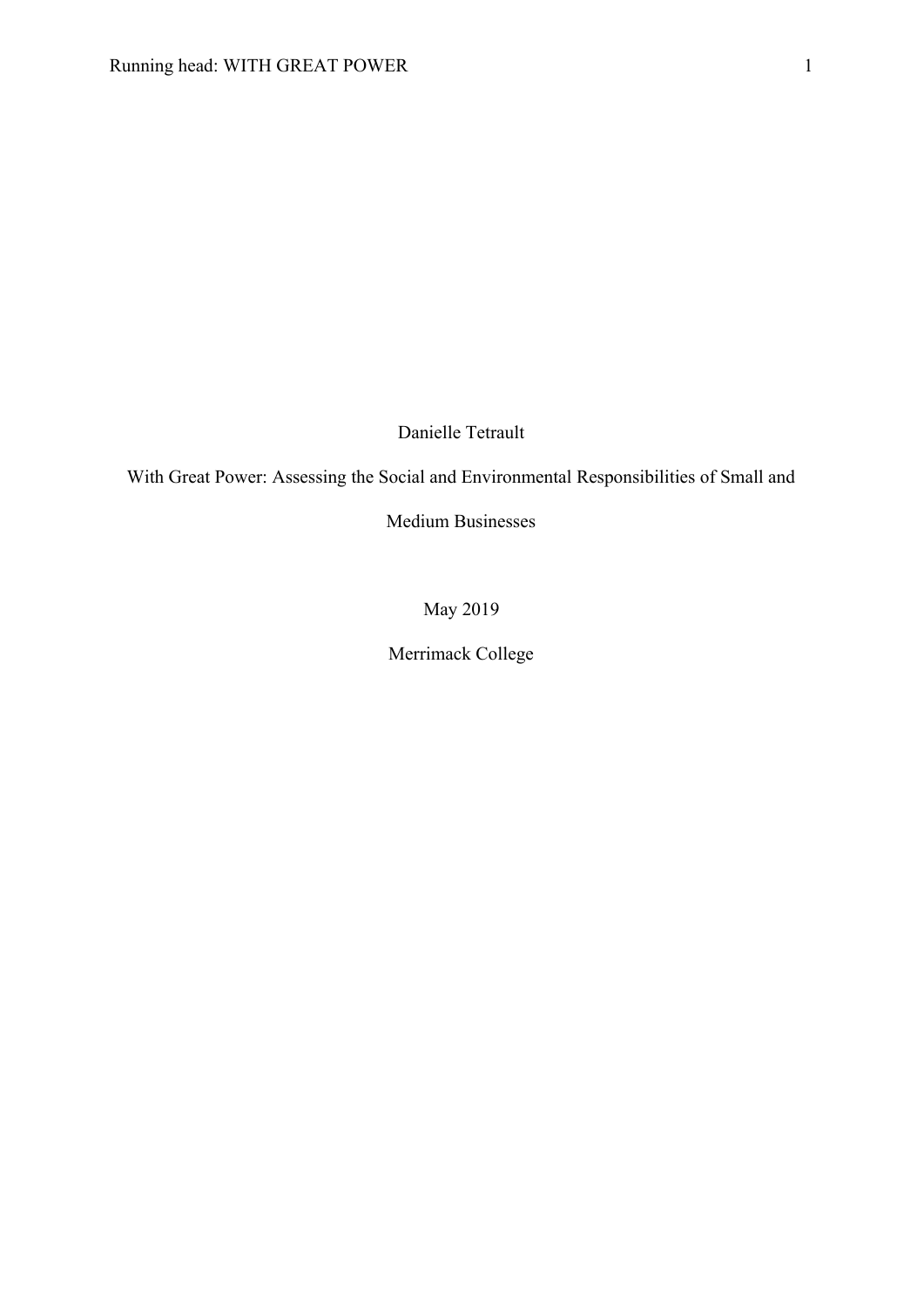#### MERRIMACK COLLEGE

#### CAPSTONE PAPER SIGNATURE PAGE

#### CAPSTONE SUBMITTED IN PARTIAL FULFILLMENT OF THE REQUIREMENTS FOR THE DEGREE

#### **MASTER OF EDUCATION**

 $IN$ 

#### **COMMUNITY ENGAGEMENT**

CAPSTONE TITLE: With Great Power: Assessing the Social and Environmental Responsibilities of Small and Medium Businesses

**AUTHOR: Danielle Tetrault** 

THE CAPSTONE PAPER HAS BEEN ACCEPTED BY THE COMMUNITY ENGAGEMENT PROGRAM IN PARTIAL FULFILLMENT OF THE REQUIREMENTS FOR THE DEGREE OF MASTER OF EDUCATION IN COMMUNITY ENGAGEMENT.

Audrey Falk, Ed.D. DIRECTOR, COMMUNITY **ENGAGEMENT** John Giordano, Ph.D.

**INSTRUCTOR, CAPSTONE COURSE** 

**SIGNATURE** 

DATE

SIGNATURE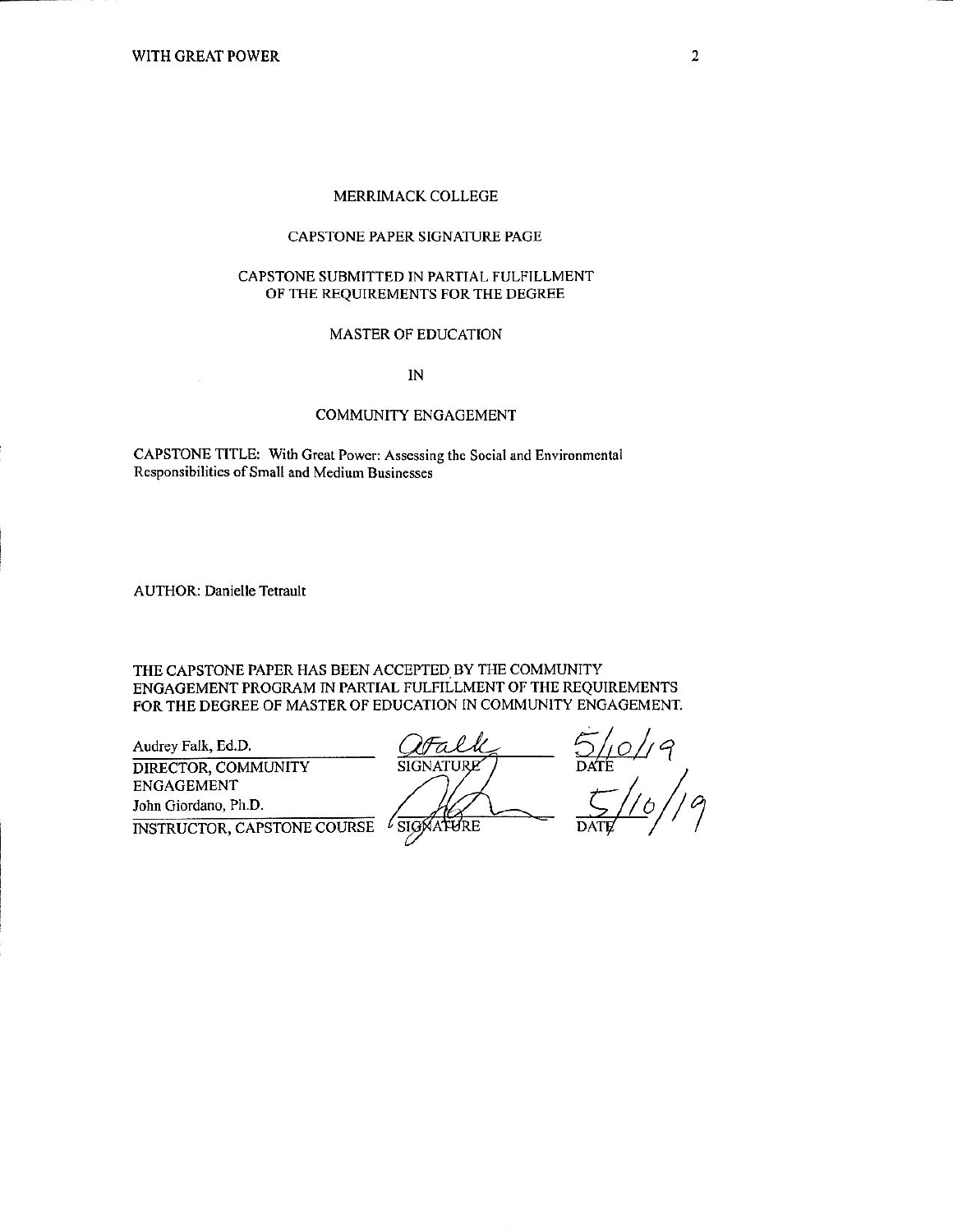### Abstract

The purpose of this study is to assess the potential that small businesses hold to improve the social and environmental conditions of the communities in which they reside. The existing literature focuses on the socially responsible activities of corporations. Large corporations are generally expected to participate in "socially responsible" activities, such as contributing funds, volunteers, and other resources to philanthropic causes. Often, the main motivation behind such activities is to improve the public image of the corporation, which has ultimately been shown to increase sales, thus increasing the economic power of corporations. This study surveyed representatives of smaller businesses in the New England area to determine the extent to which small and medium size businesses are socially responsible, and to compare their motivations and actions to those of larger businesses.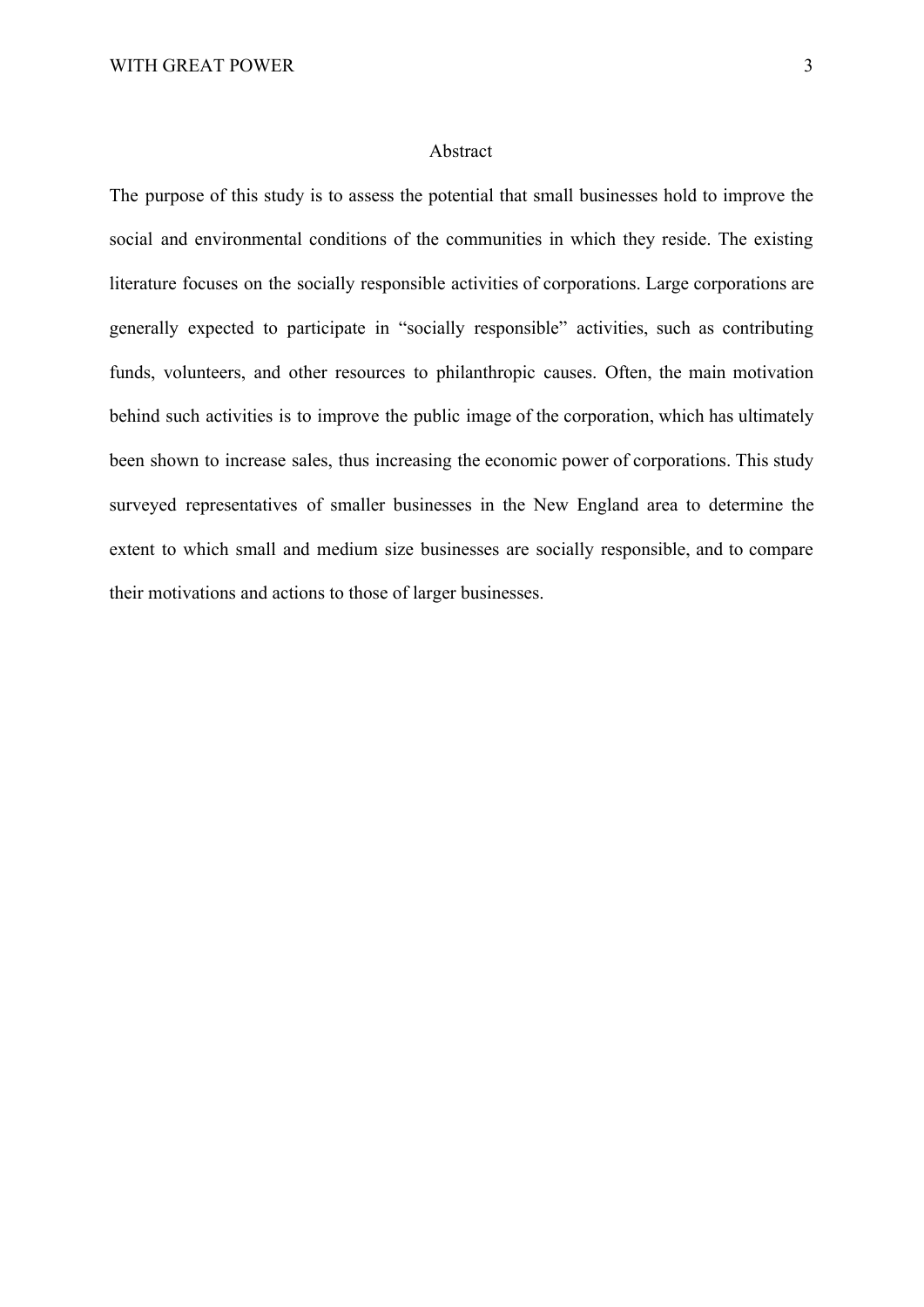| Table of Contents |  |
|-------------------|--|
|                   |  |
|                   |  |
|                   |  |
|                   |  |
|                   |  |
|                   |  |
|                   |  |
|                   |  |
|                   |  |
|                   |  |
|                   |  |
|                   |  |
|                   |  |
|                   |  |
|                   |  |
|                   |  |
|                   |  |
|                   |  |
|                   |  |
|                   |  |
|                   |  |
|                   |  |
|                   |  |
|                   |  |
|                   |  |
|                   |  |
|                   |  |
|                   |  |
|                   |  |
|                   |  |
|                   |  |
|                   |  |

### Table of Contents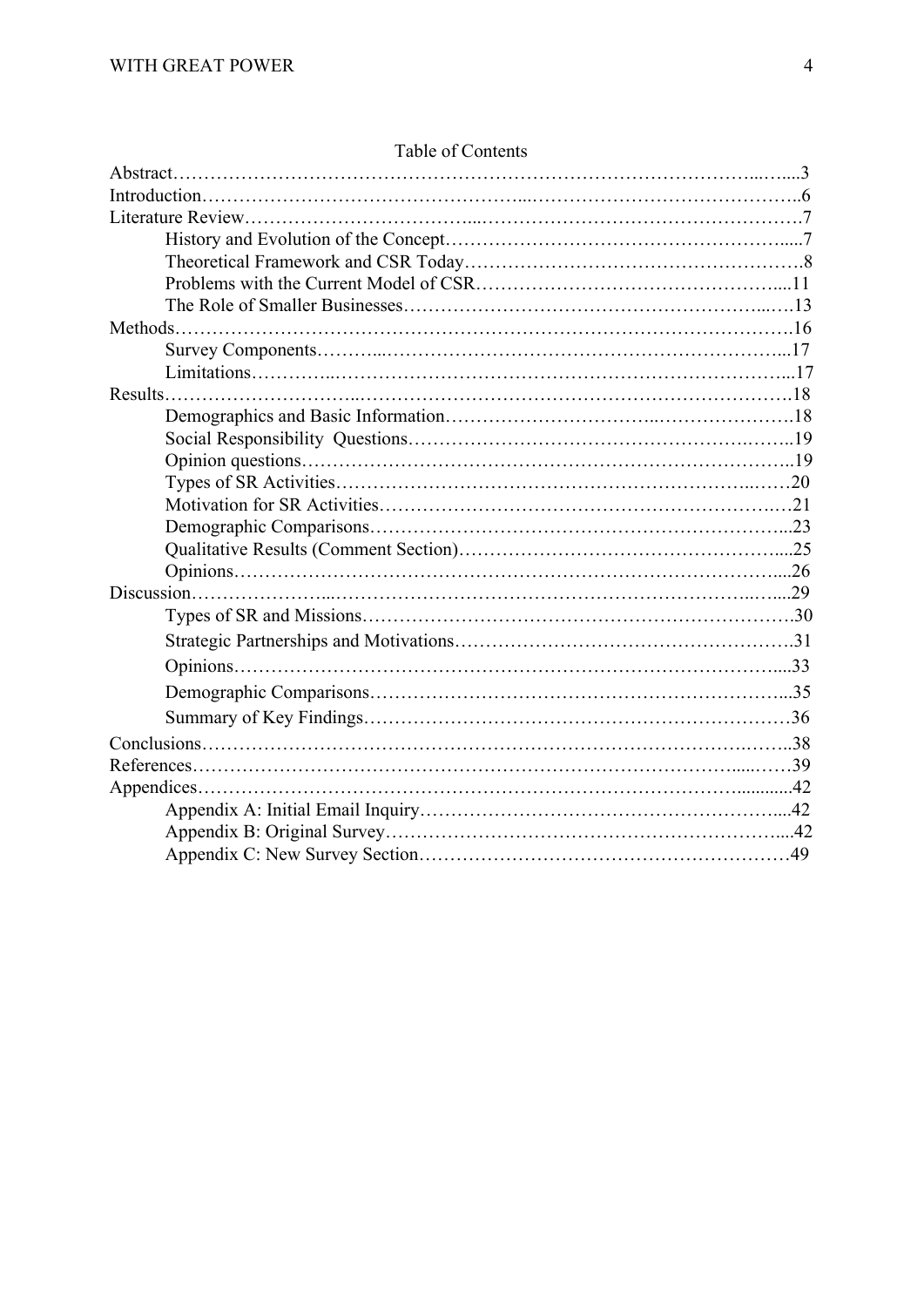### **Introduction**

At the crossroads of the nonprofit and for-profit spheres is the concept of corporate social responsibility (CSR). First used in the 1970s when multinational corporations started to emerge, this term describes a relationship between corporations and society in which "corporations receive a social sanction from society that requires that they, in return, contribute to the growth and development of that society" (Devinney 2009). In 2016, Fortune 500 companies spent more than fifteen billion dollars on CSR activities (Davidson 2016). Given the magnitude of this number, corporate giving can be seen as an important resource when it comes to tackling global issues like poverty, education, and climate change. However, it can be argued that the very existence of large corporations is detrimental to society, and that the world would be better off if numerous small businesses held a larger share of economic resources, and large corporations held less (Barkhatov). These and other problematic aspects of CSR in large corporations necessitate an analysis of the socially responsible behaviors of small businesses.

While there is abundant literature on the CSR activities of large corporations, the types of CSR they participate in, and the motivations behind them, there is little research available about the social responsible activities of small businesses. The purpose of this research is to determine whether small businesses engage in socially responsible behaviors in a manner that is different from the way larger businesses engage in socially responsible behaviors, and if so, whether this difference is due to small businesses having a stake in the success of the community they exist in. I expect that small businesses will be likely to participate in socially responsible activities that are less expensive, but more engaged in the community, than those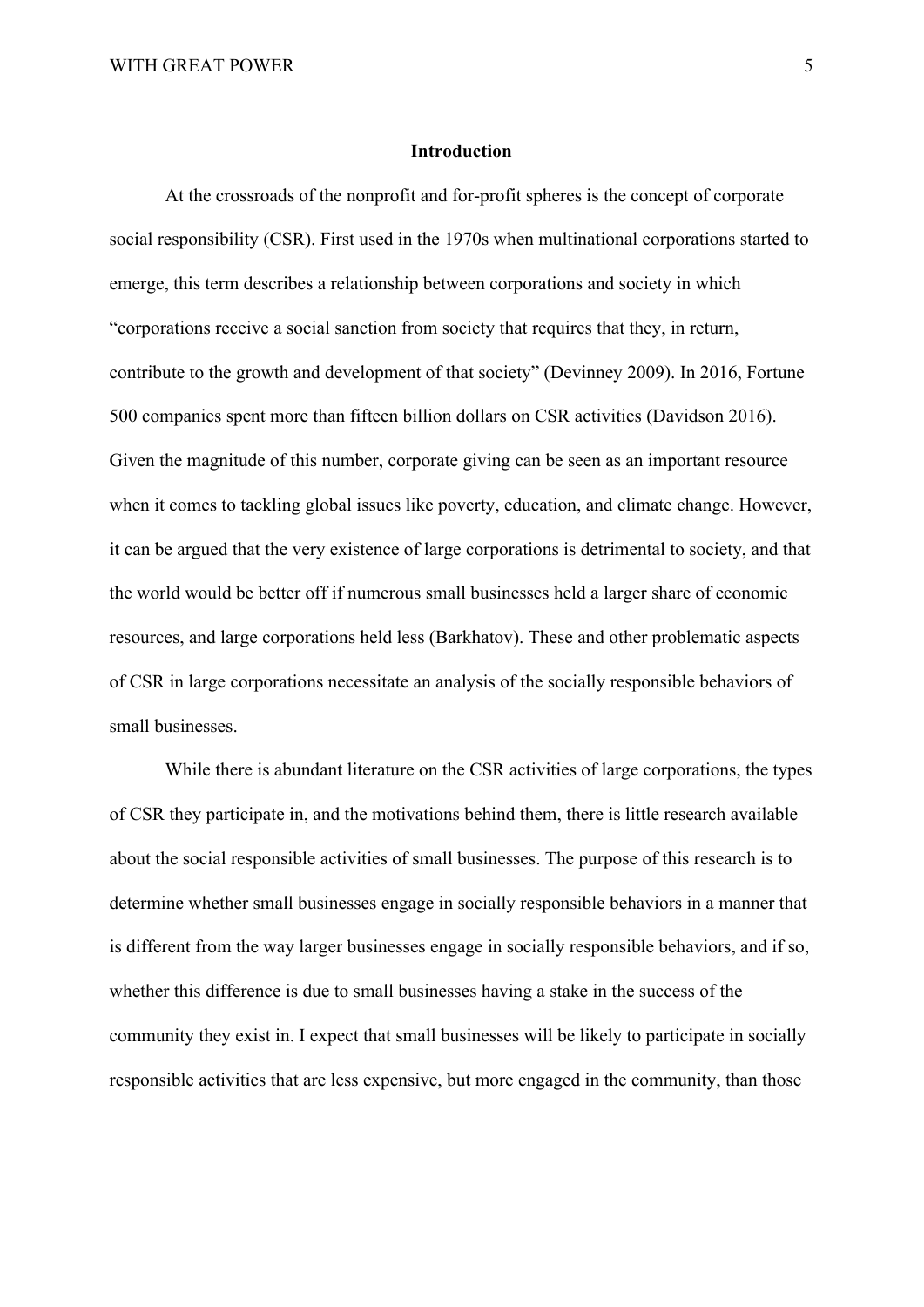#### WITH GREAT POWER 6

done by corporations, because small businesses have a stake in the success of the community as well as their own profits, while corporations are primarily focused on profit.

When necessary, this paper uses the term "socially responsible activities" "social responsibility" or "SR" rather than "CSR" in order to include all businesses, not just corporations. Aside from the difference in size, these two terms have essentially the same meaning. Socially responsible behaviors include but are not limited to: donating to charitable causes, providing volunteers to charitable causes, allowing the use of a physical space for a charitable cause, reducing waste, choosing to use sustainable resources, and taking political actions to improve the well-being of the community. "Small and medium businesses" are those that have fewer than five hundred employees.

#### **Review of Literature**

In this section, I give a brief history of how today's concept of CSR came about, and define the two conflicting theories that dominate the discussion of CSR. I then outline what I see as the problems with the current model of CSR. Finally, I provide evidence that small businesses are beneficial to societies, and that they can benefit from CSR in the same ways as larger businesses.

### **History and Evolution of the Concept**

Throughout Western history, business and social endeavours were often closely woven together. In the Middle Ages, the British Crown issued corporate charters for "religious, charitable, and other social purposes," (Chaffee 2017) rather than strictly for generating profits, at least officially. The Industrial Revolution of the late 18th and 19th centuries in both Britain and America saw countless workers exploited for the sake of profit, and as a result,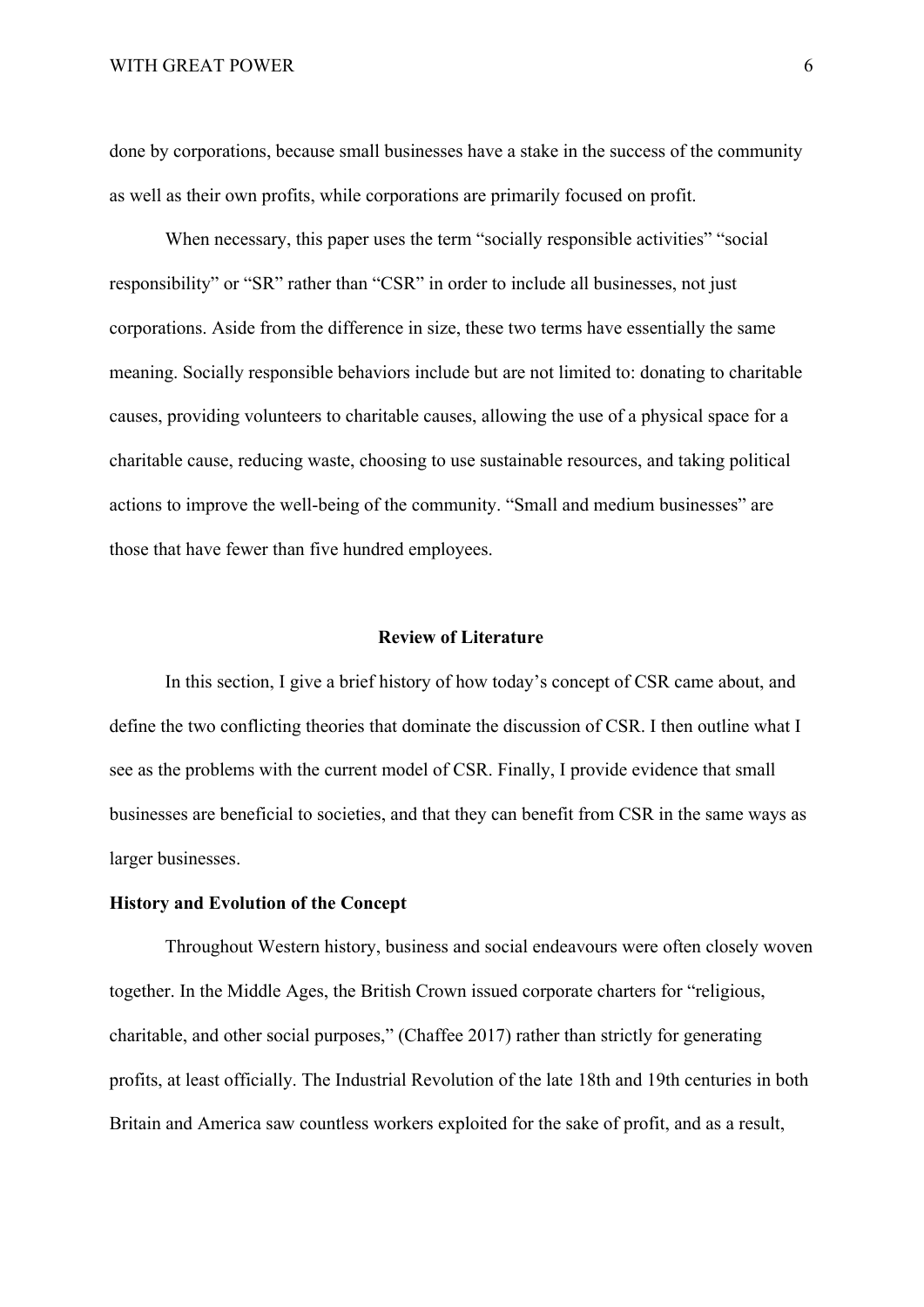labor unions were established to hold businesses accountable for the way they treated their workers. Toward the beginning of this period of rapid economic growth, requests for grants of corporate status in the U.S. were increasing substantially. To address this need, state legislatures began passing general incorporate statutes, which for the first time created a distinction between for-profit and nonprofit entities (Chaffee 2017).

In the 1920s and 30s, business managers started being seen as "trustees" to companies' relationships with the public, "which in turn translated into social and economic responsibilities being adopted by corporations" (Agudelo 2019). The discussion of corporations having responsibilities to society broadened following the period of economic prosperity after World War II, but it was not until the 1950s that the literature began addressing what exactly those responsibilities were (Agudelo 2019). In 1953, Bowen published *Social Responsibilities of the Businessman*, a book founded on the assumption that "the several hundred largest business firms are vital centers of power and decision, and actions of these firms touch the lives of the American people at many points," and because of this, these firms should conduct business in a way that promotes the well-being and values of society (Bowen xvii).

#### **Theoretical Framework and CSR Today**

Bowen is considered by some to be the father of corporate social responsibility, because he introduced a theory that continues to be one of two that continue to dominate the discussion of CSR. These two theories are shareholder theory and stakeholder theory. Shareholder theory represents a more traditional, free market view, where businesses exist solely to create profit for owners and investors. Economist Milton Friedman summarized this point of view: "Few trends could so thoroughly undermine the very foundations of our free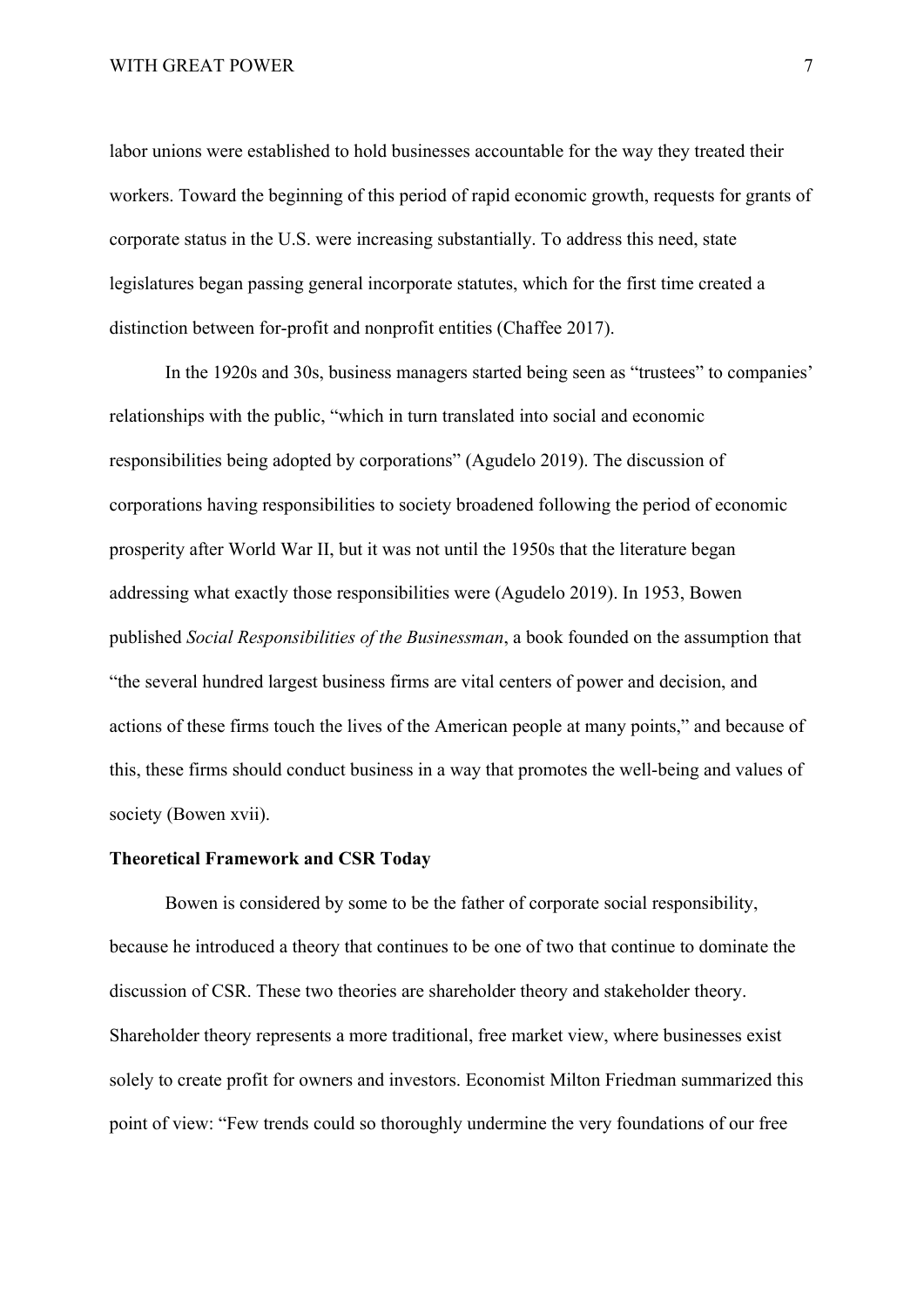society as the acceptance by corporate officials of a social responsibility other than to make as much money for their stockholders as possible" (Friedman 1971). The belief that the primary, and perhaps only, responsibility of corporations is to their shareholders was supported in the 1919 Supreme Court case Dodge v. Ford Motor Co. The court ruled that Henry Ford was not fulfilling his responsibility to his shareholders because he was giving too much of his resources away (Bowen 1953). Stakeholder theory, on the other hand, broadens the range of parties involved to include employees, families, customers, communities, and the natural environment. This theory is supported by the fact that decisions made by businesses and their representatives have profound impacts on numerous aspects of society, including "the morale of our labor force, the satisfactions obtained from work, the character of our consumption, our personal security, the rate of utilization of our natural resources, and even our international relations" (Bowen 1953). Stakeholder theory recognizes that all businesses, large and small, have a far reaching effect.

Writing in 2009, Devinney articulated a framework where shareholder and stakeholder theory exist on opposite ends of a social responsibility spectrum. On one end of the spectrum, a company can be viewed as living up to societal expectations by doing two things: creating a product that consumers want, and by providing jobs. When CSR is defined this way, there is really no motivation for the corporation to improve society because they fulfill these two roles by charging high prices and paying low wages, and thus profiting exponentially. At the other end of the spectrum, socially responsible corporations are viewed as those that prioritize the needs of the disadvantaged (Devinney 2009).

Devinney stated that the degree to which a corporation is socially responsible is dependent on the definition of CSR one is using, and the definition used is typically at the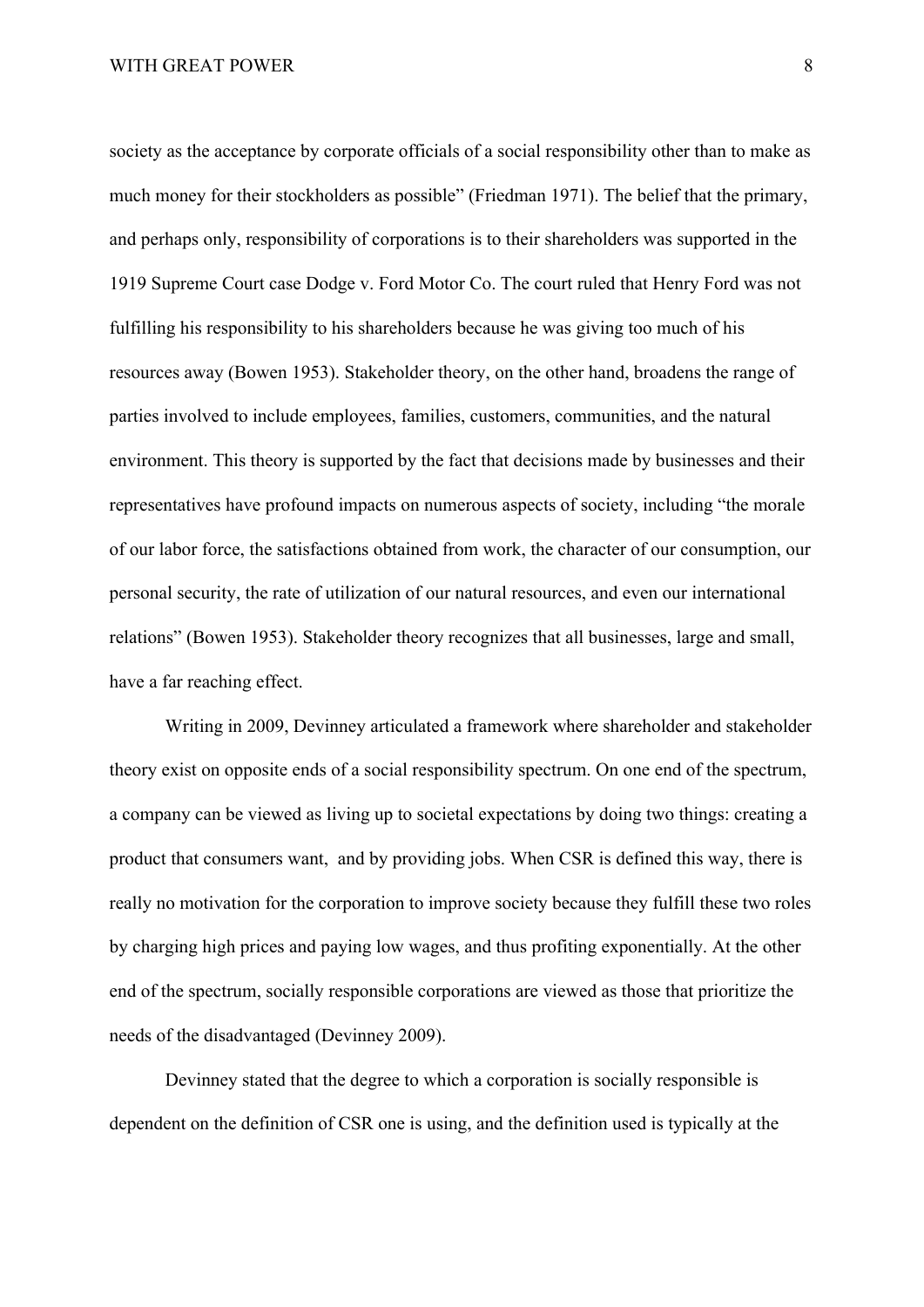WITH GREAT POWER 9

discretion of the corporation itself. The activities that count as CSR also vary based on which company or individual is giving the definition. Some common ways of engaging in CSR are charitable donations, requiring employees to volunteer, and using sustainable resources for products. A 2019 *Houston Chronicle* article aimed at business owners divided CSR into four categories: philanthropic efforts, environmental conservation, company diversity and labor practices, and supporting volunteer efforts (Leonard).

In the business world, CSR is considered necessary to ensure profits. In her article "Four Types of Corporate Social Responsibility," Leonard says, "being socially responsible is part of business survival in today's economy. Companies should take a stance on important social issues to build a brand that consumers trust and respect" (Leonard 2019). Internet searches on whether business are doing "enough" CSR result in articles on how businesses can replace CSR with BSR (brand social responsibility), in which social responsibility is more clearly related to the essence of a brand. In this framework, businesses view social responsibility as an investment, rather than risk management (Seven Dots). The idea that is being conveyed to business owners looking for resources is that CSR is necessary for businesses to be successful.

The idea that participating in CSR can have economic benefits to businesses is not new. A 1973 article that examined the pros and cons of CSR asserted that improvements in social conditions could improve profits, if somewhat indirectly. "Truly low-cost production in the long run depends on the accomplishment of these social goods; therefore, the firm which does not contribute to them will be inviting lower profits sometime in the future" (Davis 1973).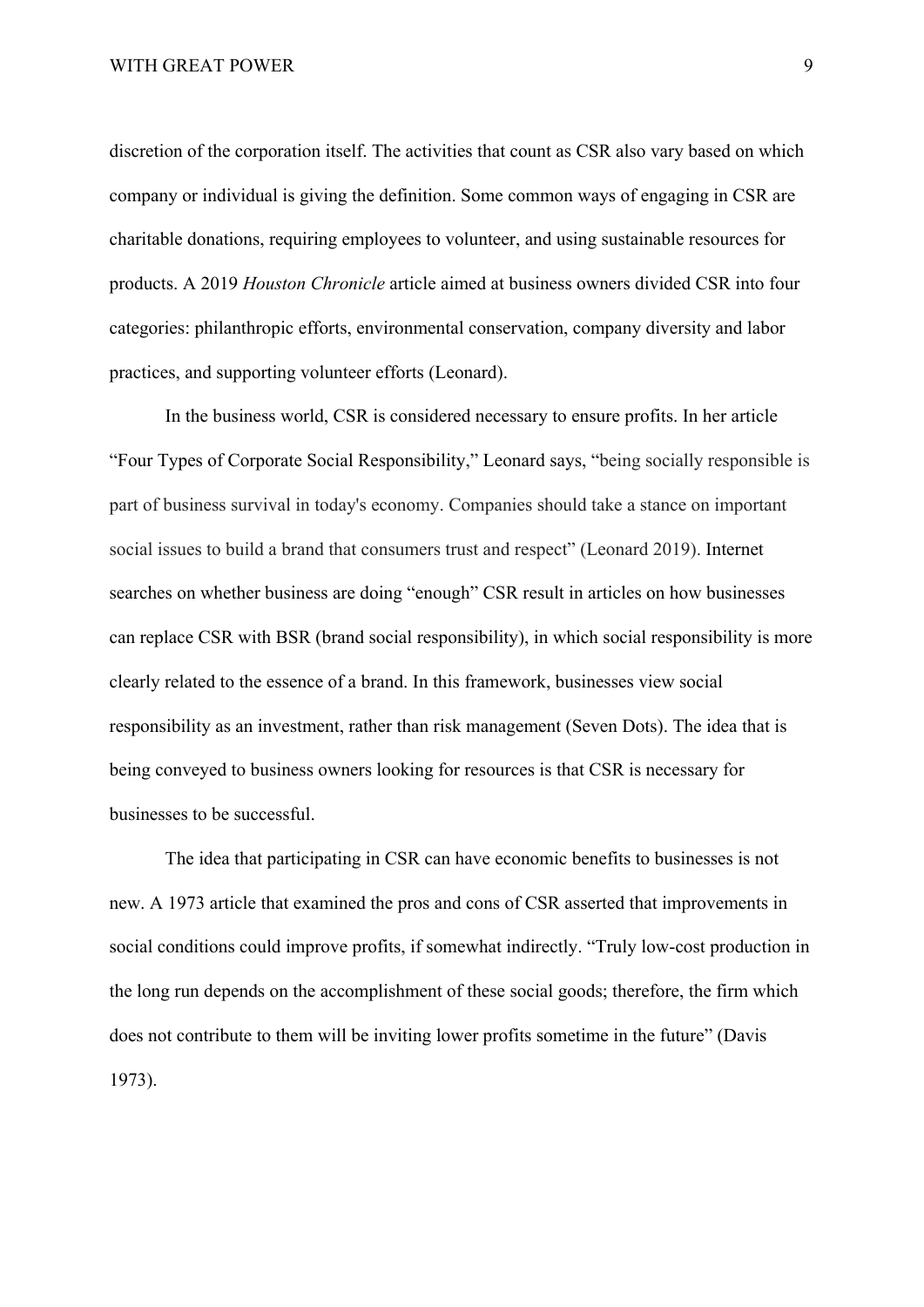### **Problems with the Current Model of CSR**

The emphasis on the self-serving benefits of CSR in the business world provoke the question of whether corporations can truly be socially responsible. This is exactly what Devinny (2009) addresses in "The Good, the Bad, and the Ugly of Corporate Social Responsibility" when he argues that they cannot be socially responsible. This is because "society" is a vague term. "Corporations do not operate in a singular clear society with unambiguous and uncontested norms," (Devinney 2009) and therefore individuals who supposedly belong to the same society can and do have different and conflicting needs, wants, and opinions. Different actions by corporations affect some members of society positively and others negatively. Those who benefit from the profits of corporations are members of society as much as anyone else. Another reason Devinney gives for the impossibility of true CSR is that the sole reason for the existence of corporations is profit, and therefore putting anything before profit goes against their nature.

While it is clear that large corporations see CSR as a priority, there are several potential problems with relying on them for philanthropy. Critics of corporations may see CSR as a futile attempt at offsetting the negative societal impacts of corporations. Corporations are seen by some as detrimental to society because they "not only create barriers to entry to small firms in the economic domain, they also pose a serious threat to democracy by dominating public discourse and occupying a wide range of public spaces" (Cerri 2018). Having empowered citizens is central to democracy, but as a group, corporations have much more influence in political outcomes than actual citizens. A study on the influence of different groups on 1,779 American policy issues found that "economic elites and organized groups representing business interests have substantial independent impacts on U.S. government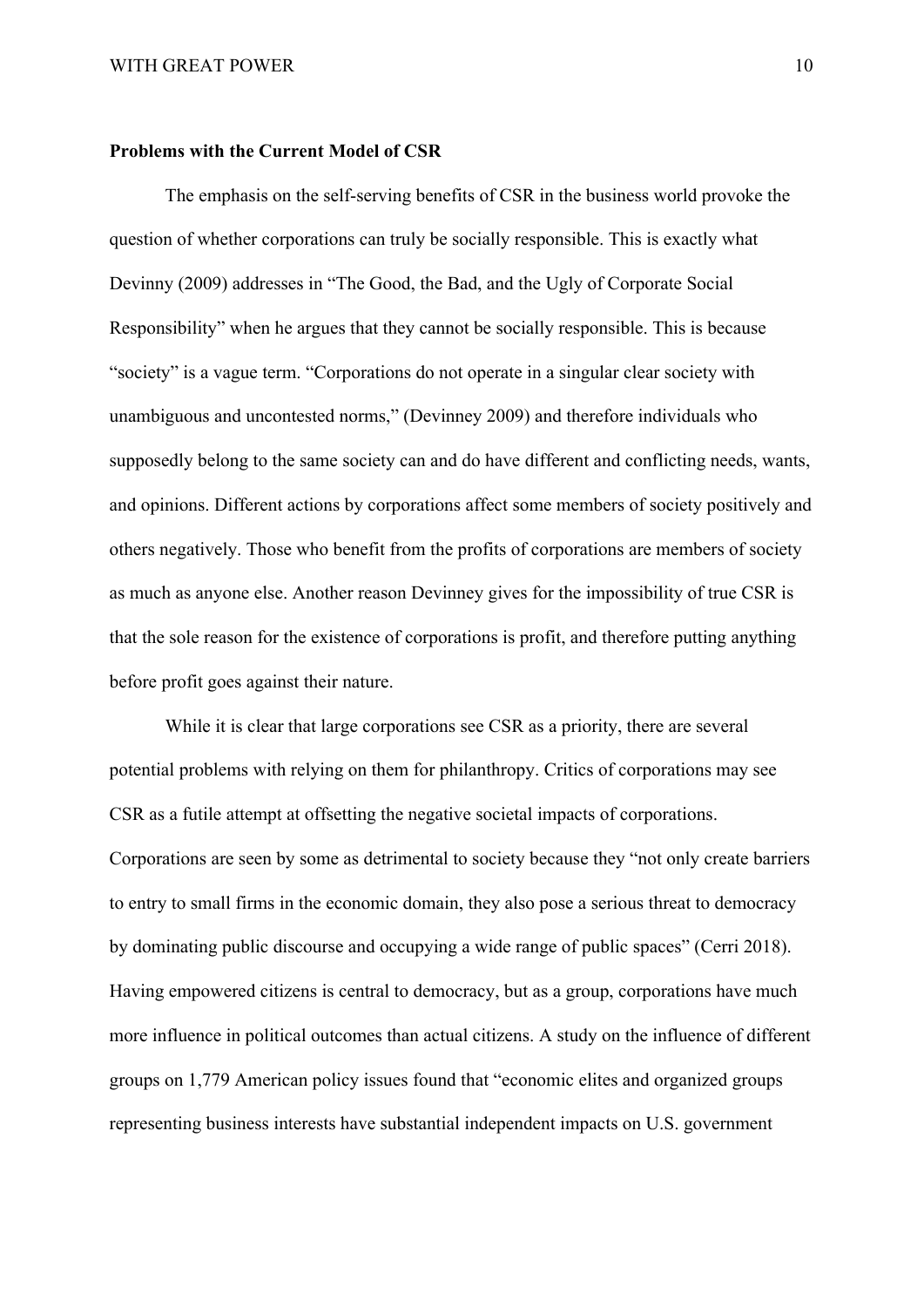policy, while average citizens and mass-based interest groups have little or no independent influence" (Gilens 2014). The political power of businesses can be traced at least as far back as the 1890s, when corporations "were granted the status of "natural persons," with the legal protections of citizens, but they also gained the right to buy other corporations, thereby solidifying their market power and making them largely autonomous from public control" (Cerri 2018).

Another problem to consider is the fact that even if corporations accept a degree of social responsibility, their primary reason for existing is to generate profits, and as such they are likely to be ill-equipped to address social issues (Davis 1973). According to Henderson (1968), it would be foolish to expect a business to have the kind of skills and moral conscience necessary to solve social problems, when such skills are hard enough to find in human beings. Expecting businesses to handle societal problems would be handing them responsibility without accountability, and would allow the possibility of social improvement endeavors to be arbitrary and inconsistent.

One possible way to address this problem is the use of long term strategic partnerships between corporations and non-profit organizations. Every year since 2010, C and E Advisory has conducted a survey of their clients engaged in such partnerships. The surveys consistently indicate that both corporations and large non-profits see long term strategic partnerships as more impactful than other types of CSR, like donations and short-term partnerships (C and E 2017). Partnerships between corporations and nonprofits close the gap between an understanding of the causes and extent of societal problems, which are likely to be possessed by non-profit organizations, and the resources needed to address these problems, which are possessed by corporations. An emphasis on CSR being a strategic, rather than sporadic and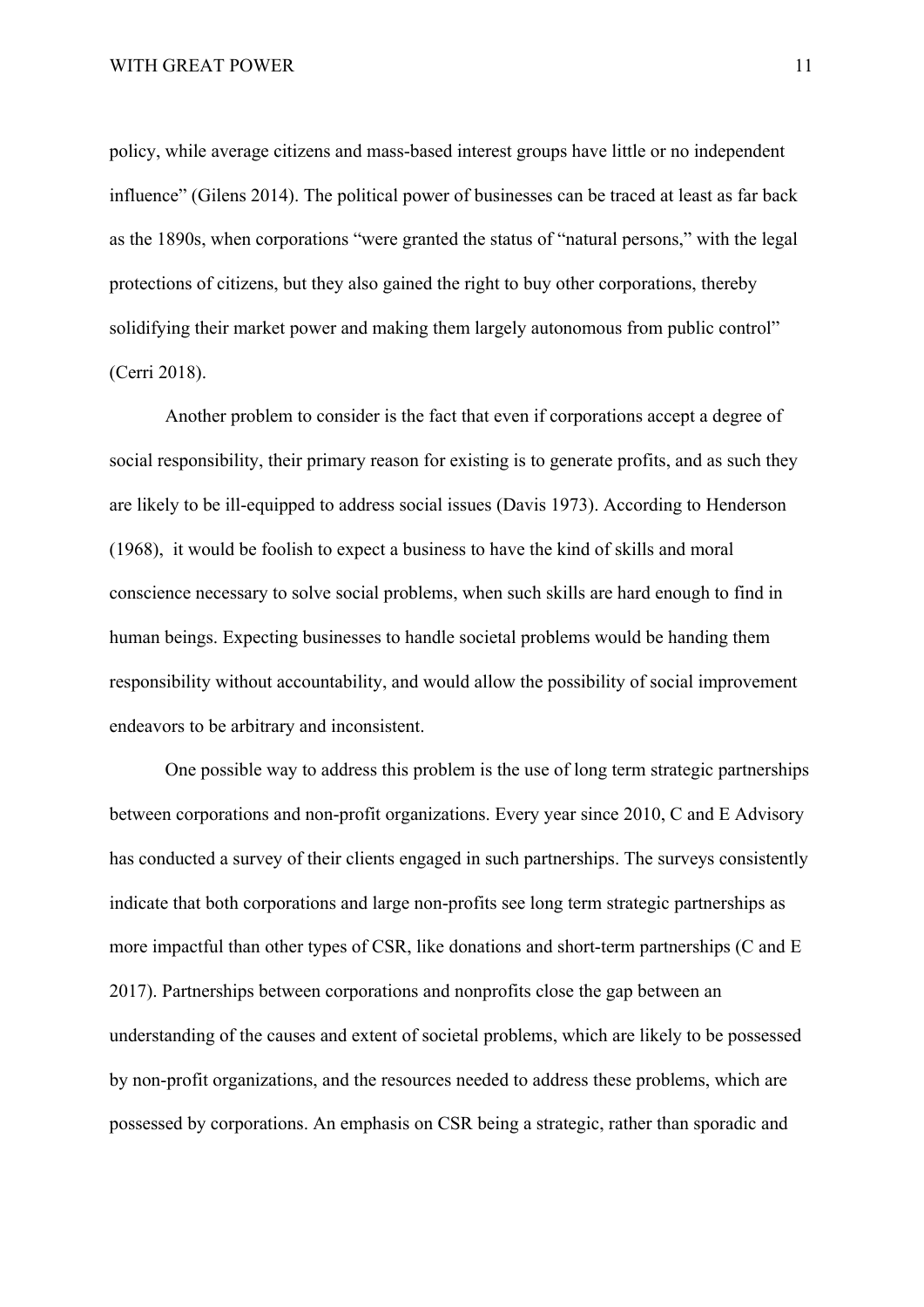#### WITH GREAT POWER 12

unregulated, has also been seen in a trend since the 2000s of corporations including CSR in management plans (Agudelo 2019). Both corporations and non-profits are acknowledging that CSR needs to be strategic in order to be successful for all parties.

The imprecision of the current CSR model is described by Michael Porter and Mark Kramer, and cited by Fisher (2009). They propose a shared value approach, because, "CSR as it is presently practised creates generic responses to stakeholder pressures rather than establishing strategically appropriate programming based on a firm's strengths and priorities" (Fisher 2009). This shows how imprecise the practice of CSR is; it is difficult to measure the stakeholder pressures, and the results of CSR activities. This approach, "fails to make CSR a win–win, but rather creates a zero-sum game where neither the corporation nor society benefits." Porter and Kramer's solution to this problem is to approach CSR based on the corporations' priorities, strengths, and abilities, and thereby "develop socially and fiscally responsible solutions to current CSR issues that will provide operational and competitive advantages" (Fisher 2009).

### **The Role of Smaller Businesses**

According to the Bureau of Labor Statistics, since the end of the Great Recession, small businesses have created 62 percent of all net new private-sector jobs. Among those jobs, 66 percent were created by existing businesses, while 34 percent were generated through new establishments (adjusted for establishment closings and job losses) (McCracken 2018). Some believe that the success of small businesses indicate the success of society as a whole. One study, published in 2016, concluded that the development of small businesses was correlated with " the development of good institutions, a sane community and trust and optimism in economy (Barkhatov 2016). According to Barkhatov, the decentralization of economic power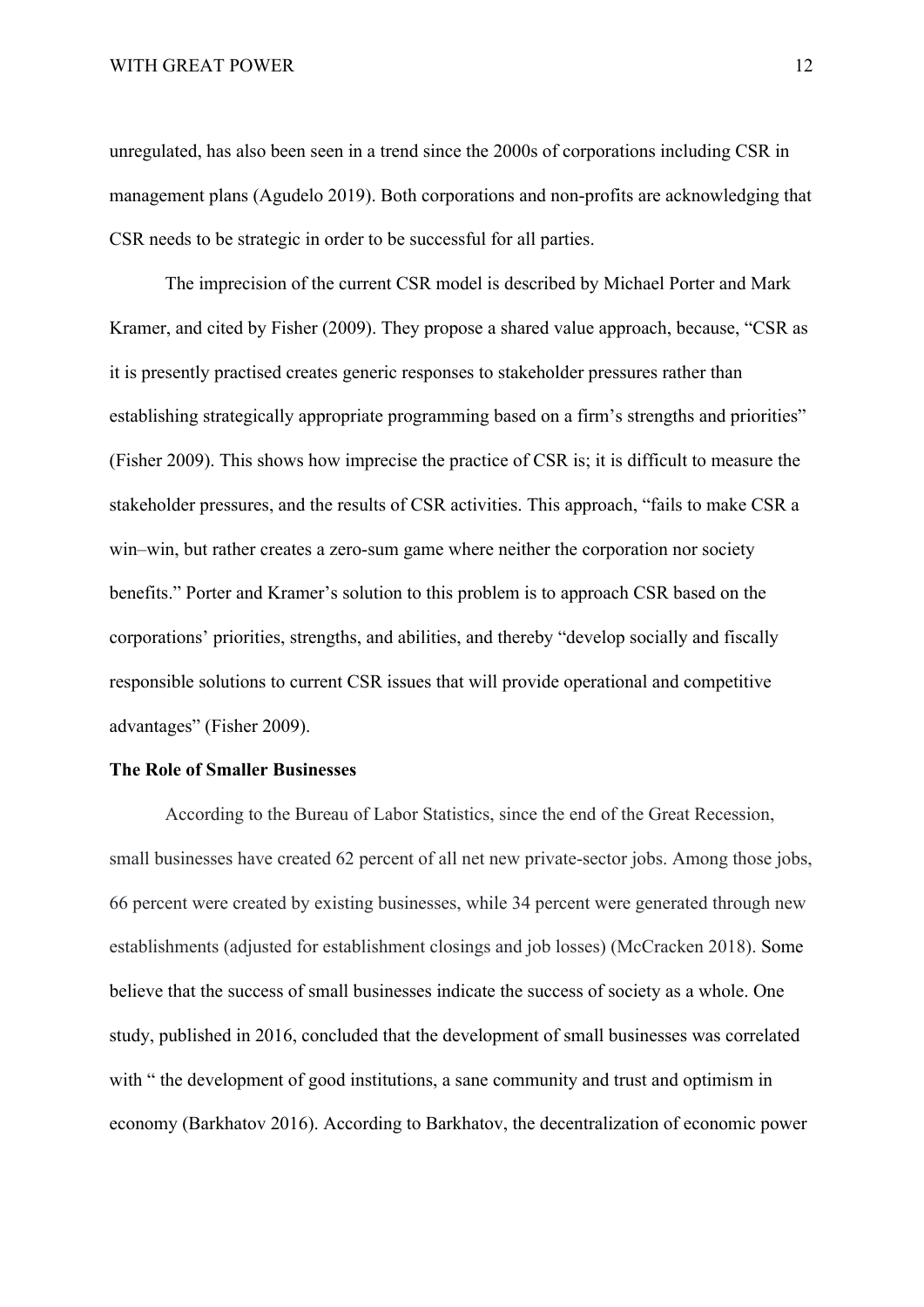is preferable because it creates competition, which keeps prices low and monopolies at bay, and because it creates a wider array of products for consumers to choose from. Barkhatov also considers the Economic Theory of Marginalization, where negative life experiences make people more likely to start their own business, and unemployment, which can also prompt people to create their own jobs.

Numerous studies have also found that a significantly higher percentage of the money a consumer spends at a small business will end up going back into their community, when compared to spending the same amount of money at a larger business (Mitchell 2016). This phenomenon is referred to as the "multiplier effect," and consists of three components: direct impact, indirect impact, and induced impact. If a consumer spends one hundred dollars at a local business, some of it will be used by the business for operating costs; this is the direct impact. Some of the money used for operating costs will go to other local businesses; this is the indirect impact. Finally, some of the money will go to owners and employees as their income, and a portion of their income will be spent at local businesses (Amiba). The exact percentage of the one hundred dollars that will end up staying in the local economy varies across different studies. A study by the Institute for Local Self-Reliance done in small communities in Maine found that \$100 spent at a small local business would result in \$45 going back into the local economy, compared to \$14 for a chain (Institute, 2003). A similar study found that of \$100 spent at a small business in Portland, Maine, \$58 would return to the local economy, compared to \$33 when the money was spent at a chain (Martin and Patel 2011).

For both large and small businesses, the connection between social responsibility and improved performance is indirect. A study on 182 small businesses in Malaysia found that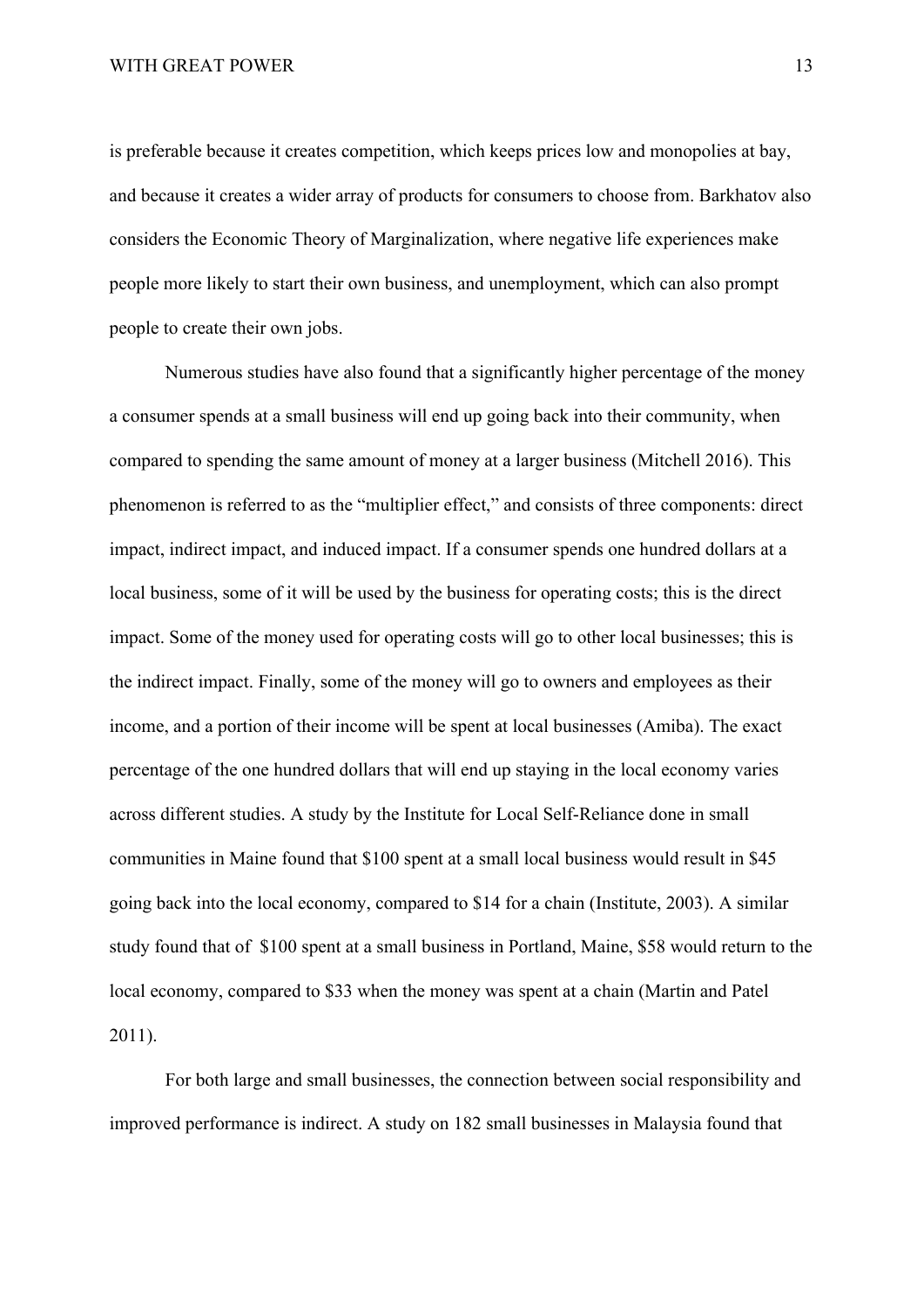their "long-term strategic approach toward CSR is critical in driving their responsible practices toward environment, customer, community, employees, and suppliers which in turn impact small firms' financial performance and better reputation building," (Nejati 2017). This also indicates that small businesses can benefit from a strategic approach in regards to social responsibility, just as large businesses can, as shown by the C and E Advisory study.

Fisher et al. and Mathie et. al. advocate for Asset Based Community Development (ABCD). Mathie describes ABCD as an alternative to "the needs-based approach to community development that is so entrenched in government and non-government service delivery" and operates under the premise that "communities can drive the development process themselves by identifying and mobilizing existing (but often unrecognized) assets, and thereby responding to and creating local economic opportunity" (Mathie 2003). Assets that are identified by ABCD are things like individuals' talents and informal social networks. The combination of these assets creates social capital, which can be just as important as economic capital in terms of community development.

To be successful, ABCD requires the development of social capital, and because, "small-and medium-sized enterprises (SMEs) are recognized for having well-developed systems to maximize social capital we recommend that the framework is best identified within and applicable to this sector" (Fisher 2009). They go on to explain the characteristics that many SMEs share that make them more suitable to ABCD. Among them are a participatory corporate culture, and more emphasis on creating a continuous dialogue among stakeholders.

While these characteristics indicate potential success in asset based community development, they may also indicate a model of socially responsible behavior among businesses that is more consistent than the activities that large corporations participate in. If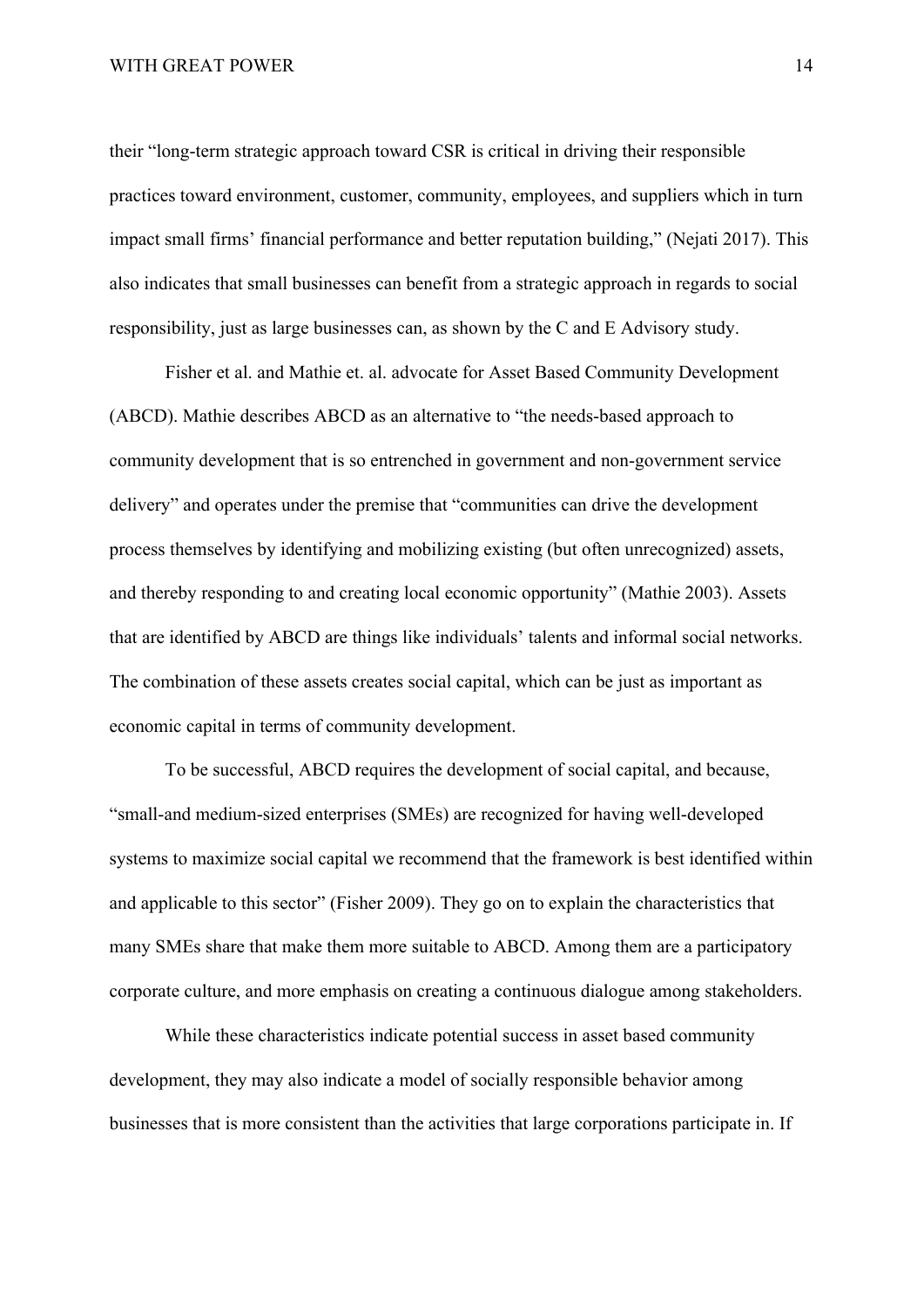SMEs can be successful in meeting the needs of stakeholders, without having the negative characteristics of some corporations, then consumers would have more of an incentive to support SMEs, and therefore transfer their consumer power from large businesses to small ones. This study attempts to serve as a starting point for more conversations about the connections between small businesses and improving society.

### **Methods**

This study uses a mixed methods explanatory design centered on an online survey administered to small business owners that collected and analyzed quantitative and qualitative data in order to get a broad perspective on my topic.

To compile a list of small business contact information, I utilized the Dynamic Small Business Search (DSBS), which is a service of the U.S. Small Business Administration, os SBA. Their website and Small Business Resource Magazine strive to provide small businesses with resources to help them grow and succeed. They also connect other government agencies with small businesses that are registered with the System for Award Management. Government agencies are required to do a certain percentage of their contracting with small businesses, and this database makes it easier for them to search for businesses to contract with. Any small business that would like to do business with the government can register with SAM, and then they can be found in the DSBS.

The DSBS is accessible to anyone with internet access, and searches can be refined by a number of different criteria, including by region. I restricted my results to only include businesses in New England, and sent an email to approximately 5000 of them, asking them to participate in a survey. The email can be found in Appendix A.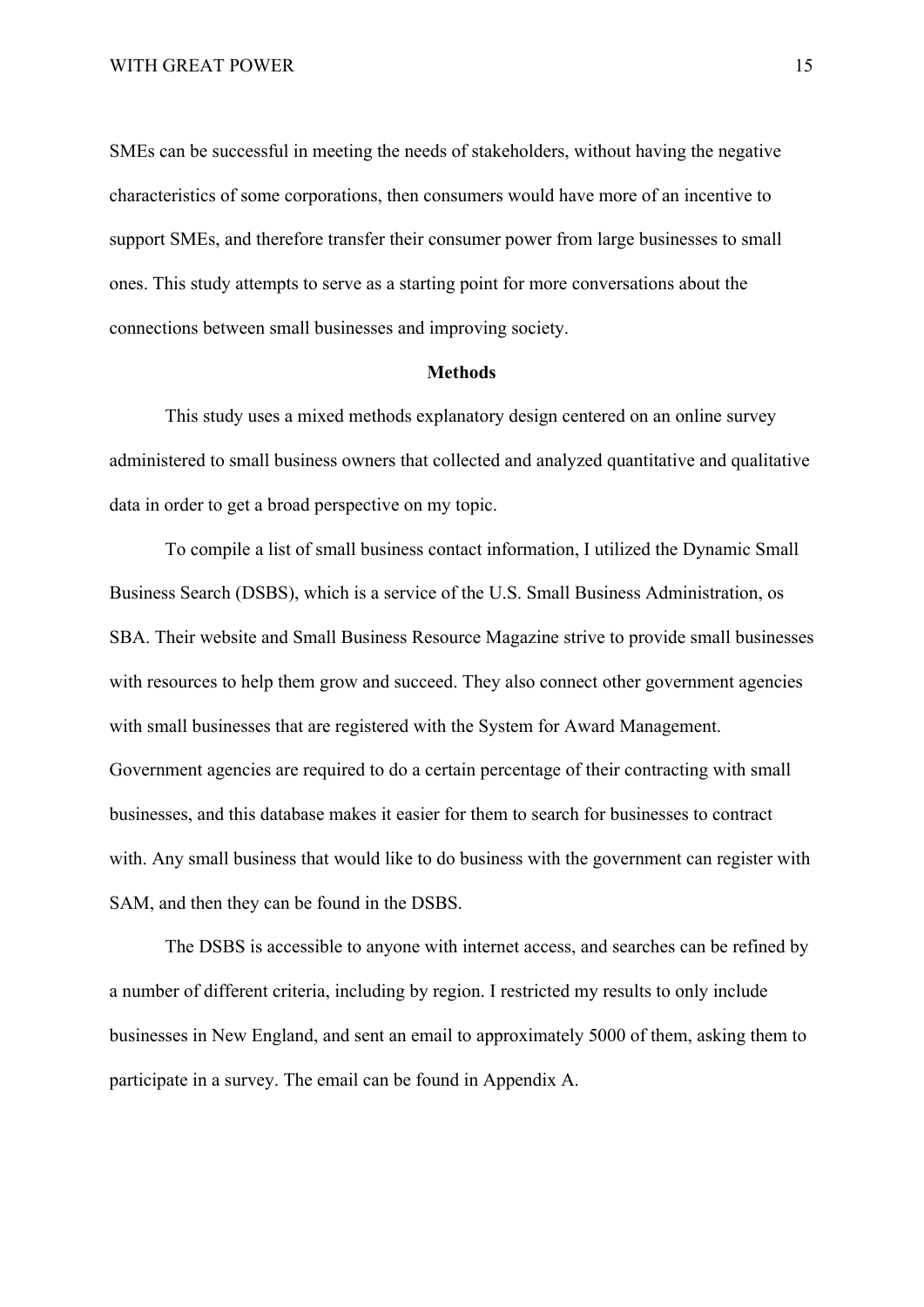### **Survey Components**

The survey was comprised of several sections. The first section asks whether the business being represented is a family business, a minority-owned business, or a woman-owned business, and how many employees it has. The second section asked participants to identify which types of SR their business has participated in, and why. The third section asked participants whether or not they agreed with a series of opinion statements.

The final section asked participants to add any comments that they feel have not been reflected in their responses to the other questions. This section was not originally present in the survey. After receiving 28 responses, I had also received several emails from participants who wanted to explain some of their answers. Because of this, I decided to add a comment section to the end of the survey, so that I could use the explanations in my study. I sent the updated survey to the remaining emails. The original survey can be found in Appendix B on page 40, and the comment section that was added can be found in Appendix C on page 47.

### **Limitations**

Because businesses that are more engaged in the community may be more likely to fill out a survey about social responsibility, there is a potential for response bias. The data may show that a high percentage of respondents are engaged in CSR, but this may not be representative of small businesses as a whole.

Additionally, this study is limited because the businesses surveyed are those that have registered to do business with the U.S. government, and have been approved to do so. This means that the list excludes: business owners that for whatever reason do not want to do business with the government, business owners that are not aware of the existence of the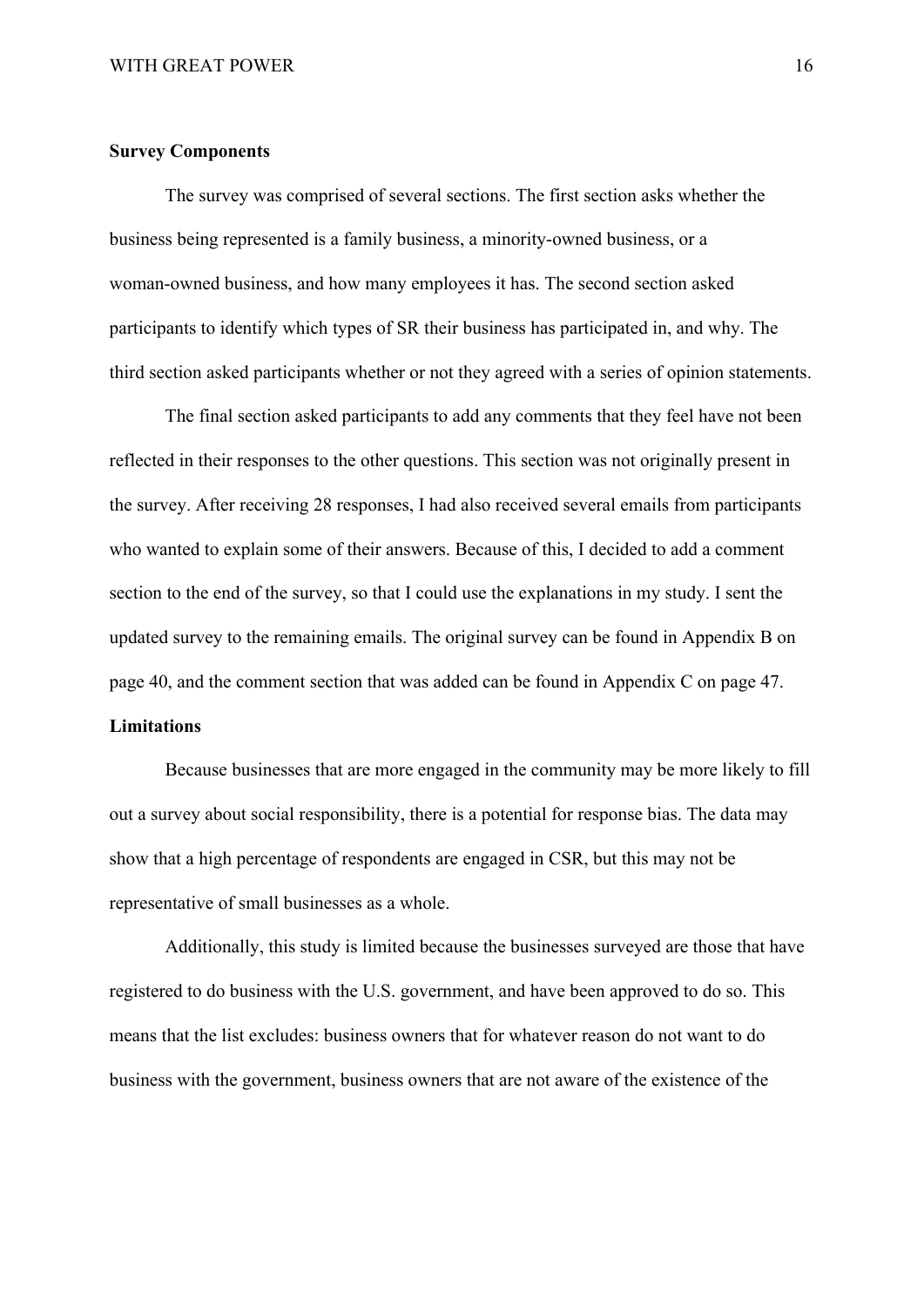System for Award Management, and business owners that are not allowed to do business with the U.S. government for whatever reason.

### **Results**

### **Demographics and Basic Information**

Emails were sent to approximately 7000 businesses registered in the Small Business Administration's Dynamic Small Business Search. 72 responded. All businesses that were solicited for this project were located in Massachusetts, New Hampshire, or Connecticut. 68% of people taking the survey were the owners of the business they were representing. 16.66% were managers, and 15.27% were otherwise employed by the business.

52.77% of the businesses employed between 1 and 10 people. 30.55% employed between 11 and 50 people. 8.23% employed between 51 and 100 people, 6.94% employed between 101 and 500 people, and 1.38% employed more than 500 people.

39% of the businesses were family businesses. 12.5% were minority owned businesses. 31% were -woman-owned businesses. 23.61% of the businesses conducted the majority of their business online. 33.33% conducted the majority of their business in person at various locations, and 43% conducted the majority of their business in person at a permanent location.

**Table 1** *Percent of total participants that indicated the following responses to describe their business*

| $1 - 10$<br>employees | $11-50$<br>employees | 51-100<br>employees | 101-500<br>employe<br>es | >500<br>employ<br>ees | Family<br>business | Minority<br>owned | Woman<br>owned | Online | In-person<br>various<br>locations | In-person<br>permanent<br>location |
|-----------------------|----------------------|---------------------|--------------------------|-----------------------|--------------------|-------------------|----------------|--------|-----------------------------------|------------------------------------|
| 52.77                 | 30.55                | 8.23                | 6.94                     | 1.38                  | 39                 | 12.5              | 31%            | 23.61  | 33.33                             | 43                                 |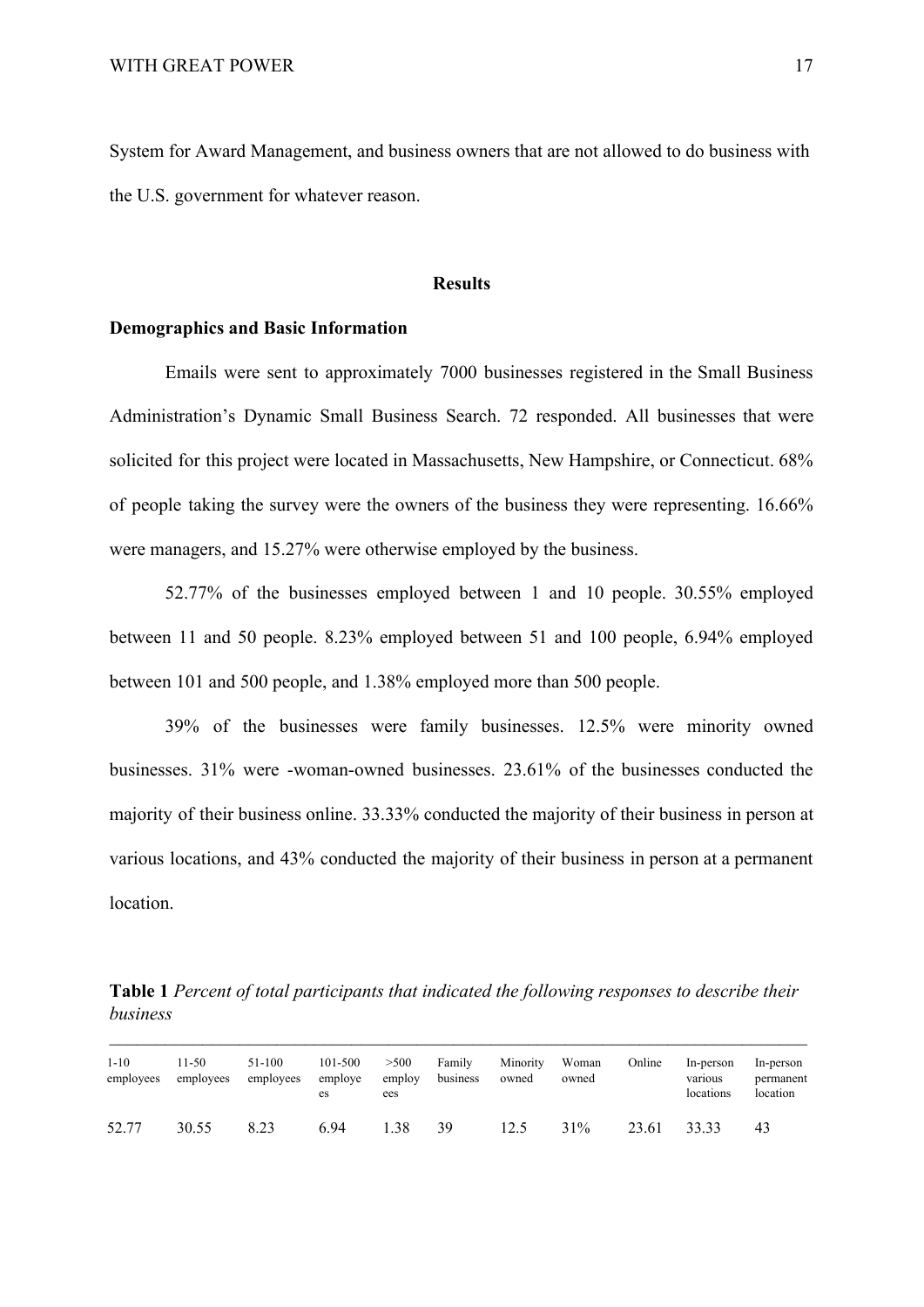### **Social Responsibility Questions**

37.5% reported that the mission of their business was grounded in improving the social or natural environment. 63.9% of respondents reported that their business had engaged in a partnership with a non-profit or community\* based organization that included more than one interaction with the same organization in the past 12 months.

 $\mathcal{L}_\mathcal{L} = \{ \mathcal{L}_\mathcal{L} = \{ \mathcal{L}_\mathcal{L} = \{ \mathcal{L}_\mathcal{L} = \{ \mathcal{L}_\mathcal{L} = \{ \mathcal{L}_\mathcal{L} = \{ \mathcal{L}_\mathcal{L} = \{ \mathcal{L}_\mathcal{L} = \{ \mathcal{L}_\mathcal{L} = \{ \mathcal{L}_\mathcal{L} = \{ \mathcal{L}_\mathcal{L} = \{ \mathcal{L}_\mathcal{L} = \{ \mathcal{L}_\mathcal{L} = \{ \mathcal{L}_\mathcal{L} = \{ \mathcal{L}_\mathcal{$ 

When asked if the business had a budget specifically allocated for socially or environmentally responsible activities (identified and explained in a previous question), 15.3% said yes, and 30.6% said no. 52.8% reported that they allocate money for such opportunities as they arise. The remaining 1.4% reported that they did not know.

**Table 2** *Percent of total participants that indicated the following responses to describe their business*

| <b>SR</b> Mission | Long-term partnership | Has budget for SR | Does not have budget<br>for SR | Allocates money as<br>opportunities arise |
|-------------------|-----------------------|-------------------|--------------------------------|-------------------------------------------|
| 37.5              | 63.9                  | 15.3              | 30.6                           | 52.8                                      |

### **Opinion Questions**

The following tables represent the opinions of survey respondents on a variety of statements regarding social responsibility and small business. On the survey, the word "community" was clarified in the following way: "The word 'community' can mean a geographical community, or a group of people or entities with shared interests. Please answer the questions based on your understanding of community and the communities you consider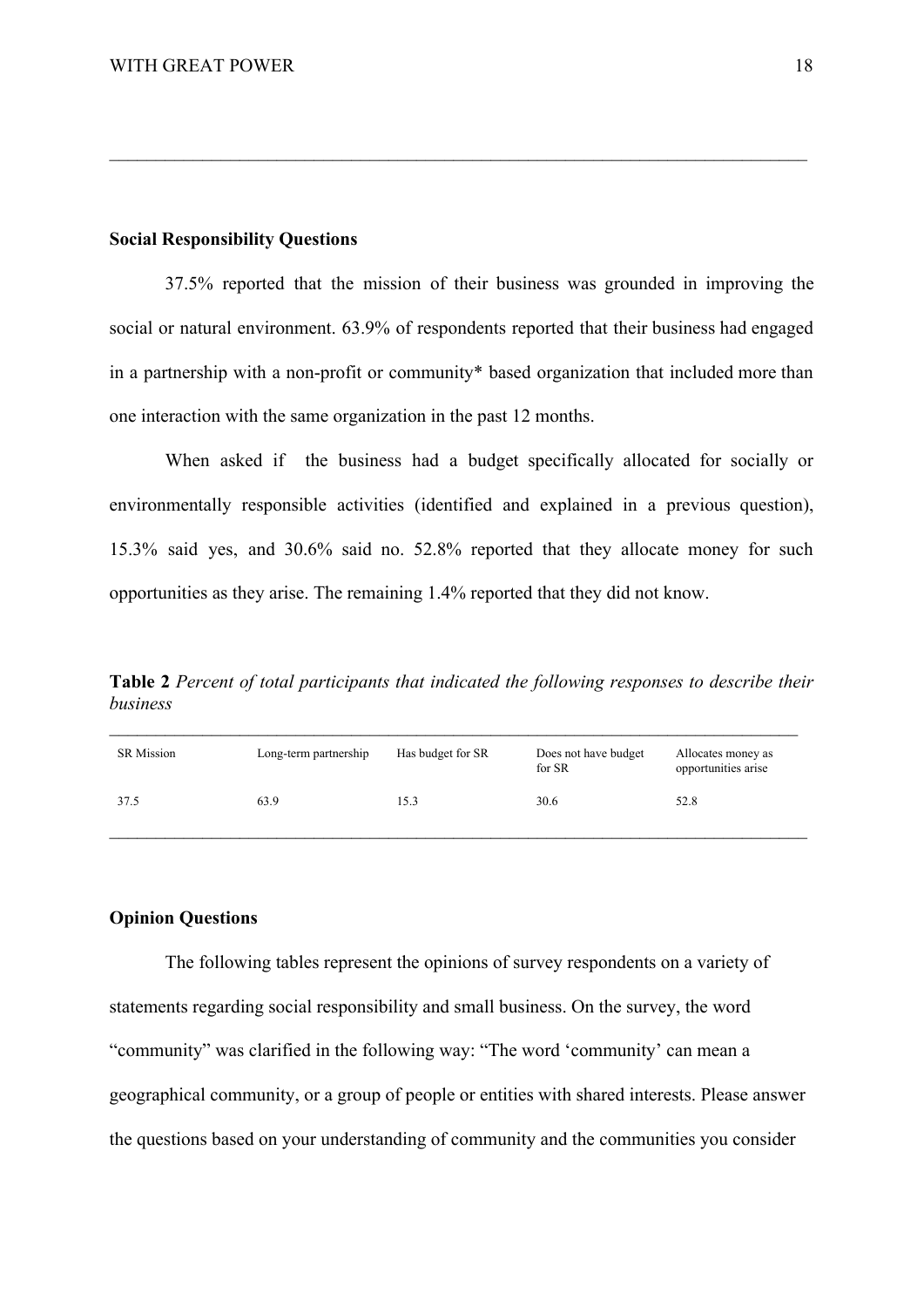yourself and your business to be a part of." In the table, "N/A" means that this response was

not an option for the particular question on the survey.

|                                                                                                                                                                             | I agree with this<br>statement | I agree with this<br>statement and this belief<br>is reflected in how my<br>business is run | I agree with this<br>statement but at this<br>time by business<br>does not fully reflect<br>this belief | I do not agree with<br>this statement |
|-----------------------------------------------------------------------------------------------------------------------------------------------------------------------------|--------------------------------|---------------------------------------------------------------------------------------------|---------------------------------------------------------------------------------------------------------|---------------------------------------|
| "I believe that anything that benefits the<br>community* as a whole, also benefits<br>my business."                                                                         | 79.2                           | N/A                                                                                         | N/A                                                                                                     | 20.8                                  |
| "I believe that successful small<br>businesses have a responsibility to the<br>community* we exist in to do our part<br>in addressing issues that affect the<br>community." | N/A                            | 59.7                                                                                        | 33.3%                                                                                                   | 6.9                                   |
| "I believe that successful small<br>businesses have a collective power that<br>can be used to create societal change."                                                      | N/A                            | 52.8                                                                                        | 37.5                                                                                                    | 9.7                                   |
| "I believe that large businesses have a<br>responsibility to society, while small<br>businesses do not."                                                                    | $9.7\%$                        | N/A                                                                                         | N/A                                                                                                     | 90.2                                  |
| "I believe that the only responsibility a<br>business has is to generate profit for its<br>shareholders."                                                                   | 6.9                            | N/A                                                                                         | N/A                                                                                                     | 93.1                                  |
| "I believe that consumers should use<br>their spending power to favor small and<br>medium businesses over large<br>corporations."                                           | 63.9                           | N/A                                                                                         | N/A                                                                                                     | 36.1                                  |

**Table 3** *Opinion on statements regarding social responsibility, by percent of total participants who selected each response.*

### **Types of SR Activities**

Respondents were asked to indicate which of a number of SR activities their business had participated in. They were allowed to select any number of activities. They were also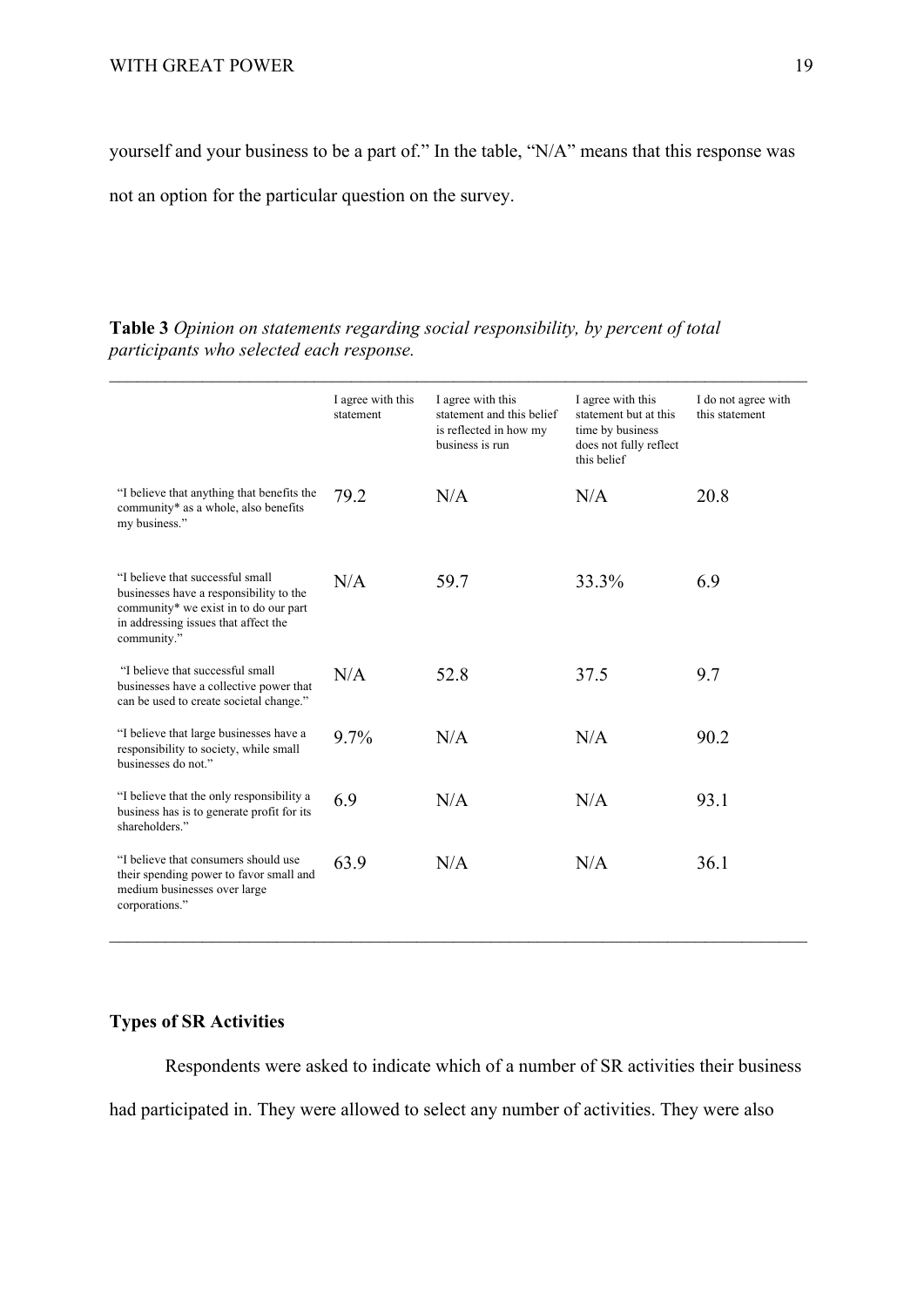allowed to select "other" and describe the activity in their own words. The results are as

follows (listed from most common response to least):

**Table 4** *Which of the following SR activities has your business engaged in in the last 12 months?*

| <b>Activity</b>                                                                                                                                                                                                               | <b>Percent selected</b> |
|-------------------------------------------------------------------------------------------------------------------------------------------------------------------------------------------------------------------------------|-------------------------|
| Donated goods or services                                                                                                                                                                                                     | 68.05                   |
| Donated money                                                                                                                                                                                                                 | 61.1                    |
| Made any decision where the impact on the natural environment was a<br>factor (this includes the business recycling on a large scale, using<br>recycled materials regularly, choosing to avoid dumping harmful<br>materials). | 47.22                   |
| Provided volunteers to an event                                                                                                                                                                                               | 37.5                    |
| Made any decision where the impact on the community was a factor (this<br>includes becoming involved in local politics or initiatives)                                                                                        | 36.11                   |
| Other                                                                                                                                                                                                                         | 29.16                   |
| Provided the use of a physical space for free or at a reduced cost                                                                                                                                                            | 20.83                   |
| None of the above                                                                                                                                                                                                             | 8.3                     |
| Mandated that employees complete a given number of volunteer hours                                                                                                                                                            | 2.77                    |

### **Motivation for SR Activities**

Respondents were asked to select from a list which motivations their business had for

participating in SR activities. They were allowed to select any number of motivations. The

results are as follows (listed from most common response to least):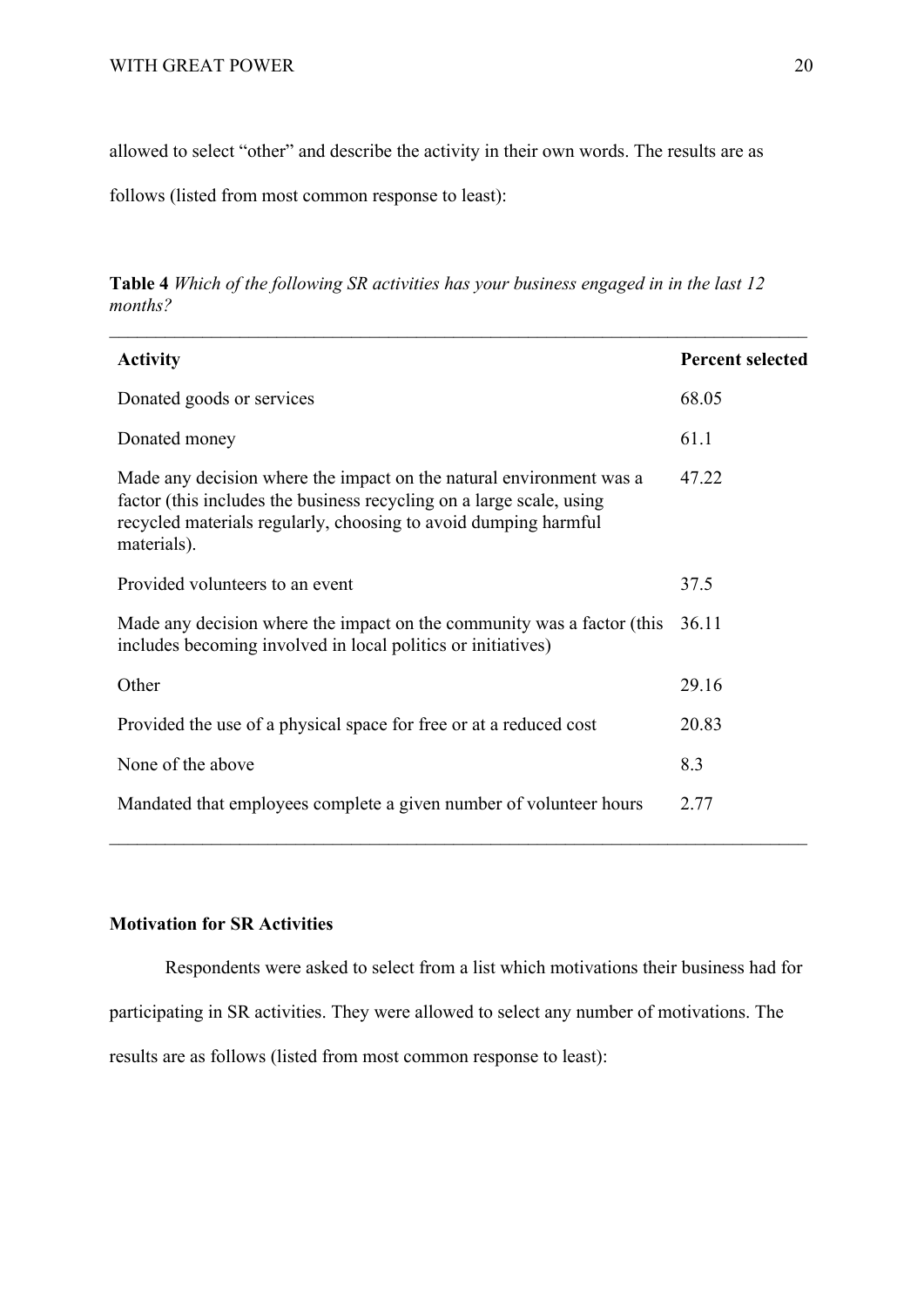| <b>Motivation</b>                                                                                         | <b>Percent selected</b> |
|-----------------------------------------------------------------------------------------------------------|-------------------------|
| To benefit the community                                                                                  | 75                      |
| Reputation and credibility                                                                                | 43                      |
| Long-term stability and impact                                                                            | 36.11                   |
| Access to people and contacts (networking and prospecting)                                                | 34.72                   |
| Access to knowledge                                                                                       | 20.83                   |
| Innovation                                                                                                | 20.83                   |
| Other                                                                                                     | 20.83                   |
| Human resource development                                                                                | 15.27                   |
| Effectiveness                                                                                             | 15.27                   |
| Efficiency                                                                                                | 13.88                   |
| To my knowledge, my business does not engage in any socially or<br>environmentally responsible activities | 5.55                    |
| Access to funds                                                                                           | 4.1                     |

**Table 5** *Why does your business engage in socially responsible activities? (Select all applicable.)*

Participants were then asked to select just **one** of the motivations that they felt was the **main** motivation for their business' SR activities. The results were as follows, in order from most common response least: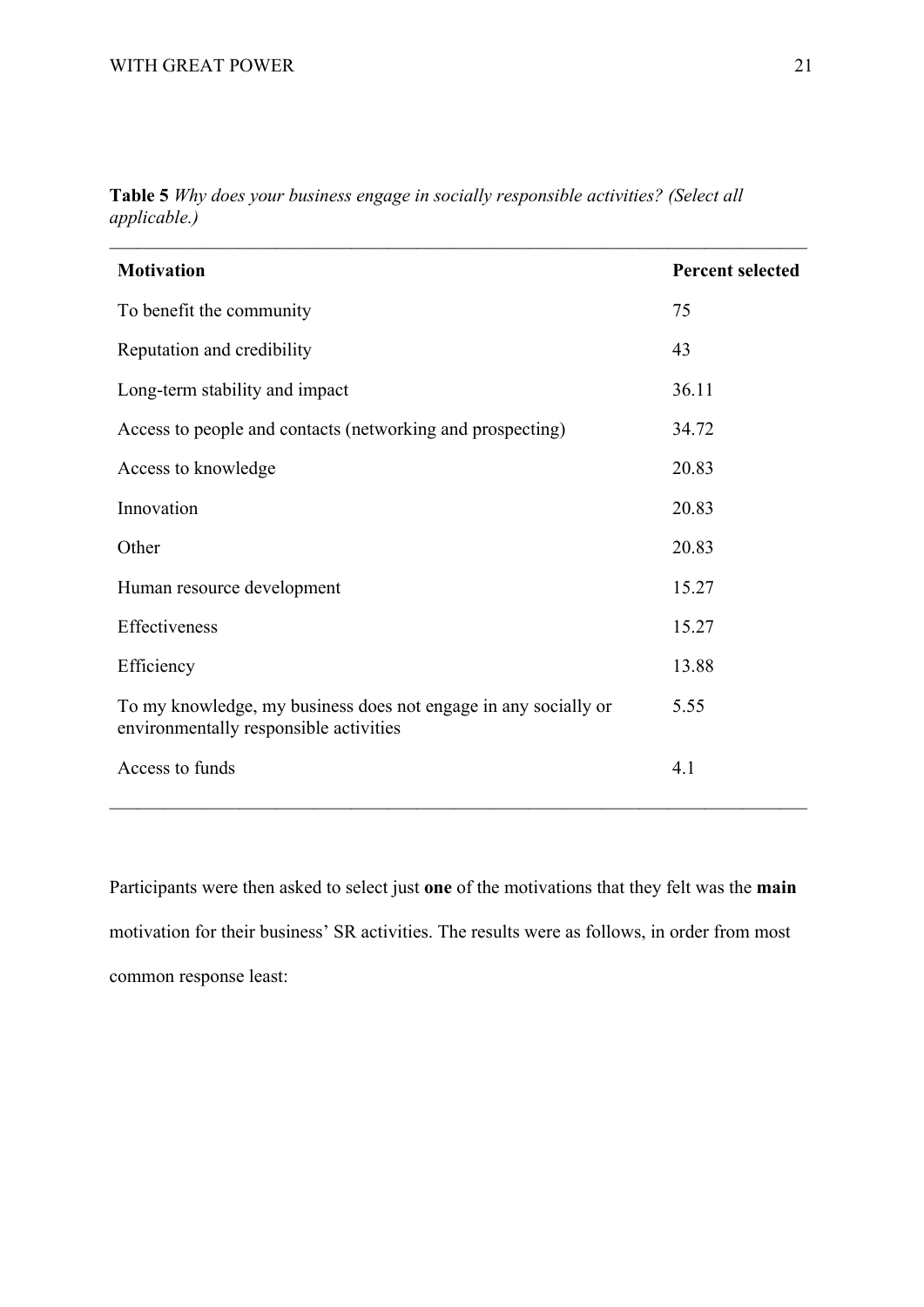**Table 6** *What is the main reason your business engages in socially responsible activities?*

*(Select only one.)*

| <b>Motivation</b>                                                                                         | <b>Percent Selected</b> |
|-----------------------------------------------------------------------------------------------------------|-------------------------|
| To benefit the community                                                                                  | 54.2%                   |
| Reputation and credibility                                                                                | 11.1%                   |
| Long-term stability and impact                                                                            | 8.3%                    |
| Other                                                                                                     | 8.3%                    |
| Access to people and contacts                                                                             | $6.9\%$                 |
| To my knowledge, my business does not engage in any socially or<br>environmentally responsible activities | 5.6%                    |
| Innovation                                                                                                | $1.4\%$                 |
| Effectiveness                                                                                             | 1.4%                    |
| Human resource development                                                                                | 1.4%                    |

### **Demographic Comparisons**

The following table compares how different demographic groups responded to questions that asked them to self-rank their business' level of engagement in the community, whether their business' mission was grounded in S.R., and whether their business was involved in a long term (6 months) partnership with a nonprofit organization.

|  | ını<br>и<br>ı |  |
|--|---------------|--|
|--|---------------|--|

|                         | <b>Mission</b><br>grounded<br>in $S.R.$ | <b>Not</b><br>engaged | Minimally<br>engaged | Somewhat<br>engaged | Very engaged | Involved in<br>long-term<br>partnership |
|-------------------------|-----------------------------------------|-----------------------|----------------------|---------------------|--------------|-----------------------------------------|
| Family<br>business      | 35.71%                                  | $0\%$                 | 39%                  | 25%                 | 36%          | 78.57%                                  |
| Non-family<br>business  | 38.63%                                  | 11.36%                | 31.81%               | 38.63%              | 18.18%       | 54.54%                                  |
| Woman<br>owned business | 50%                                     | $0\%$                 | 27%                  | 36%                 | 36%          | 63.63                                   |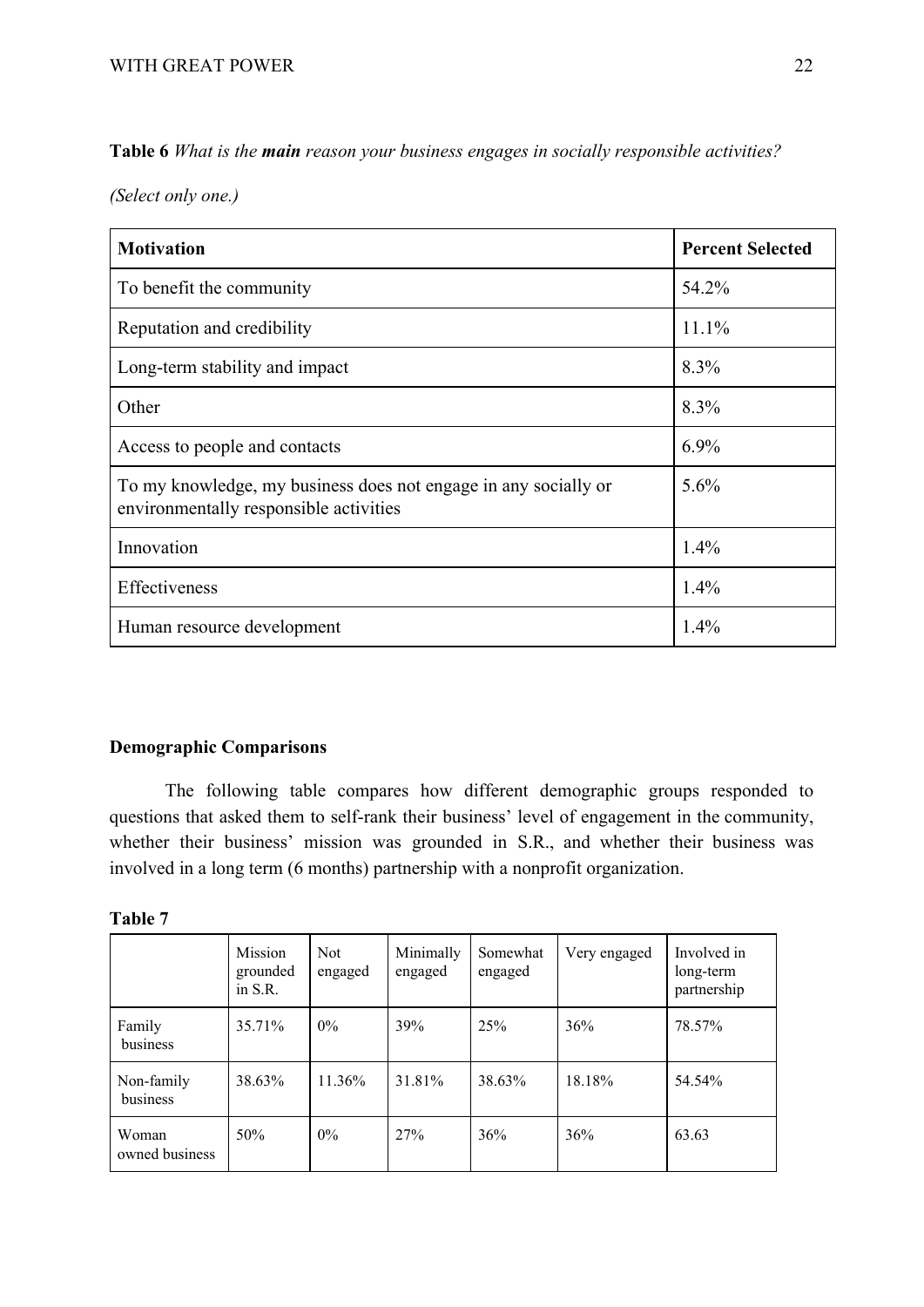| Non-woman<br>owned business                         | 32%    | 10%   | 40%    | 30%    | 20%    | 64%    |
|-----------------------------------------------------|--------|-------|--------|--------|--------|--------|
| Minority owned<br>business                          | 66.66% | $0\%$ | 22.22% | 22.22% | 55.55% | 88.88% |
| Non-minority<br>owned business                      | 33.33% | 7.93% | 36.5%  | 34.92% | 20.63% | 60.32% |
| Majority online                                     | 47.05% | 5.88% | 35.29% | 35.29% | 23.53% | 47.05% |
| Majority in<br>person at a<br>permanent<br>location | 32.2%  | 9.6%  | 25.8%  | 38.7%  | 25.8%  | 32.25% |
| Majority in<br>person<br>at various<br>locations    | 37.5%  | 4.16% | 45.83% | 25%    | 25%    | 37.5%  |
| Employs 1-10<br>people                              | 47.36% | 5.26% | 42.1%  | 34.21% | 18.42  | 47.36% |
| Employs 11-50<br>people                             | 22.72% | 9%    | 38.81% | 31.81% | 27.27% | 22.72% |
| Employs<br>51-100<br>people                         | 66.66% | 0%    | 16.66% | 50%    | 33.33% | 66.66% |
| Employs<br>101-500 people                           | $0\%$  | 0%    | 20%    | 20%    | 60%    | $0\%$  |

### **Qualitative Results (Comment Section)**

Of 44 participants that had the option to leave a comment, eight chose to do so. These comments are listed here:

"I believe it's better to give than to receive. I have been in the right place at the right time to have the opportunity to create a business that is growing at a rapid pace... I want to spread my success, with the hope that I can impact the younger generation... they are our future... I raise my children with the same thought process, also making it known how important it is to give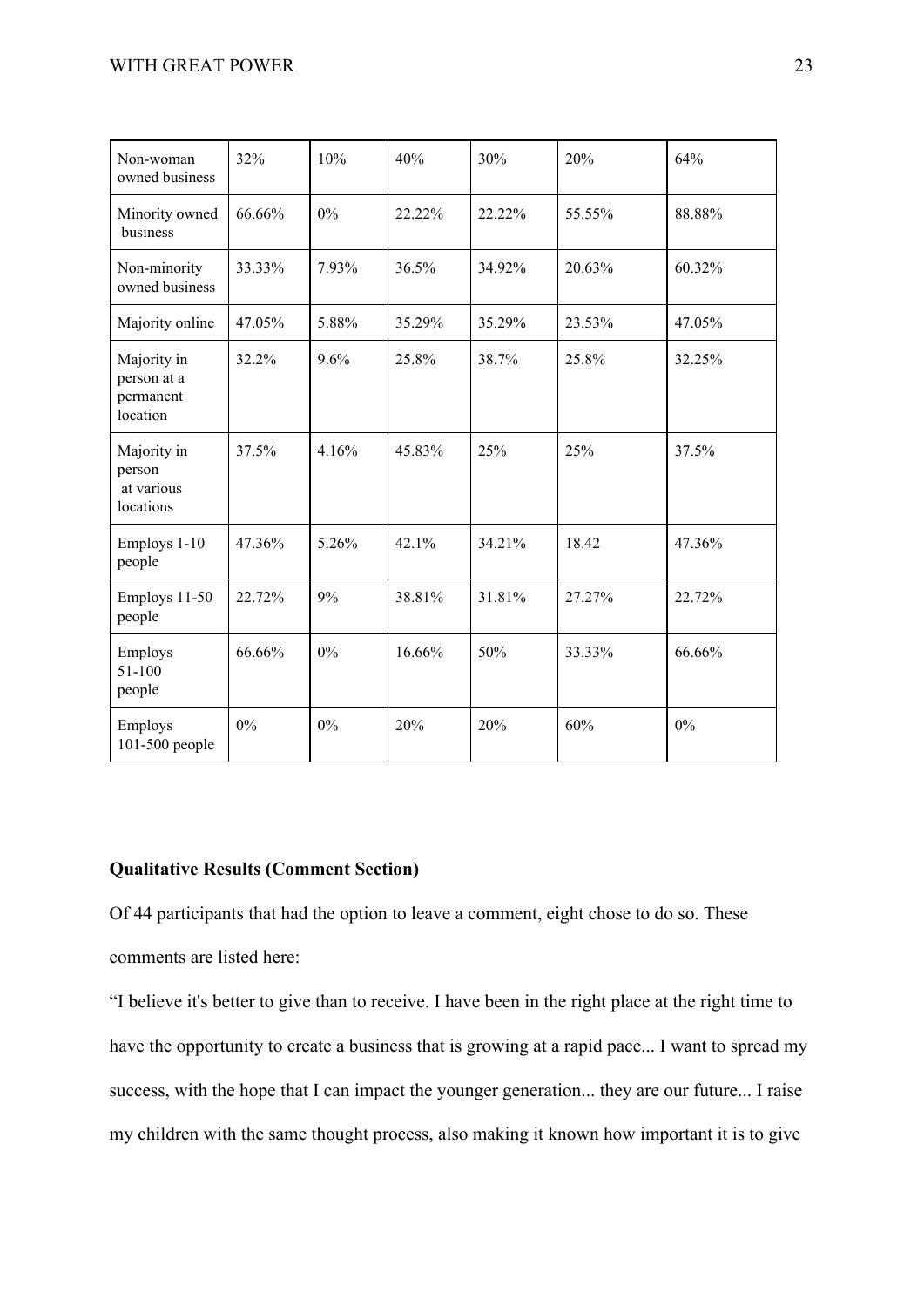and protect those that are less fortunate. I in-still the core values I have learned throughout my life and hope they too will do the same…"

"Our business does a tremendous amount of community contribution - and the vast majority of that is done anonymously."

"Business exists to provide a living a and wealth to employees. They can engage in social responsibility on their own time with the wealth they acquire as employees."

"As a young, b2b, small business, we are laser focused on survival at this stage. We will get to a point where hours will normalize and we can institute programs that will encourage our team to contribute."

"The way you've chosen to ask the questions in this survey and the available answers lean in a very telling direction. You might consider this when looking at your results."

"I believe social responsibility comes all the way down to the individual level, which is the smallest 'small business' as we each have a responsibility to the community, or there would not be one."

"I answered 'other' when you asked why we do what we do. It's because 'we feel like it.' Being mostly 'non-resident' taxpayers in this community, we pay a large amount in taxes and receive few benefits for that payout.

It should be noted that we aren't looking for any kind of quid pro quo for that check, twice a year, but we are treated, as the other taxpayers in this town, as if we were 'beasts of burden.' To what I perceive as the main thrust of this study, corporations have an obligation to the owners. Anything beyond that, say 'social engagement,' can only be for PR purposes. When somebody, unrelated to the business, says 'You should do...' there is no reason to comply. That is, 'Unless you want to.' 'Implied threats' do not create an 'obligation.'"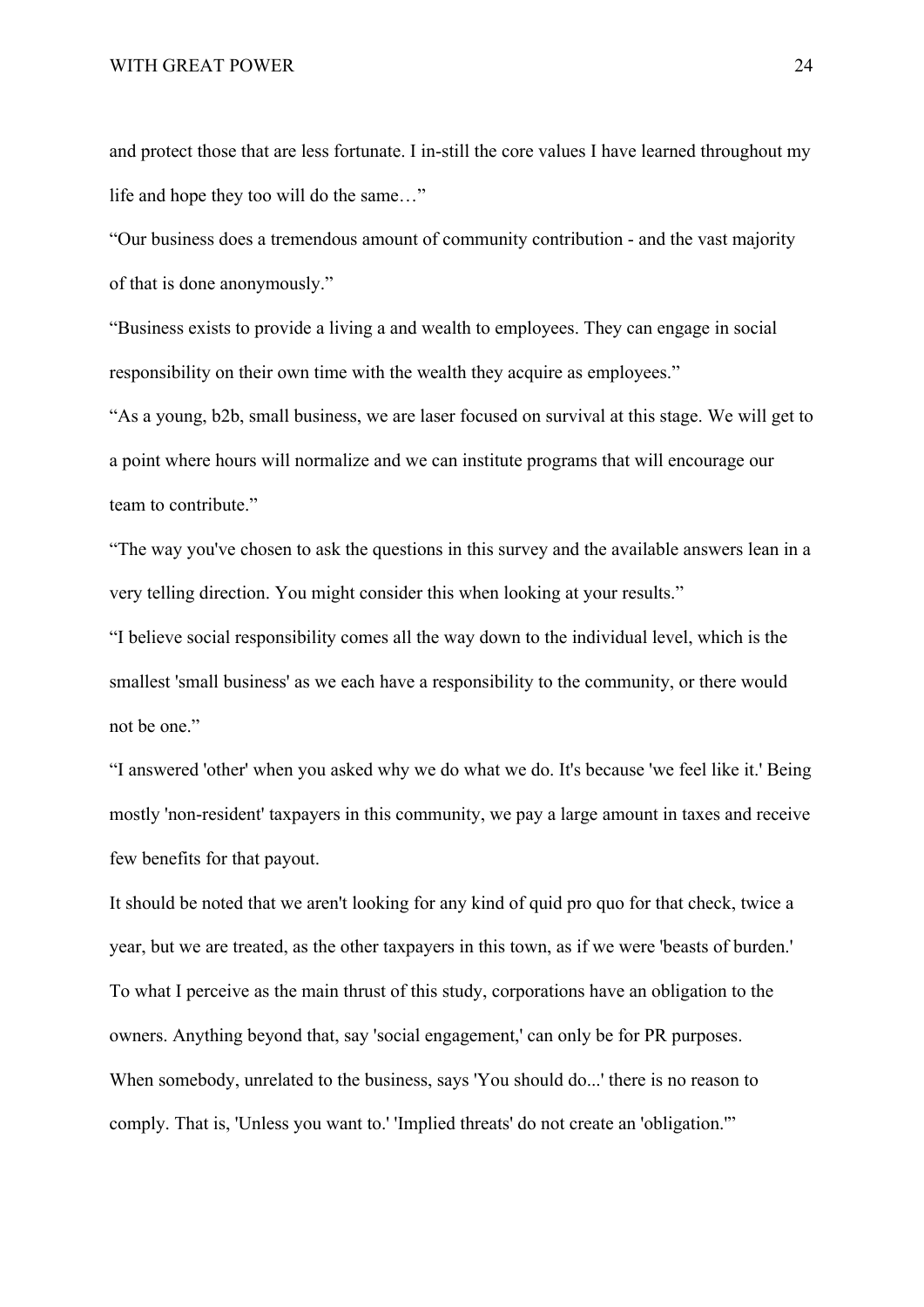"We design and manufacture Geothermal Energy systems which benefit our Society's battle against Climate Change."

### **Opinions**

Participants were asked whether they agreed or disagreed with a series of statements. Additionally, some questions offered a response to indicate whether the belief was reflected in the way their business was run. The results of these questions can be seen in the following pie charts:



Figure 1. "16. "I believe that anything that benefits the community\* as a whole, also benefits my business."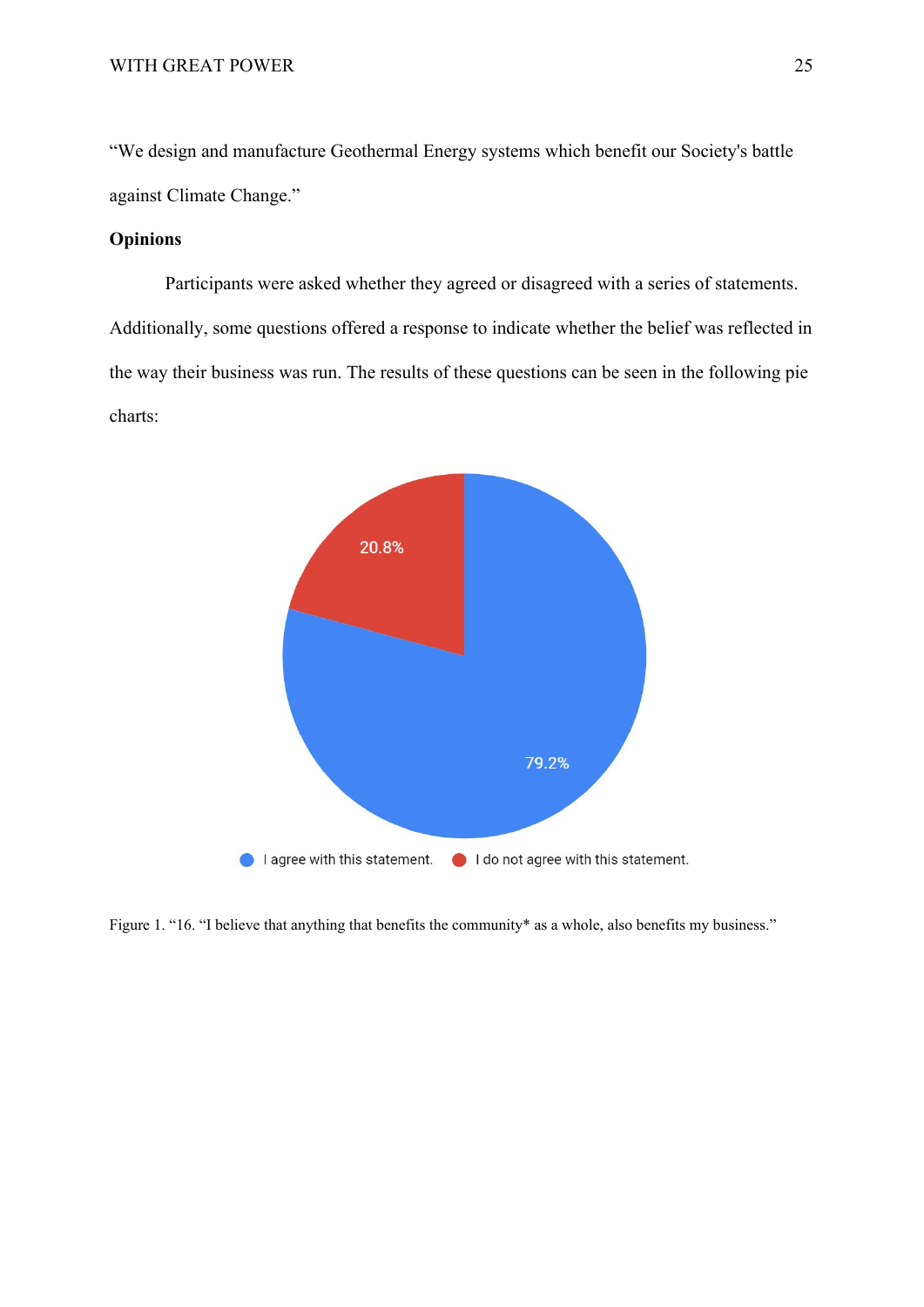

Figure 2. "I believe that successful small businesses have a responsibility to the community we exist in to do our part in addressing issues that affect the community."



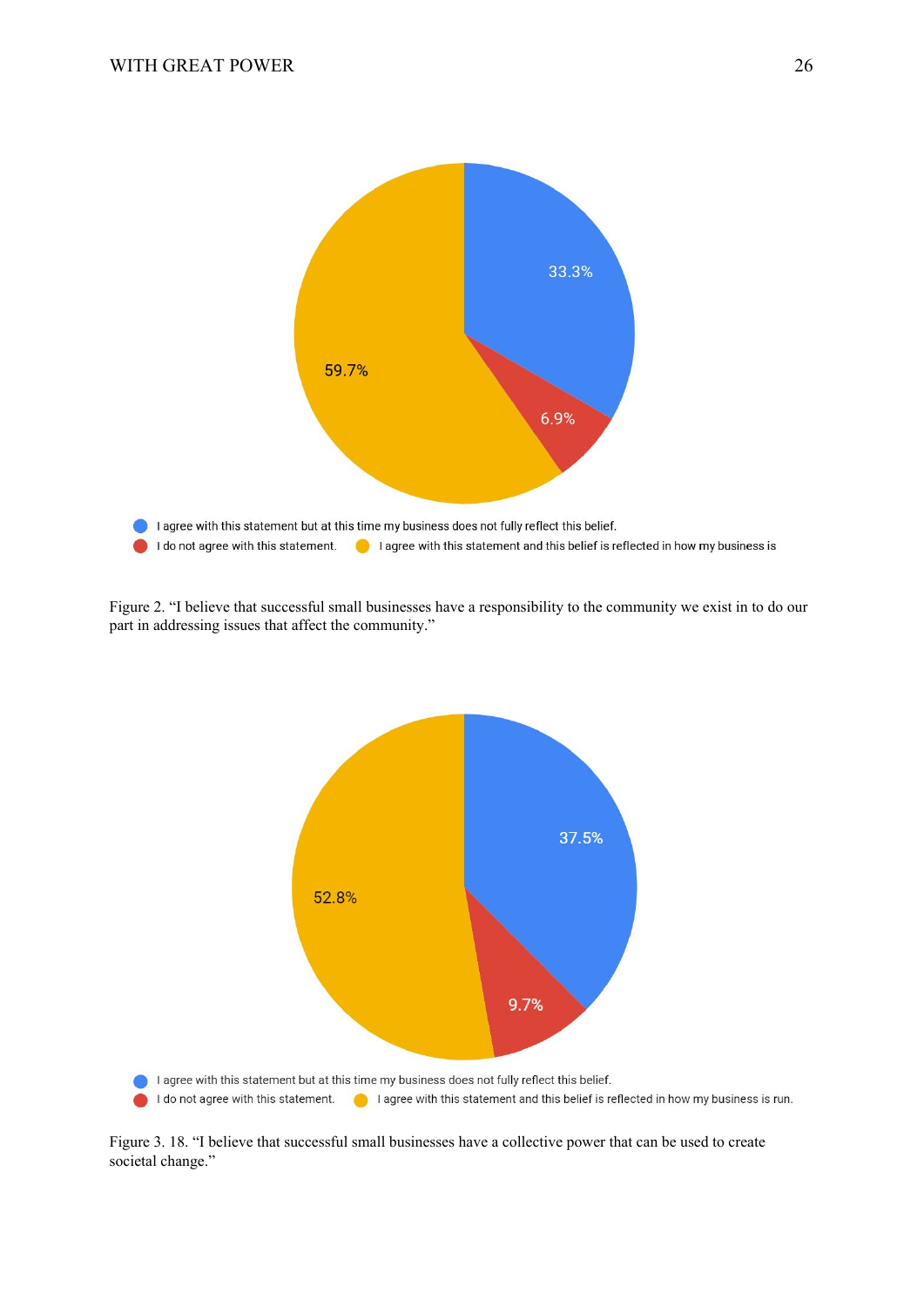

Figure 4."I believe that large businesses have a responsibility to society, while small businesses do not."



Figure 5. "I believe that the only responsibility a business has is to generate profit for its shareholders."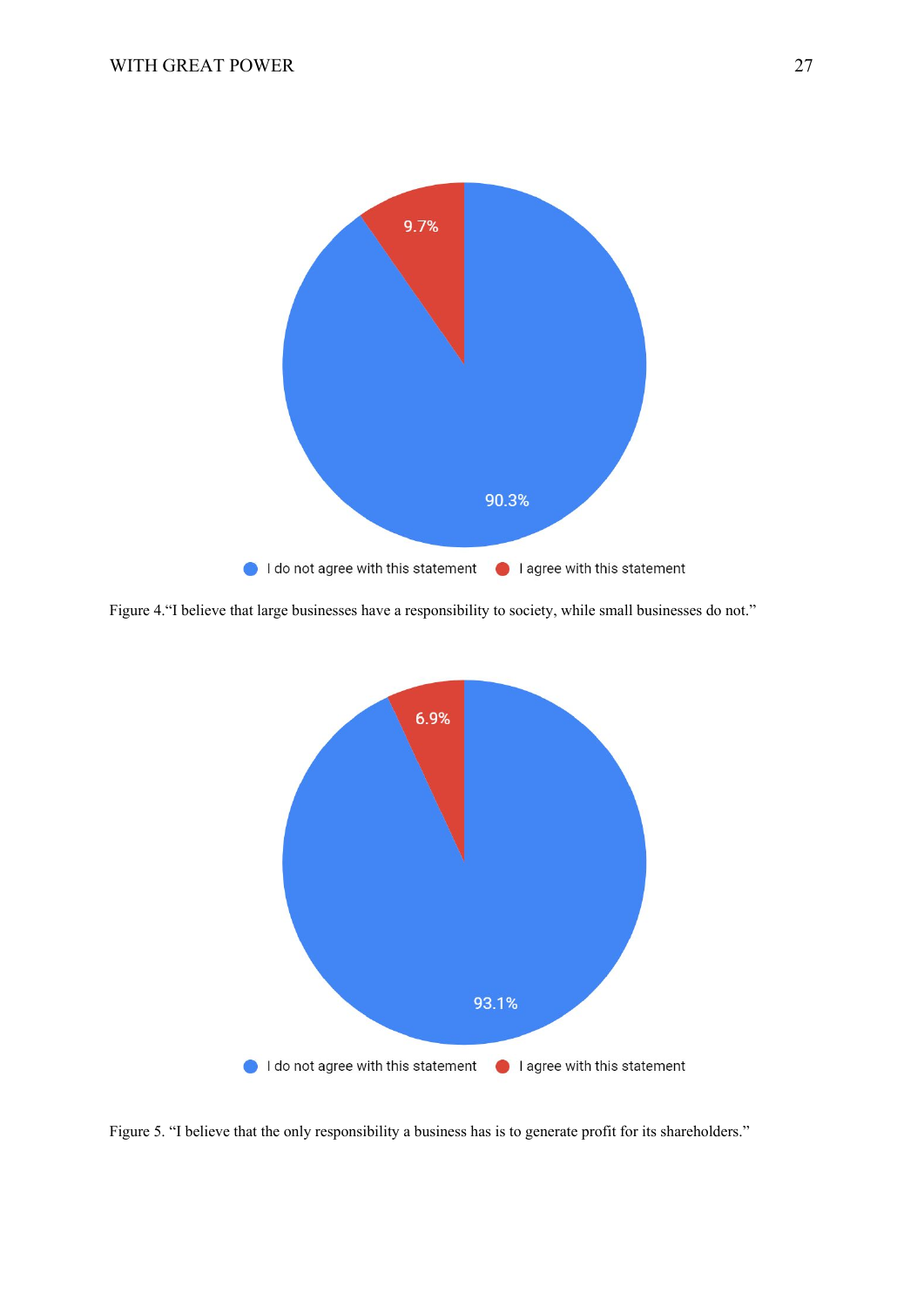

Figure 6. "I believe that consumers should use their spending power to favor small and medium businesses over large corporations."

### **Discussion**

This study found that the majority of small business owners surveyed believed in stakeholder theory, rather than shareholder theory. Multiple questions indicated this opinion, and several comments solidified the stance of these business owners. When compared to the C and E survey discussed in the literature review, the small businesses in this survey were shown to have similar motivations for participating in SR Activities. Businesses owned by women and racial minorities showed a higher level of commitment to SR.

The survey questions can be analyzed in a variety of combinations. They assessed many different aspects of small business social responsibility, as well as a multitude of characteristics of the businesses. The tables in the Results section contain all of the data that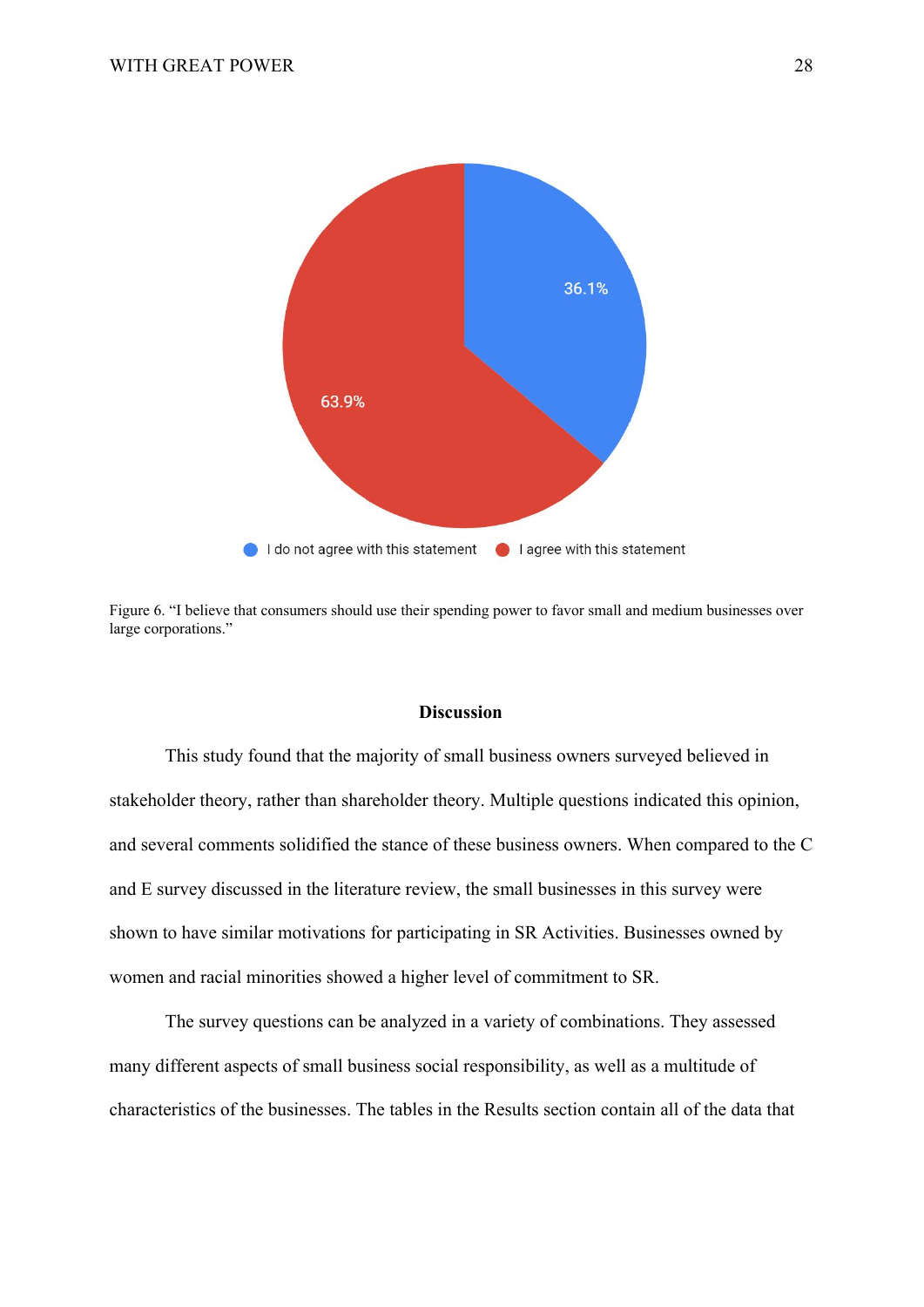this study yielded. In the following subsections, I highlight what I felt were the most useful ways to combine questions in order to look for connections between them. In many cases, the relationships between survey questions are expanded upon and supported by results from the comments section. Readers and future researchers are welcomed to utilize my results to generate discussions other than the points I have highlighted.

### **Types of SR and Missions**

Survey participants were given a list of SR activities to indicate which ones their business had taken part in. As shown in Figure 4, the most common response was donating goods or services, followed by donating money; making a decision where the impact on the environment was a factor; providing volunteers to an event; making a decision where the impact on the community was a factor; other; providing the use of a physical space for free or at a reduced cost; none of the above; and mandating that employees complete a given number of volunteer hours. Only 8.3% of respondents indicated that they had not taken part in any of the activities. This means that a strong majority of the small businesses represented in the survey participate in SR activities, despite the challenges they face as a result of their resources being more limited than those of corporations.

This question allowed respondents to describe any SR activity they took part in that was not on the list. This additional information helps to create a more complete picture of the ways businesses engage in their communities. One respondent "plan[s] and facilitate[s] meetings of the U.S. Fish and Wildlife Service." Another supported an employee's participation in the National Guard. One business owner stated that owners and employees sat on the board of a nonprofit, and another said they offer monthly stipends to individuals who drive hybrid or electric cars. The participants' specification of these activities show that SR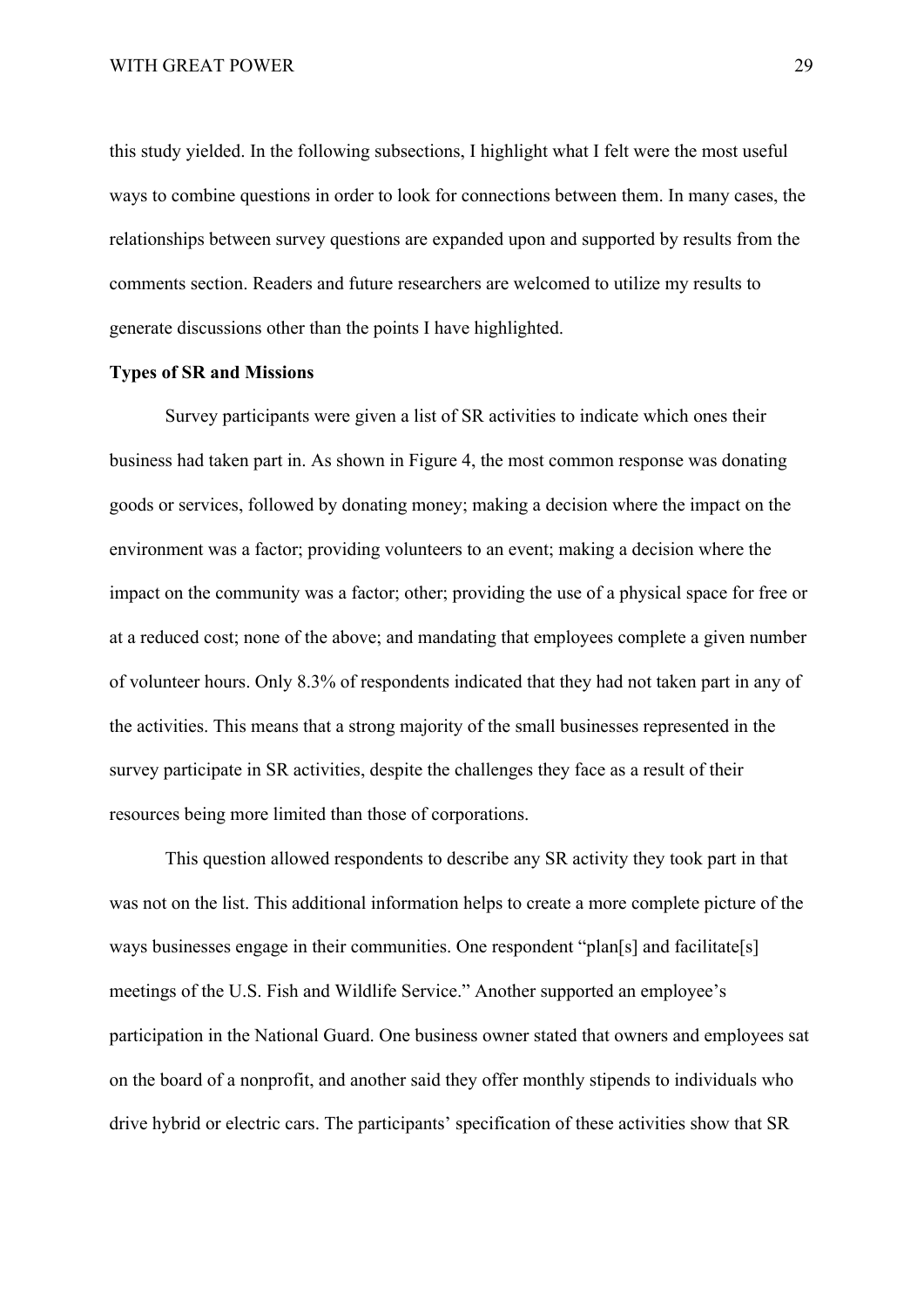activities are more varied than they are portrayed in the literature. This diversity explains the lack of a measurement system for CSR in the literature; it is difficult to quantify such a broad range of activities.

37.5% of respondents reported having a mission that was grounded in improving the social or natural environment. These missions are elaborated on by several quotes from respondents, such as, "my work is sustainability related- maintaining good quality water resources" and "all our products are environmentally friendly." Another respondent explained how their business' mission was grounded in SR: "The foundation of our business -- electric air taxis -- is a social endeavor, to help save the environment and help save people transportation time that they can use for more worthy endeavors." The participants that had an SR mission, and especially those that elaborated on those missions, represent stakeholder perspectives, because they see their business as having a responsibility to more than just shareholders and owners. However, it is important to note that these individuals were in the minority. This could be because not all businesses that see SR as a priority actually consider it part of their mission.

### **Strategic Partnerships and Motivations**

The 2017 C and E Barometer Report was used as a starting point for my research, and several of my survey questions were modeled after it. While my questions were not exact replicas of the C and E questions, and therefore can not be viewed as perfect comparisons, it is worth noting the similarities and differences between the results.

C and E surveyed corporations that were engaged in strategic partnerships with NGOs. For my survey, I did not use the term "strategic partnership," but instead asked participants if their business had "engaged in a partnership with a non-profit or community\* based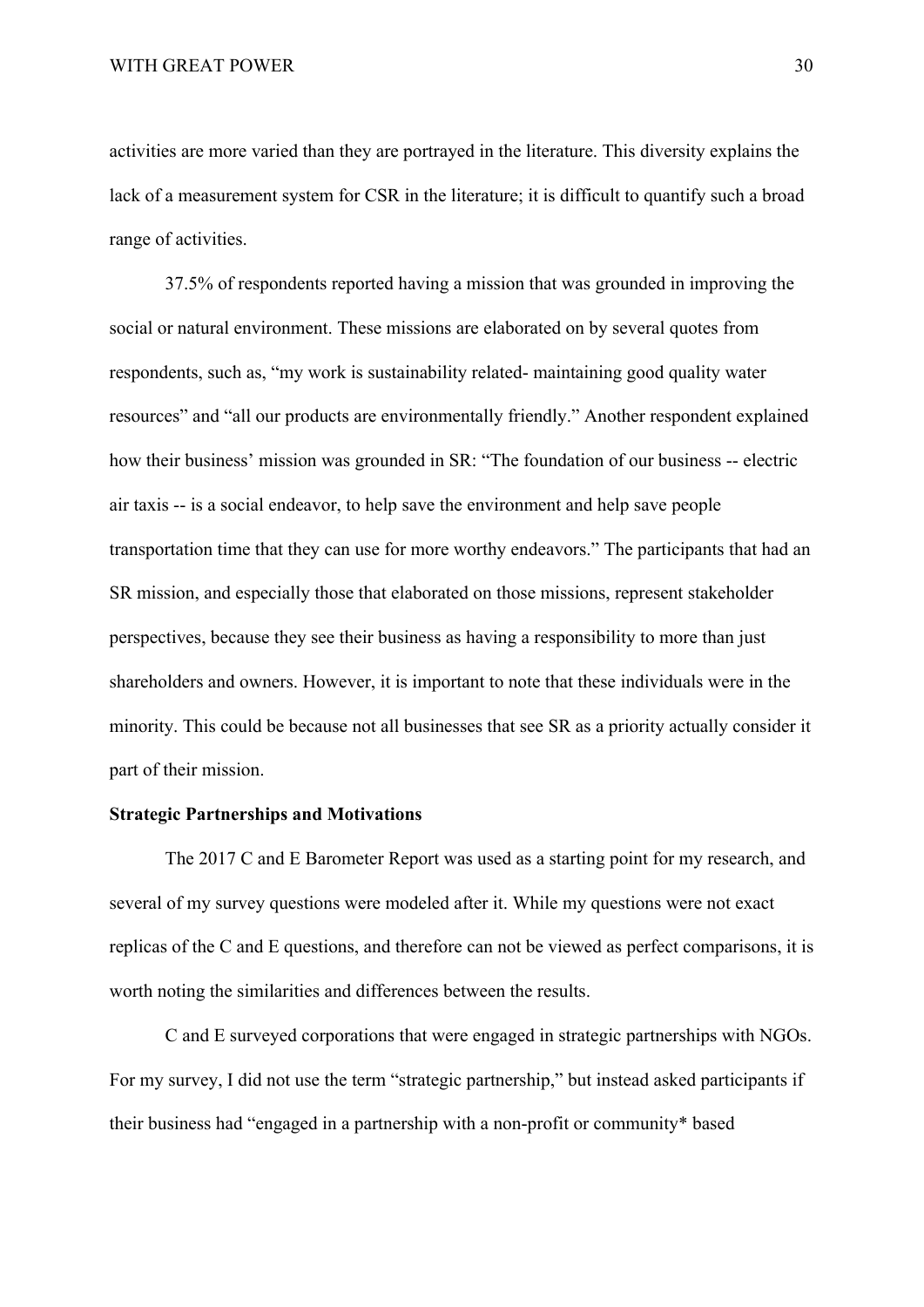organization that included more than one interaction with the same organization in the past 12 months." 63.9% of my survey respondents said yes. This is important information because according to the C and E studies, strategic partnerships with nonprofits are gradually becoming more common among corporations (C and E 2017).

The questions illustrated in Tables 5 and 6 show the motivations of the businesses for participating in SR activities. All but one of these options were taken directly from the C and E surveys. I added the option "to benefit the community." As I expected, "to benefit the community" was a common response. When allowed to select any number of motivations, 75% of participants selected this response as one of their motivations. When asked to choose the **main** motivation, 54.2% chose "to benefit the community." While both of these questions had this response as the majority, the difference between 75% and 54.2% is notable. 75% of respondents considered benefiting the community to be one of their motivations, but when asked to chose the main motivation, many ranked a different motivation as higher.

My results can be compared to the C and E by removing "to benefit the community" and looking at the order of most common results, rather than simply percentages. The C and E results were as follows, ordered from most common response to least: reputation and credibility; access to people and contacts; innovation; long term stability and impact; human resource development; access to knowledge; effectiveness; access to new markets; access to funds; efficiency; other. The results of my survey were as follows, also ordered from most common response to least, and withholding "to benefit the community:" reputation and credibility; long term stability and impact; access to people and contacts. Access to knowledge; innovation; and other were tied at 20.83%. Human resource development; and effectiveness were tied at 15.27%. The three lowest ranking motivations were efficiency and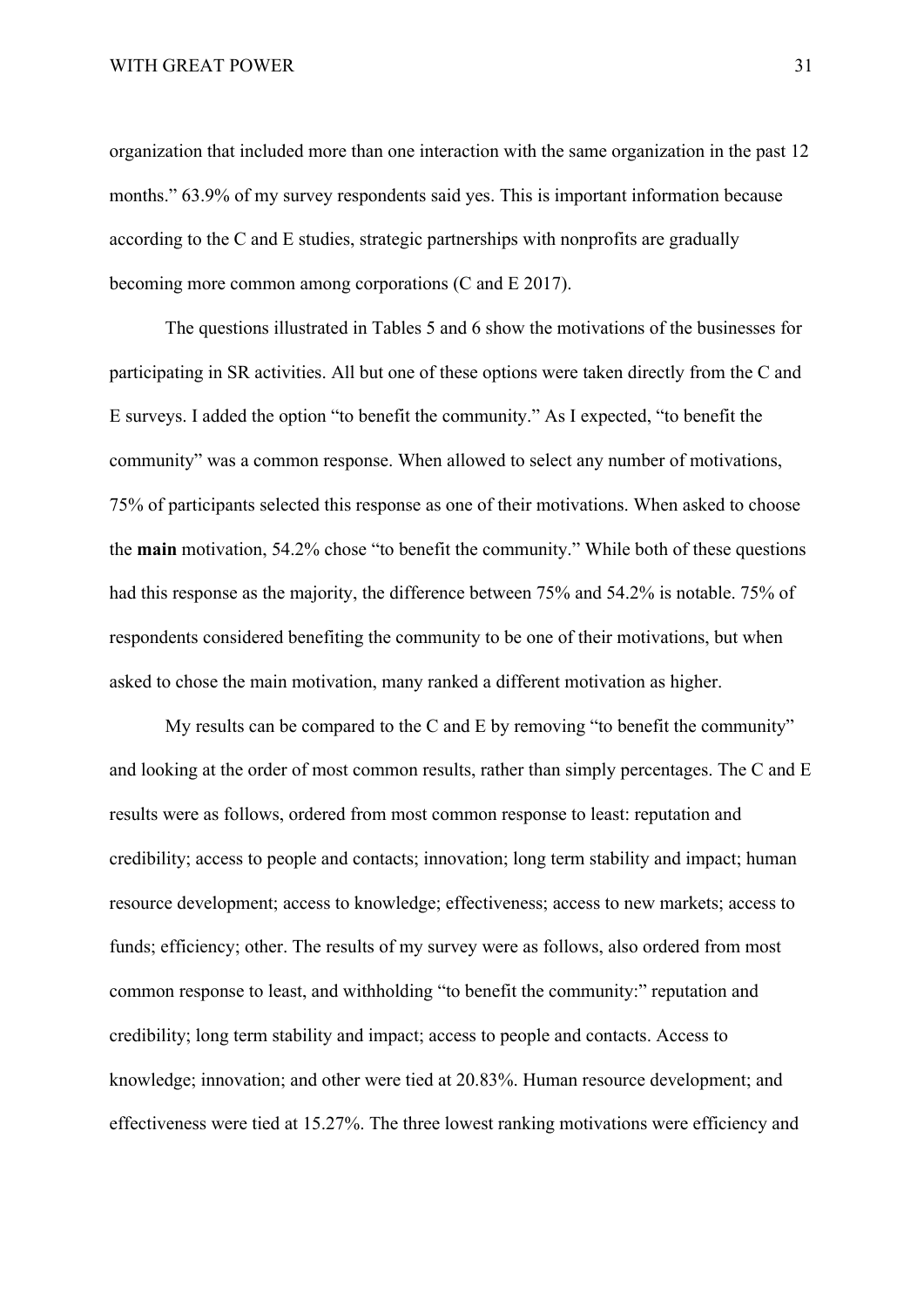access to funds. (Access to new markets was mistakenly omitted from my survey.) A notable similarity is that both surveys ranked "reputation and credibility" and "access to people and contacts" in the top three. Both surveys also ranked "efficiency' and "access to funds" low. A possible reason for ranking "access to funds" low is that in the C and E survey, the same question was asked of NGOs, which may have been more likely to be able to obtain funding by participating in partnerships.

Overall, comparing these survey questions shows that corporations and small businesses have similar motivations for participating in SR, when asked to choose from a list. A weakness of this question is that it does not allow participants to describe their motivation in their own words. 20.83% of my survey respondents selected "other," compared to only 5% of C and E respondents, suggesting that the the motivations listed in the question may be better suited to explain the actions of corporations than small businesses.

Several qualitative comments from the comments section explain motivation for SR activities. One respondent said, ""I answered 'other' when you asked why we do what we do. It's because 'we feel like it.' Being mostly 'non-resident' taxpayers in this community, we pay a large amount in taxes and receive few benefits for that payout." This respondent called attention to a challenge in assessing motivations: they are often hard to put into words, and to distinguish one from another.

### **Opinions**

The C and E surveys asked corporations to indicate whether they agree or disagree with a series of statements. I used a similar format for a section of my survey. 79.2% of respondents believed that "anything that benefits the community as a whole, also benefits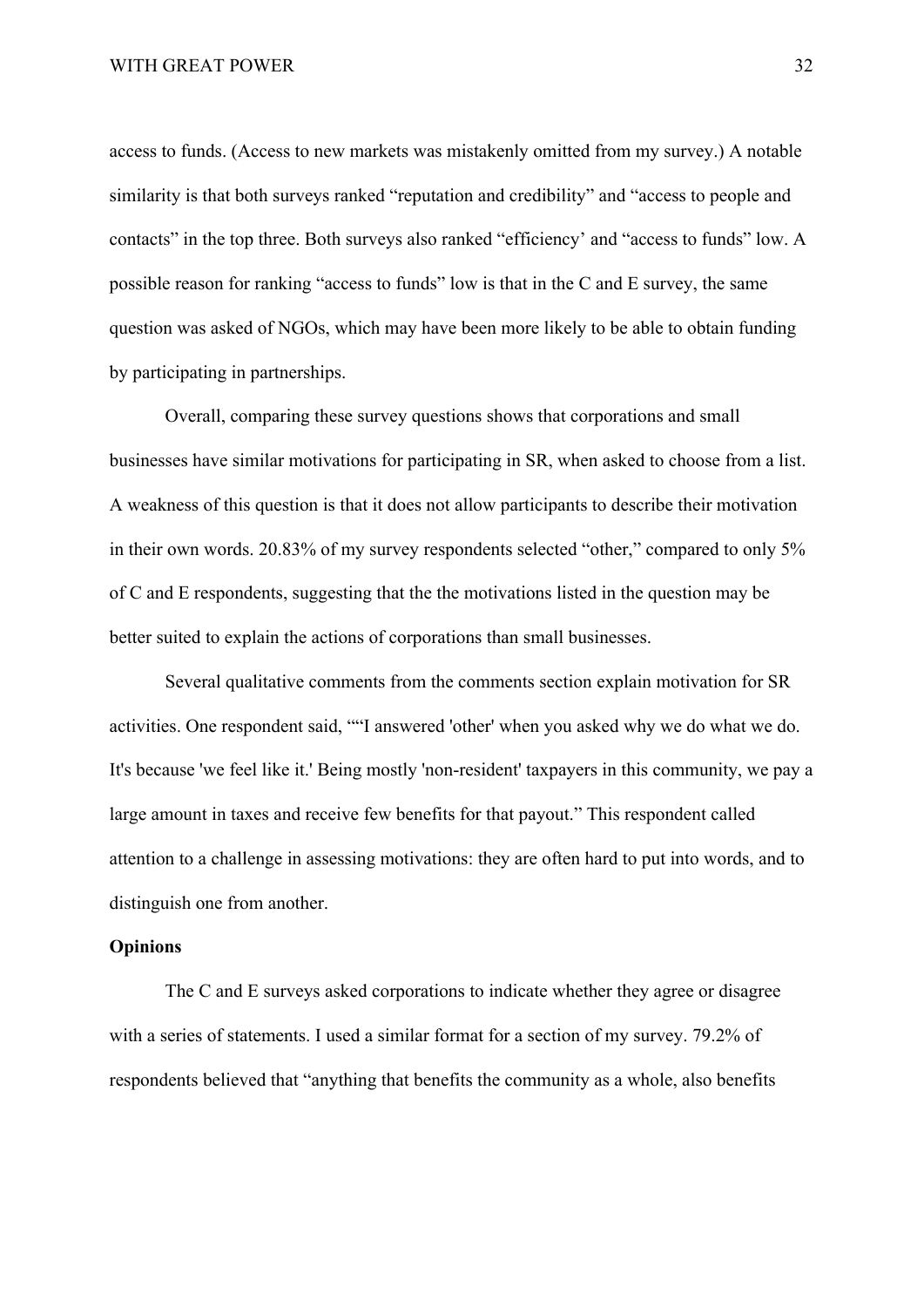#### WITH GREAT POWER 33

[their] business." This strong majority may demonstrate a sense of connection that small business owners feel to their community, and an attitude reflective of stakeholder theory.

59.7% believe that "successful small businesses have a responsibility to the community [they] exist in to do [their] part in addressing issues that affect the community," and also believe that this is reflected in how their business is run. 33.3% agreed with the statement but at this time their business does not fully reflect that belief. Only 6.9% disagreed with the statement. The word "successful" was used intentionally when designing the survey, with the knowledge that small businesses often have to struggle to survive, which makes engaging in SR impossible. This concept was demonstrated by some of the qualitative statements in the comments section. One respondent said, "As a young, b2b [business to business] small business, we are laser focused on survival at this stage. We will get to a point where hours will normalize and we can institute programs that will encourage our team to contribute." Another said, "Our revenue stream is such that we can afford to invest in the future of our community and act responsibly/make donations. If we were hard up for cash, it would be a lot harder to honor this intention." A third respondent echoed these sentiments, saying, "I think small businesses have a difficult time being responsible to the community. If they aren't careful, they can lose focus and fail. Failing does a greater disservice to the community than not contributing to the community. In other words, by standing up a small business you are already giving to the community." These quotes elaborate on the 33.3% who agreed that small businesses should give back but were unable to.

### **Demographic Comparisons: Mission**

Table 7 shows that non-family-owned businesses were slightly more likely than family-owned businesses to have a mission that was grounded in improving the social or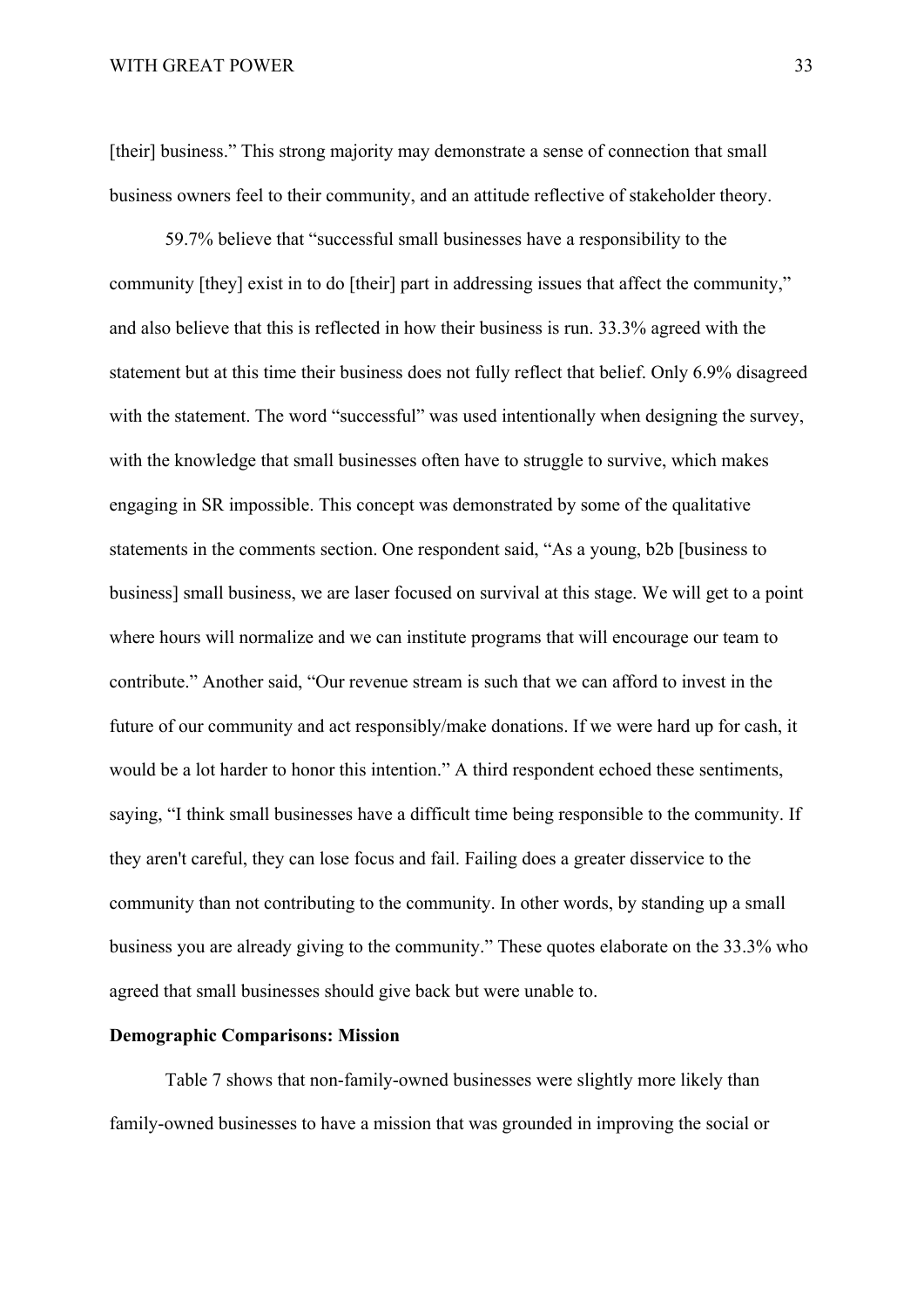natural environment (38.63% and 35.71%, respectively). Woman-owned businesses were more likely than non-woman-owned businesses to have such a mission (50% and 32%), as were minority-owned-businesses when compared to non-minority owned (66.66% and 33.33%). These findings are significant because they may indicate that businesses owned by racial minorities and women have characteristics that make them prioritize SR.

Analysis of the location where the business is done (Table 7) showed that online businesses were the most likely to have a mission grounded in SR, at 47.05%, followed by businesses that conduct business in person in various locations, at 37.5%. The least likely location to have an SR mission was "in person at a permanent location," at 32.2%.

The relationship between size of the business (based on number of employees, shown in Table 7) and SR missions showed that businesses with between 51 and 100 employees were the most likely to have an SR-related mission, at 66.66%. The next most likely range was 1-10 employees, of which 47.36% had SR-related missions. Those that employed 11-50 people had a 22.72% rate of having a mission related to SR. 0 of the 5 respondents who reported having more than 100 employees reported having an SR-mission. The strongest indicators of having an SR-mission were being a minority-owned business, and having between 11 and 50 employees.

### **Demographic Comparisons: Long-Term Partnerships**

Table 7 shows that family businesses are more likely than non-family businesses to be involved in a partnership with a nonprofit organization that lasts more than six months (78.57% and 54.54%, respectively). Woman-owned and non-woman-owned businesses had almost equal rates of being involved in such a partnership (63.63% and 64%). Businesses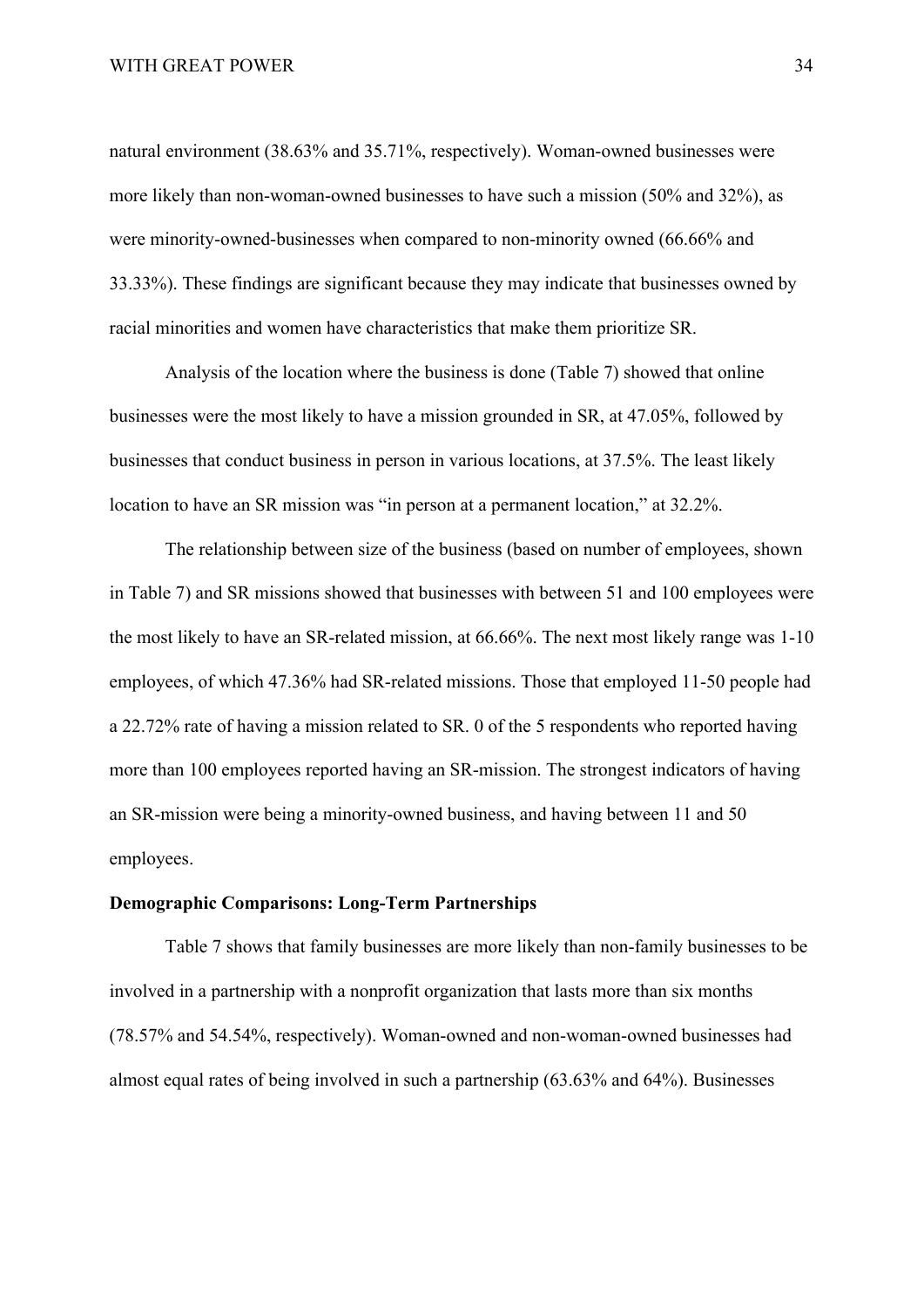owned by a racial minority were more likely, at 88.88%, to be involved in a long term partnership than non-minority-owned businesses, at 60.32%.

In terms of location of business, those that did most of their business online were the most likely to be engaged in a long-term partnership, at 47.05%, followed by those that did business in person at various locations, at 37.5%, and those that did business in person at a permanent location, at 32.25%.

### **Demographic Comparisons: Self-ranking of engagement**

Participants were asked to indicate their business' level of engagement in the community. The options were: not engaged at all; minimally engaged; somewhat engaged; and very engaged. The groups most likely to say they were "very engaged" were minority-owned businesses at 55.55%, family businesses at 36%, and woman-owned businesses, also at 36%.

Having more employees indicated a higher self-ranking of engagement. 60% of businesses with 101-500 employees ranked themself as very engaged, compared to 33.33% for businesses with 51-100 employees, 27.27% for businesses with 11-50 employees, and 18.42% for businesses with 1-10 employees. Similarly, having fewer employees was associated with self-ranking as minimally engaged. It is important to note that there were only 5 participants with between 101 and 500 employees, so the survey results for this group may not be as accurate as the results for groups that were more represented on the survey.

### **Summary of Key Findings**

Many of the important findings of this study came from the "additional comments" section, where participants were able to add offer their views on any aspect of small businesses and social responsibility that they wanted to expand on. Three categories of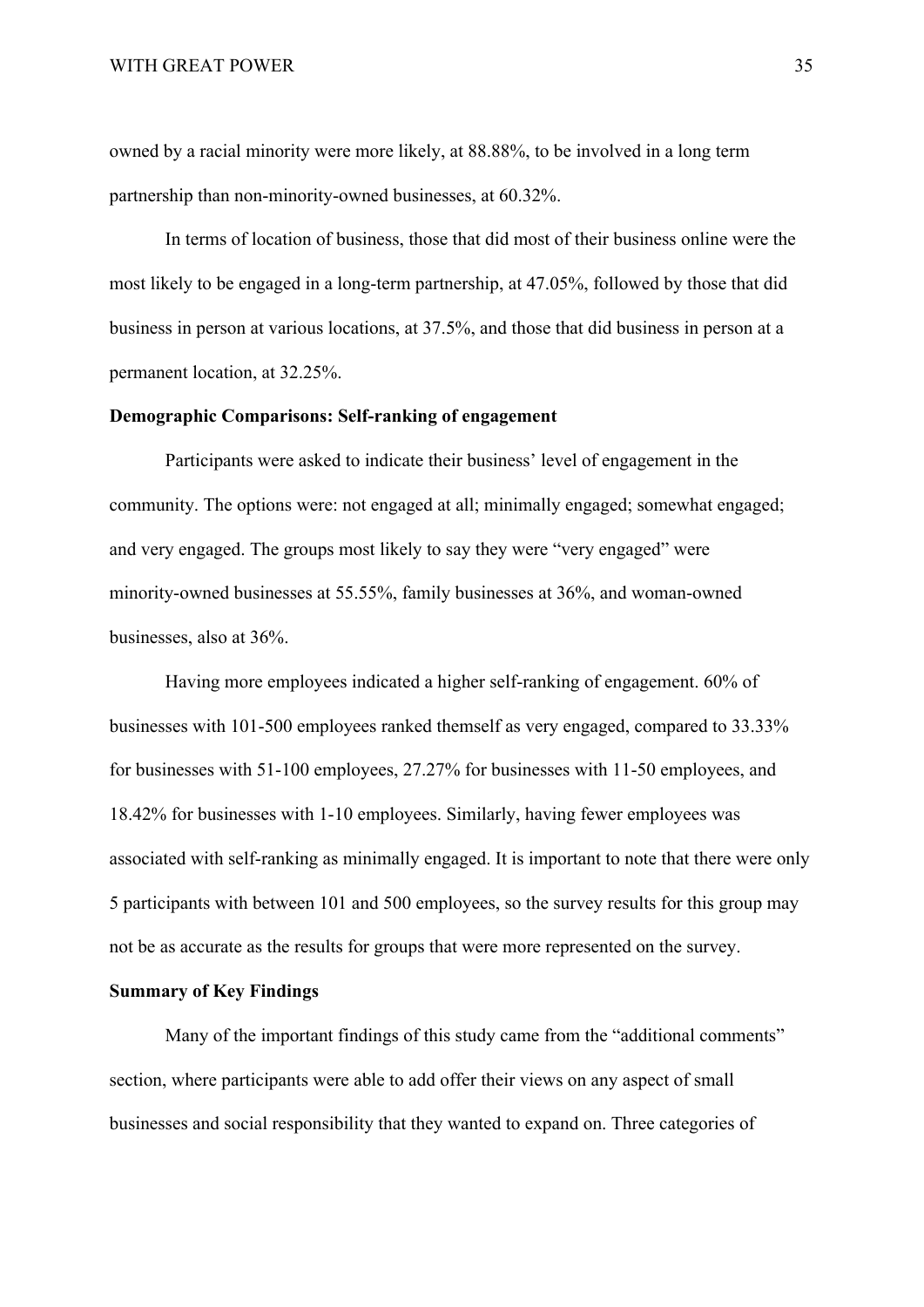responses emerged. The first two are comments that are reflective of the two theories discussed in the literature review: shareholder theory and stakeholder theory. The third group was comments that expressed the difficulties of starting a small business, and balancing being successful with being socially responsible because the two can be at odds.

Another major component of this study was comparing different characteristics of businesses and their owners, and trying to find connections to the ways and degrees to which they practiced social responsibility. One major finding was that businesses owned by racial minorities were more likely than any other group to have a mission that was grounded in social responsibility, and to be involved in a long-term partnership with a nonprofit. More research is needed to discover potential reasons for this finding.

Another important finding was that businesses that conduct the majority of their business online were more likely to have an SR-related mission and to be engaged in a long-term partnership with a nonprofit when compared to businesses that did their business in person. This finding contradicts the idea that online businesses are more impersonal, and may indicate that online businesses are more likely to be socially responsible than others. More research is needed to determine the potential for online businesses to make societal change, and the reasons for my findings.

This study found that 90.3% of the small business owners surveyed agreed with stakeholder theory, which is the belief that businesses have a purpose other than creating profit for shareholders. While this statistic seems promising, it may have been impacted by a response bias. Less than 0.02% of business owners that were emailed filled out the survey, and the 0.02% that would take the time to fill out a survey on social responsibility with no compensation may also be more likely to prioritize social responsibility. This could cause the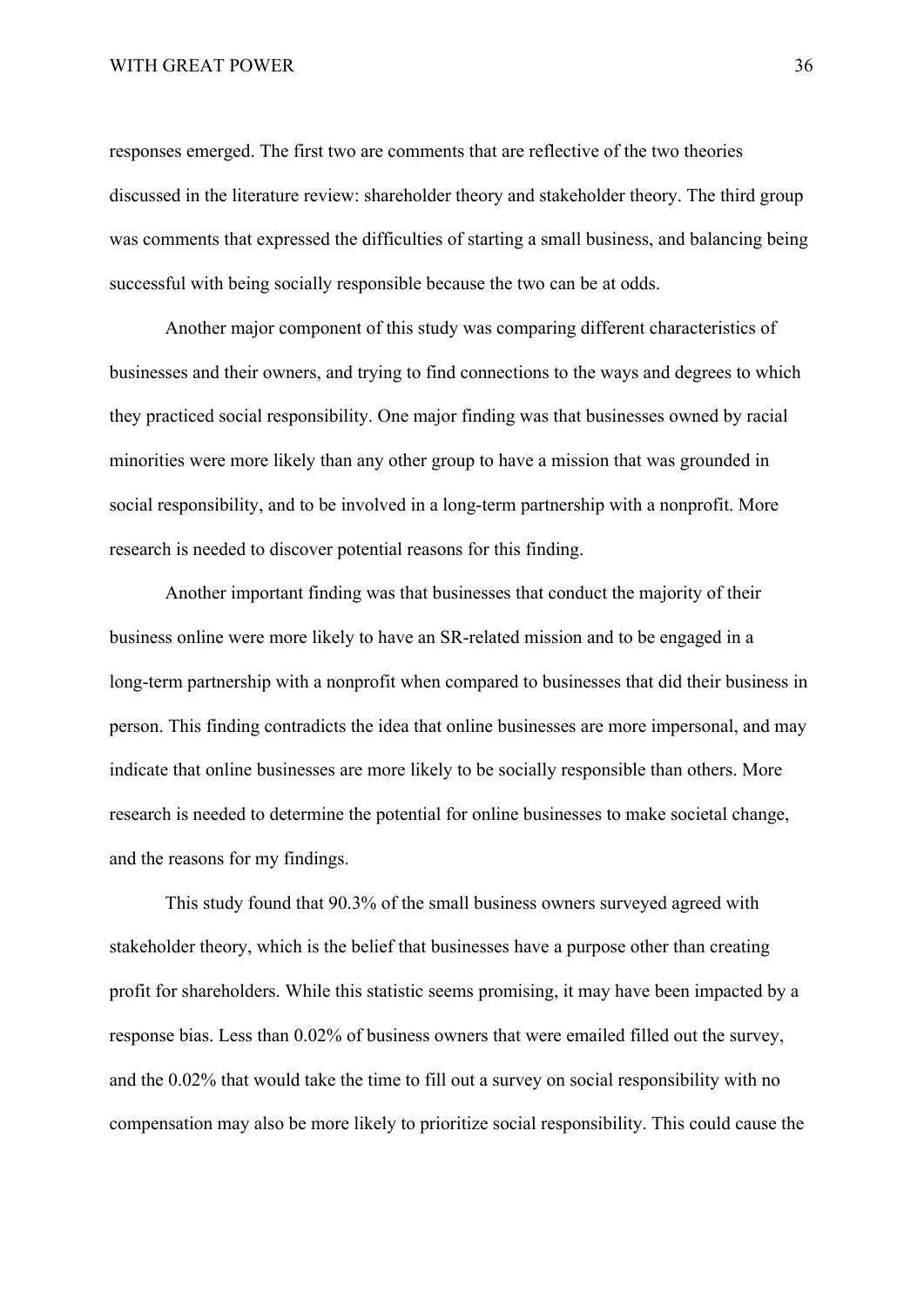results to reflect the thoughts and opinions of business owners that are in the minority in terms of how they prioritize social responsibility.

### **Conclusions**

The findings of this study can be used as a starting point for continued research on social responsibility and small businesses. Discussion of both corporations and small businesses lacks a concrete method of measuring SR, and while it would be difficult to create one, future research would benefit from it.

 This field of study could be furthered by more research that captures which issues matter most to small business owners, and which types of CSR make the most positive impact. This study's finding that businesses owned by racial minorities and women tend to demonstrate a higher prioritization of SR could be further explored with interviews with such business owners. Small business owners that prioritize SR may be able to serve as models for other small business owners. It would also be useful to find a way to eliminate the response bias in order to get the perspective of business owners who are less inclined to prioritize SR.

Increasing knowledge and information about small businesses and SR will help give small businesses the tools they need to both succeed and to help their communities succeed. If small businesses are able to compete with corporations not just in terms of financial success, but in terms of social sanctions based on responsible actions, there could be positive implications for the global economy, environment, and society.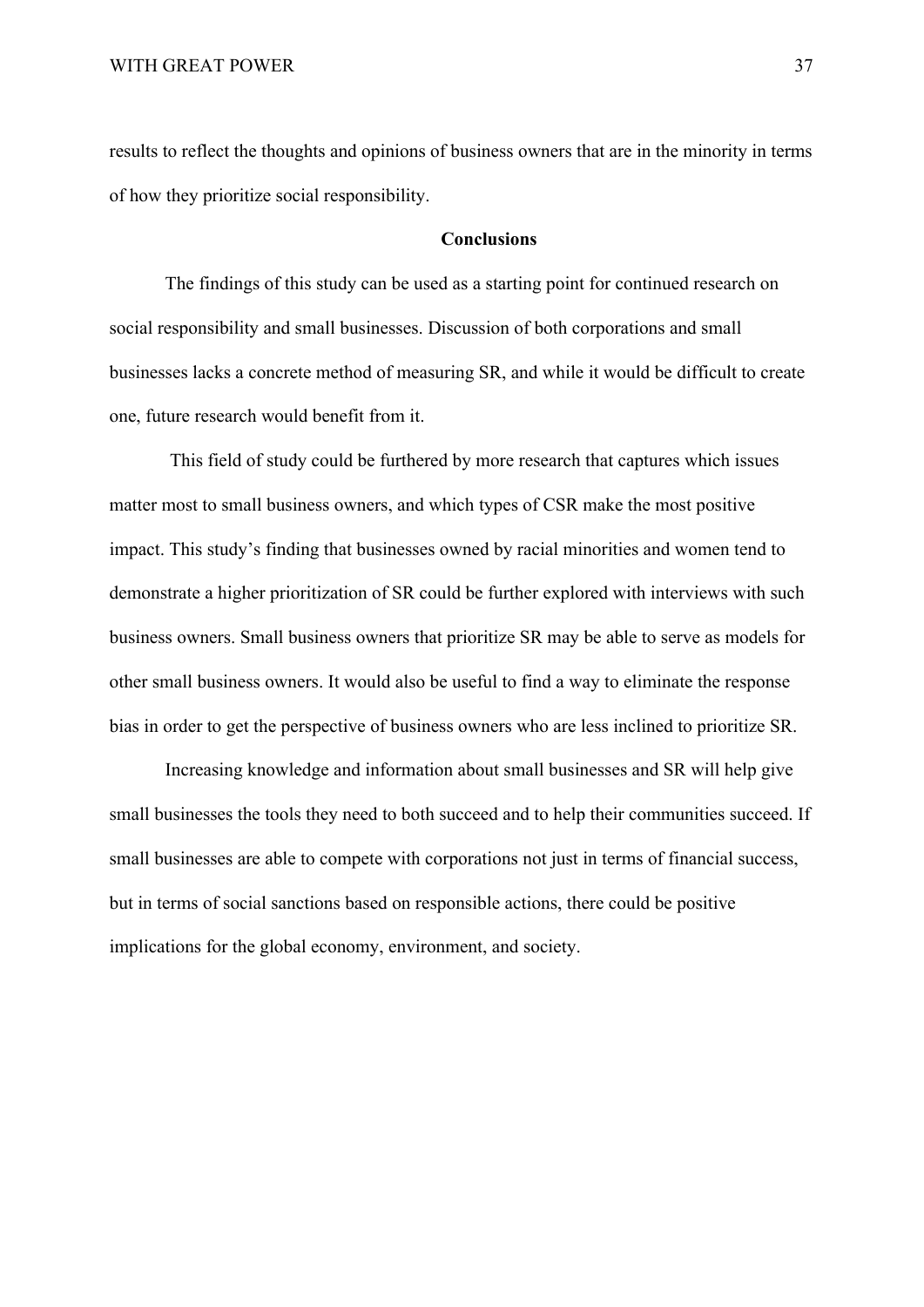### **References**

- Barkhatov, V., Pletnev, D., & Campa, A. (2016). Key Success Factors and Barriers for Small Businesses: Comparative Analysis. *Procedia Social and Behavioral Sciences,* 221(2016), 29-38
- Bettignies, J. D., & Robinson, D. (2015). When Is Social Responsibility Socially Desirable? National Bureau of Economic Research.
- Bowen, H. R. (1953). Social responsibilities of the businessman. *University of Iowa Press.*
- C and E Advisory. (2017). Corporate-NGO Partnerships Barometer 2017. Retrieved April 25, 2019 from https://www.candeadvisory.com/sites/candeadvisory.com/files/barometer\_ 2017\_0.pdf
- Cerri, L. (2018). Birth of the Modern Corporation: From Servant of the State to Semi-Sovereign Power. *American Journal of Economics & Sociology*. 239-277.
- Chaffee, E. C. (2017). The Origins of Corporate Social responsibility. *University of Cincinnati Law Review*, 85, 347–373.
- Davis, K. (1973). The Case for and Against Business Assumption of Social Responsibilities. *Academy of Management Journal,* 16(2), 312–322.
- Devinney, T. M. (2009). Is the Socially Responsible Corporation a Myth? The Good, the Bad, and the Ugly of Corporate Social Responsibility. *Academy of Management Perspectives,* 23(2), 44-56.
- Fisher, K., Geenen, J., Jurcevic, M., McClintock, K., & Davis, G. (2009). Applying Asset-Based Community Development as a Strategy for CSR: A Canadian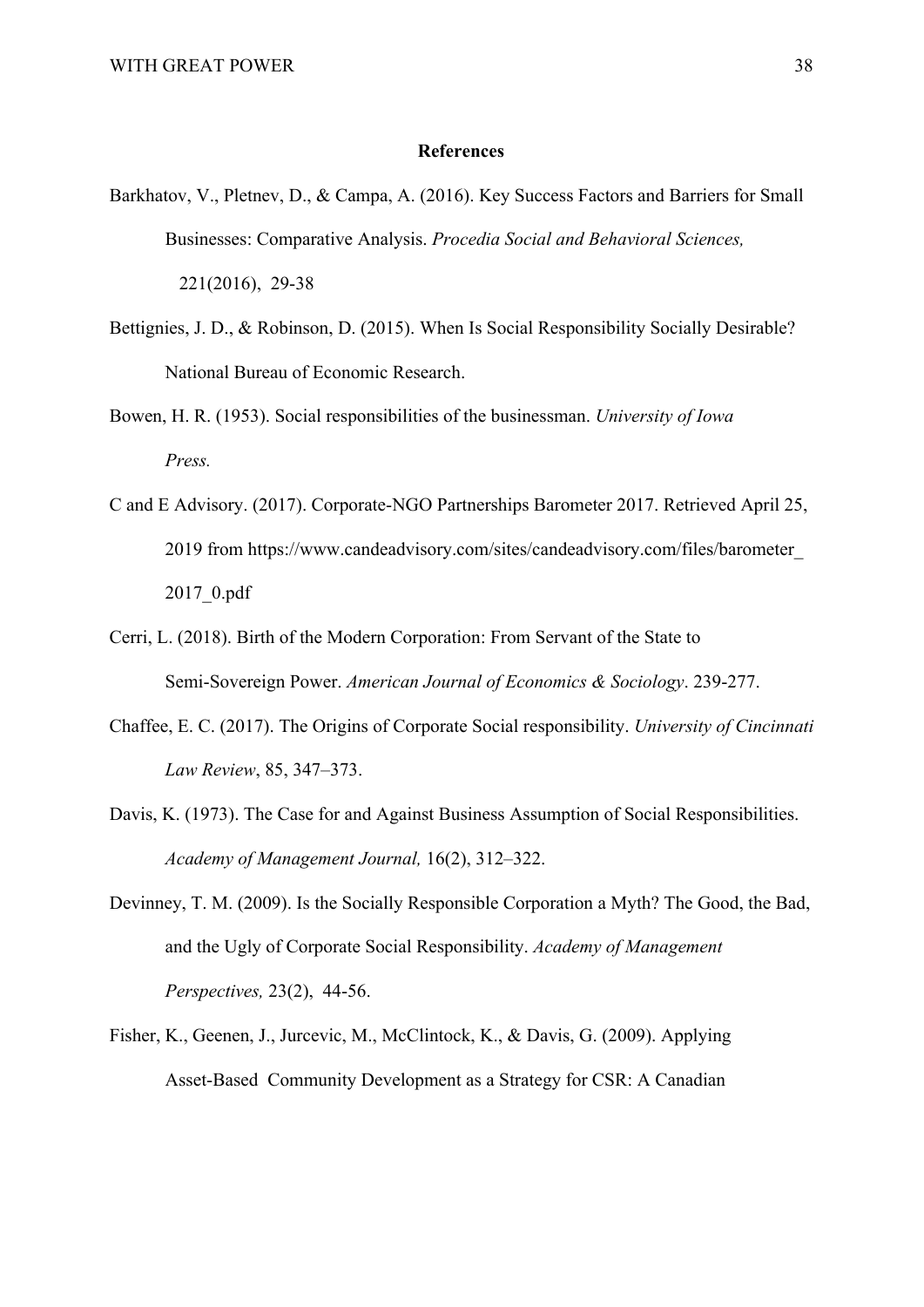\_\_\_\_Perspective on a Win–Win for Stakeholders and SMEs. *Business Ethics: A European \_\_\_\_Review*, 18(1), 66-82.

- Friedman, M. (1971). Does Business Have a Social Responsibility? *Bank Administration* April, 1971, pp. 13-14.
- Gilens, M., and Benjamin I. Page. (2014). Testing Theories of American Politics: Elites, Interest Groups, and Average Citizens. Perspectives on Politics 12(3), 564–581.
- Heald, M. (1970). The social responsibilities of business: company and community 1900–1960. United States of America: Pr. of Case Western Reserve University.
- Henderson, H. (1968). Should Business Tackle Society's Problems? *Harvard Business \_\_\_\_\_\_Review*, 46(4), 77-85.
- Husted, B. W., & Allen, D. B. (2007). Strategic corporate social responsibility and value \_\_\_\_\_\_creation among large firms: Lessons from the Spanish experience. *Long Range \_\_\_\_\_\_Planning*, 40(6), 594–610.
- Institute for Local Self-Reliance (2003). The Economic Impact of Locally Owned Businesses vs. Chains: A Case Study in Midcoast Maine. Institute for Local Self-Reliance and Friends of Midcoast Maine.
- Lange, D., & Washburn, N. T. (2012). Understanding attributions of corporate social irresponsibility. Academy of Management Review, 37, 300–326.
- Martin, G. and Patel, A. (2011). Going Local: Quantifying the Economic Impacts of Buying from Locally Owned Businesses in Portland, Maine. *Maine Center for Economic Policy.*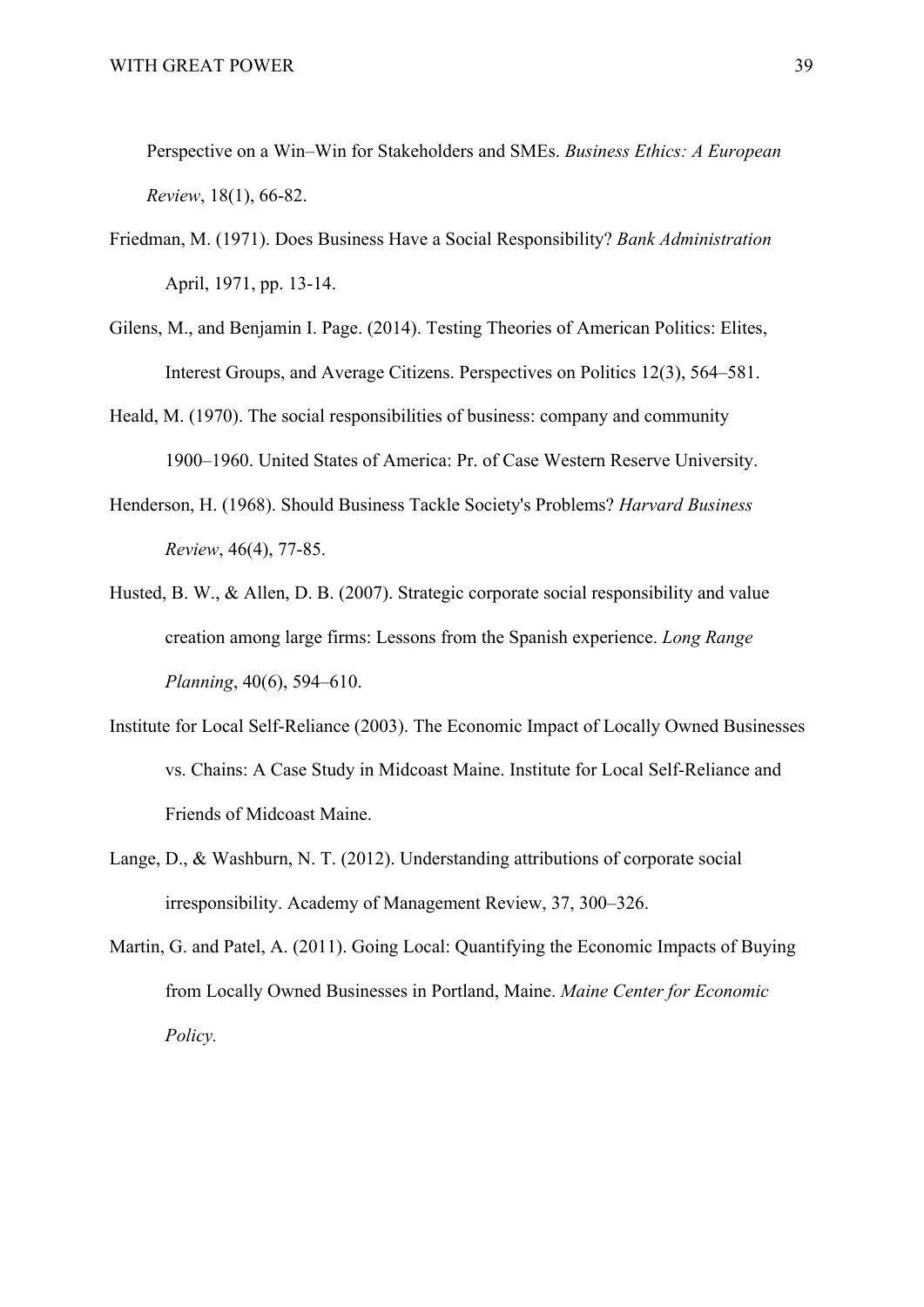- McCracken, T. (2018). The Truth About How Small Businesses Create Jobs and Benefit the Economy. Inc.com. Retrieved March 17, 2019 from [https://www.inc.com/todd](https://www.inc.com/todd-) mccracken/why-we-need-to-give-more-aid-not-less-to-small-businesses.html
- Mathies, A. & Cunningham, G. (2003). From Clients to Citizens: Asset-Based Community \_\_\_\_\_Development as a Strategy for Community-Driven Development. *Development in \_\_\_\_\_Practice* 13(5) 474-486
- Torelli, C. J., Monga, A. B., & Kaikati, A. M. (2012). Doing poorly by doing good: Corporate social responsibility and brand concepts. *Journal of Consumer Research,* 38, 948–963.
- Seven Dots. Why CSR is no longer enough. Retrieved October 16, 2018, from https://www.sevendots.com/brandsocialresponsibility/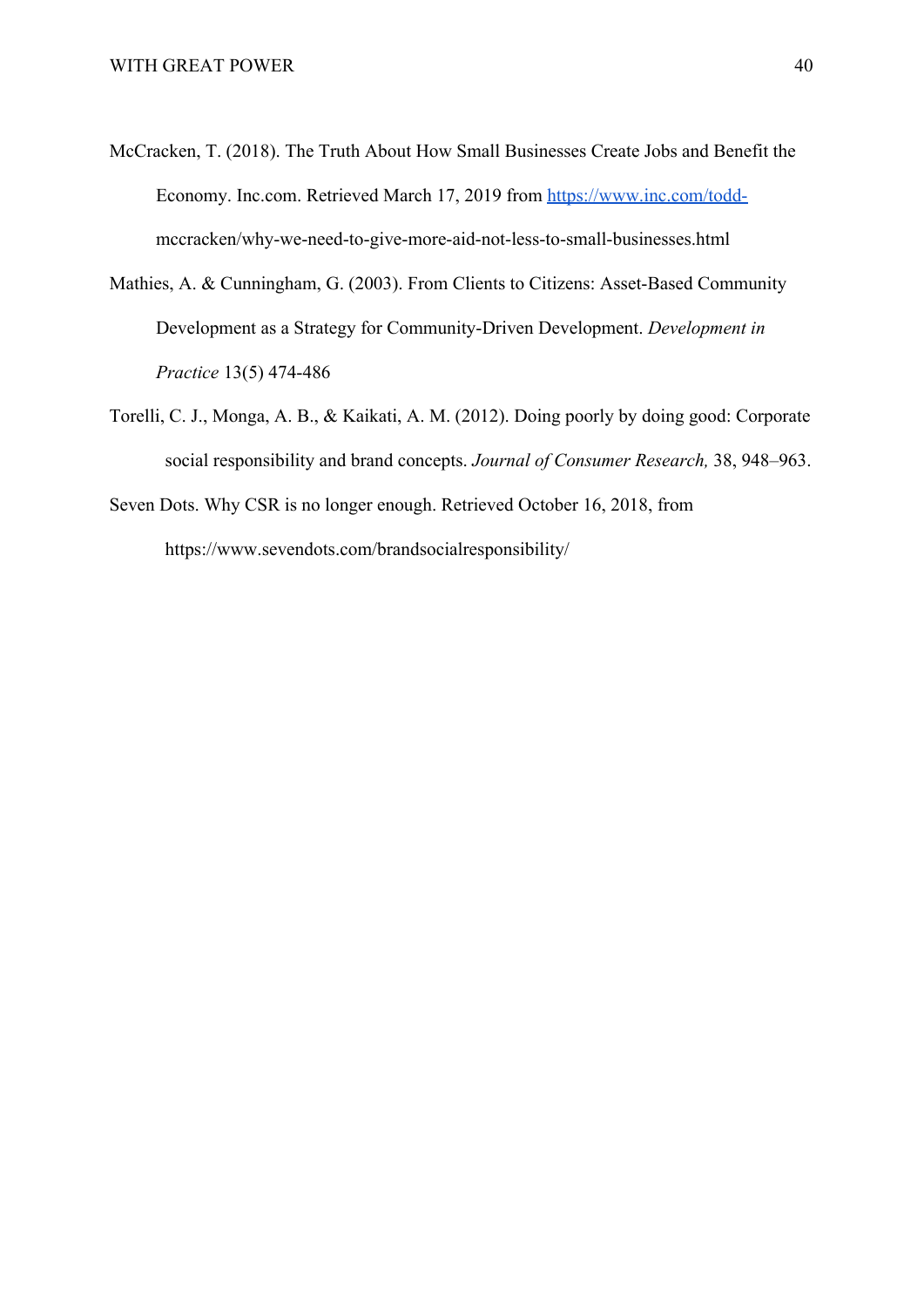### **Appendix A: Initial Email Inquiry**

Subject Line: Short Survey to Help a Student

To whom it may concern:

I am a graduate student at Merrimack College, and I am writing to ask you to participate in my research project. I am working towards a Master's of Education in Community Engagement, and I am interested in the potential that small businesses have to improve social and environmental conditions.

Large companies are generally expected to participate in "socially responsible" activities, such as contributing funds, volunteers, and other resources to philanthropic causes. I am surveying representatives of smaller businesses to determine the extent to which small and medium size businesses are socially responsible, and to compare their motivations and actions to those of larger businesses.

If you would like to participate in this survey, which is expected to take less than 30 minutes, please click the link below. At the end of the survey, you will be asked if you would also like to participate in an interview to further explore this topic. You will also have the option to leave additional comments about your thoughts on this topic at the end.

### **Appendix B: Original Survey**

315 Turnpike Street, North Andover, MA 01845 | www.merrimack.edu Consent to Participate in Research Study Title of Study: With Great Power: Assessing the Social and Environmental Responsibility of Small and Medium Businesses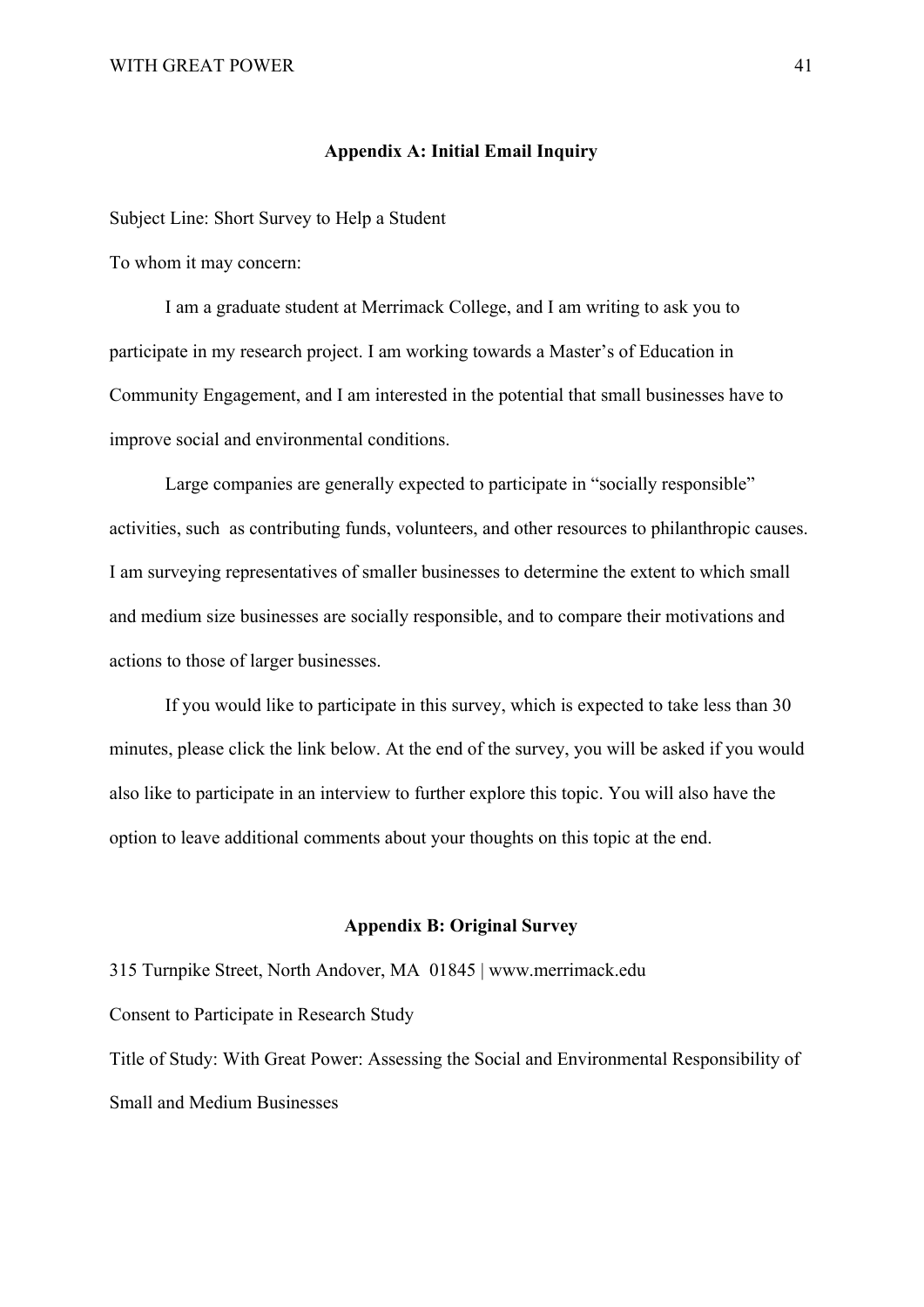Investigators: Danielle Tetrault, Merrimack College

IRB Number: IRB-FY18-19-83

#### KEY INFORMATION:

1. This project is research and participation is voluntary.

2. The purpose of this study is to determine the extent to which small and medium-sized businesses give back to their communities and participate in socially responsible behavior. If you agree to be in this study, you will be asked to complete the following survey. The survey is expected to take no more than 30 minutes.

3. There are no reasonable expected risks. There may be unknown risks.

4. There are no expected benefits to you for participating.

Introduction

•You are being asked to be in a research study of socially responsible behavior among small and medium businesses in Massachusetts.

•You were selected as a possible participant due to your business being registered in the Small Business Administration's System for Award Management, which is available to the public online via the Dynamic Small Business Search.

•We ask that you read this form and ask any questions that you may have before agreeing to be in the study.

### Purpose of Study

•The purpose of this study is to determine the extent to which small and medium-sized businesses give back to their communities and participate in socially responsible behavior.

•Ultimately, this research may be published electronically in a paper.

Description of the Study Procedures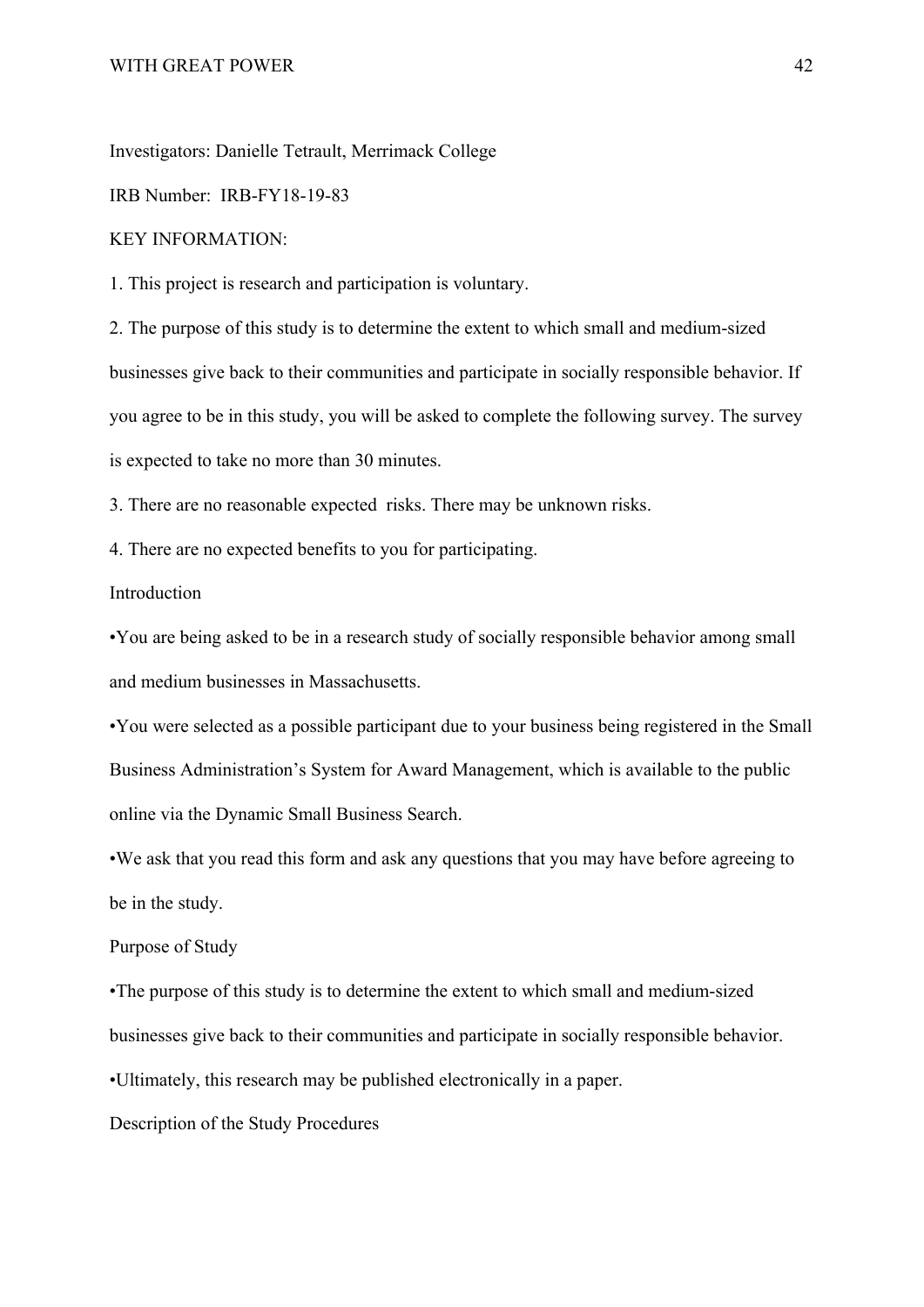•If you agree to be in this study, you will be asked to complete the following survey. The survey is expected to take no more than 30 minutes.

Risks/Discomforts of Being in this Study

•There are no reasonable expected risks. There may be unknown risks.

Benefits of Being in the Study

•There are no expected benefits to you for participating.

Confidentiality

•This study is anonymous. We will not be collecting or retaining any information about your identity, unless you choose to provide us with additional information at the end of the survey. Payments or Compensation

•There is no compensation for participation.

Right to Refuse or Withdraw

•The decision to participate in this study is entirely up to you. You may refuse to take part in the study at any time without affecting your relationship with the investigators of this study, Merrimack College or any study partners. Your decision will not result in any loss or benefits to which you are otherwise entitled.

Right to Ask Questions and Report Concerns

•You have the right to ask questions about this research study and to have those questions answered by me before, during or after the research. If you have any further questions about the study, at any time feel free to contact me, Danielle Tetrault, at tetraultd@merrimack.edu, or by phone at (978) 712-9543

You may also contact the Merrimack College faculty supervisor of this research: John Giordano, giordanoj@merrimack.edu, or by phone at 617)-870-4846 If you like, a summary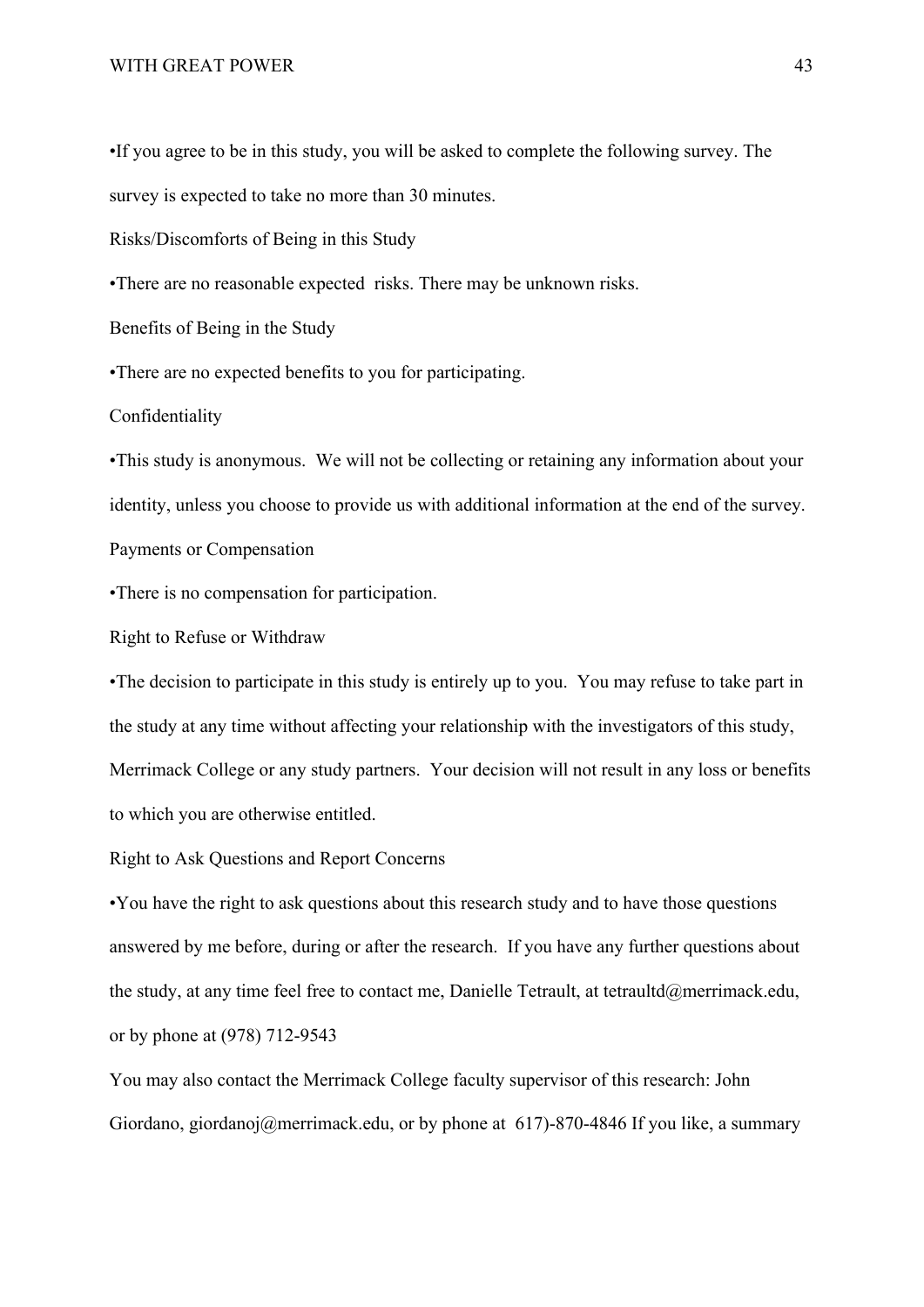of the results of the study will be sent to you. If you have any other concerns about your rights as a research participant that have not been answered by the investigators, you may contact the Chair of the Merrimack Institutional Review Board at (978)-837-5280 or by email at irb@merrimack.edu.

•If you have any problems or concerns that occur as a result of your participation, you can report them to the Chair of the IRB at the contact information above.

Informed Consent

•Clicking NEXT below indicates that you have decided to volunteer as a research participant

for this study, and that you have read and understood the information provided above.

**NEXT** 

- 1. What is your relationship to the business that you are representing in this survey? (Please choose only one).
	- I own the business
	- I manage the business
	- I am otherwise employed by the business
- 2. How many people does your business employ?
	- $\bullet$  1-10
	- $\bullet$  11-50
	- 51-100
	- 101-500
	- More than 500

3. Is your business considered a family business?

- Yes
- No
- 4. Is your business considered a minority-owned business?
	- Yes
	- No
- 5. Is your business considered a women-owned business?
	- Yes
	- No
- 6. Which of the following is the primary way your business functions?
	- Online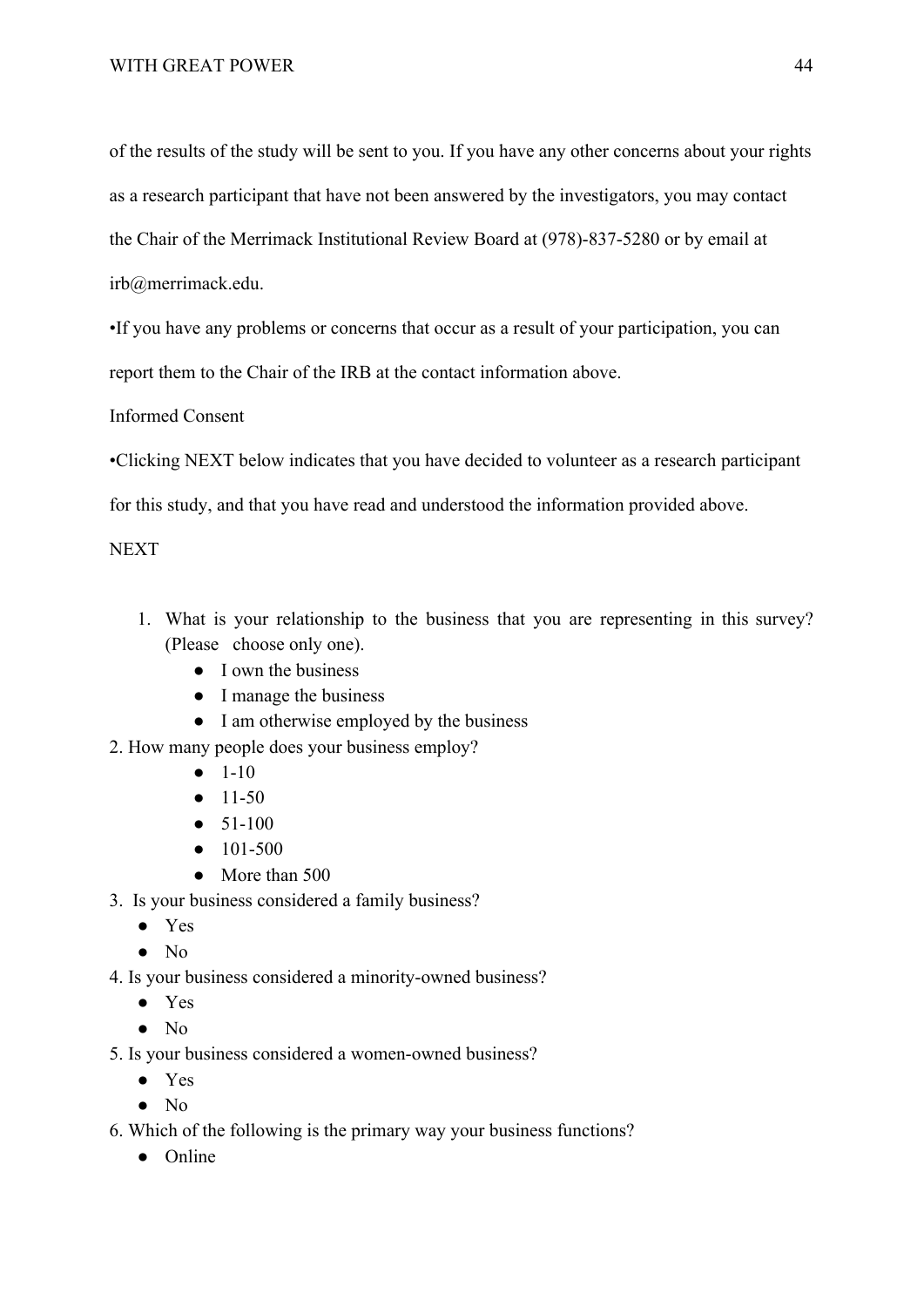- In-person at a permanent location
- In-person at various locations
- Other

7. The following is a list of activities that a business could engage in that reflect a sense of social or environmental responsibility. Which of the following has your business engaged in in the past 12 months? (Check all that apply).

- Provided volunteers to an event
- Mandated that employees complete a given number of volunteer hours
- Donated money
- Donated goods or services
- Provided the use of a physical space for free or at a reduced cost
- Made any decision where the impact on the natural environment was a factor (this includes the business recycling on a large scale, using recycled materials regularly, choosing to avoid dumping harmful materials).
- Made any decision where the impact on the community was a factor (this includes becoming involved in local politics or initiatives)
- Engaged in the community in a positive way that is not listed above.
- Any other activity not listed here which in your opinion, reflects a sense of social or environmental responsibility.
- None of the above

8. Is your business's mission grounded in improving the social or natural environment?

- Yes
- No
- I do not know

9. Has your business engaged in a partnership with a non-profit or community based organization that included more than one interaction with the same organization in the past 12 months?

- Yes
- No

10. Does your business have a budget allocated for any of the activities you checked off above?

- Yes
- No
- We allocate money for such opportunities as they arise
- I do not know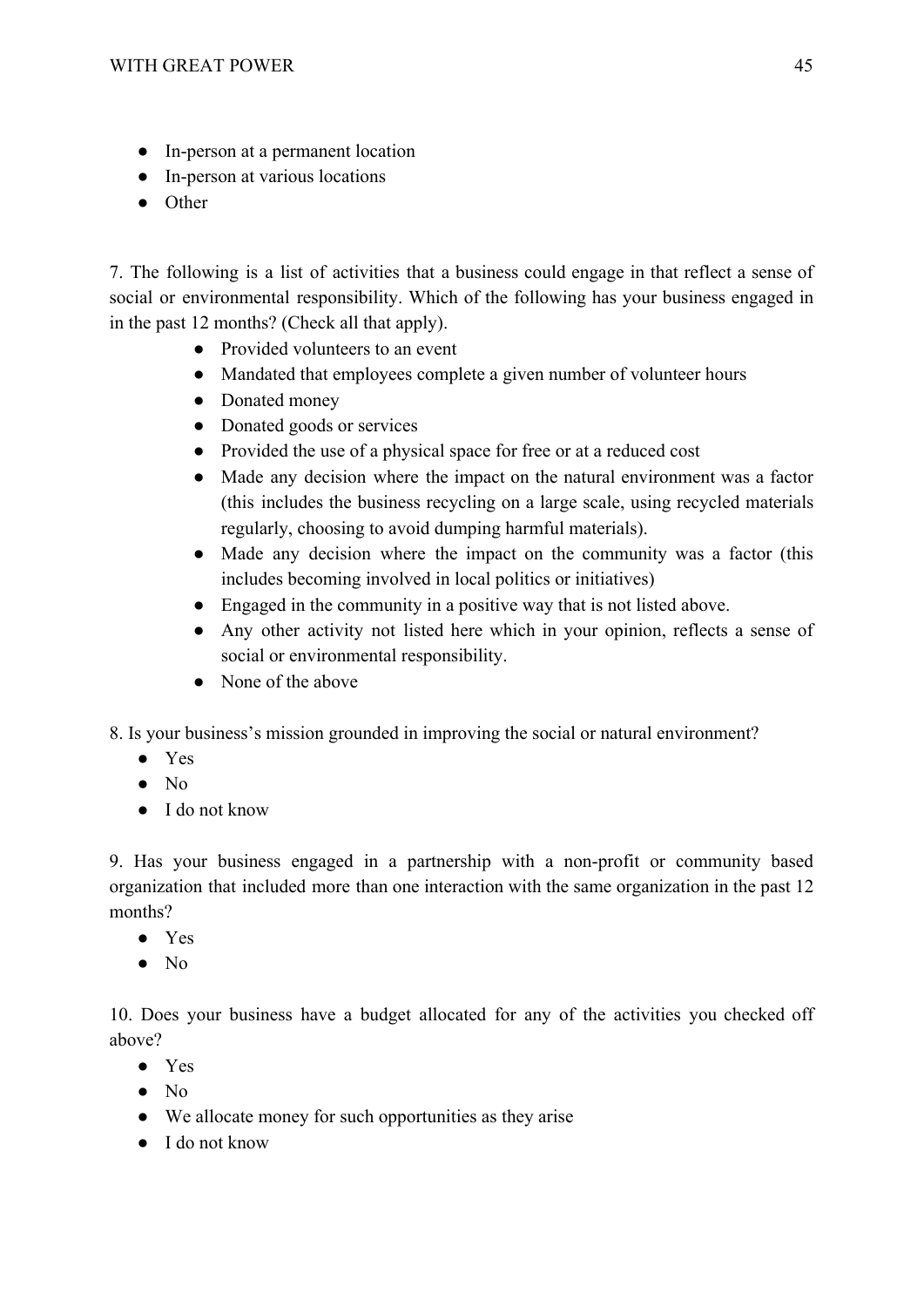11. Do you have an employee or employees whose **main** job is to organize engagement activities such as those listed above?

- Yes, full time
- Yes, part time
- No

12. Do you have an employee whose job description **includes** organizing engagement activities such as those listed above?

- Yes
- No

13. In your opinion, how engaged is your business in the community in which it is located?

- Very engaged
- Somewhat engaged
- Minimally engaged
- Not engaged at all

14. Why does your business engage in responsible activities such as those listed above? (check all that apply)

- To benefit the community
- Reputation and credibility
- Access to people and contacts (networking and prospecting)
- Innovation
- Long-term stability and impact
- Human resource development
- Access to knowledge
- Effectiveness
- Access to new markets
- Access to funds
- Efficiency
- Other
- My business does not engage in any socially or environmentally responsible activities

15. Of the reasons you selected above, what is the **primary** reason your business participates in responsible activities?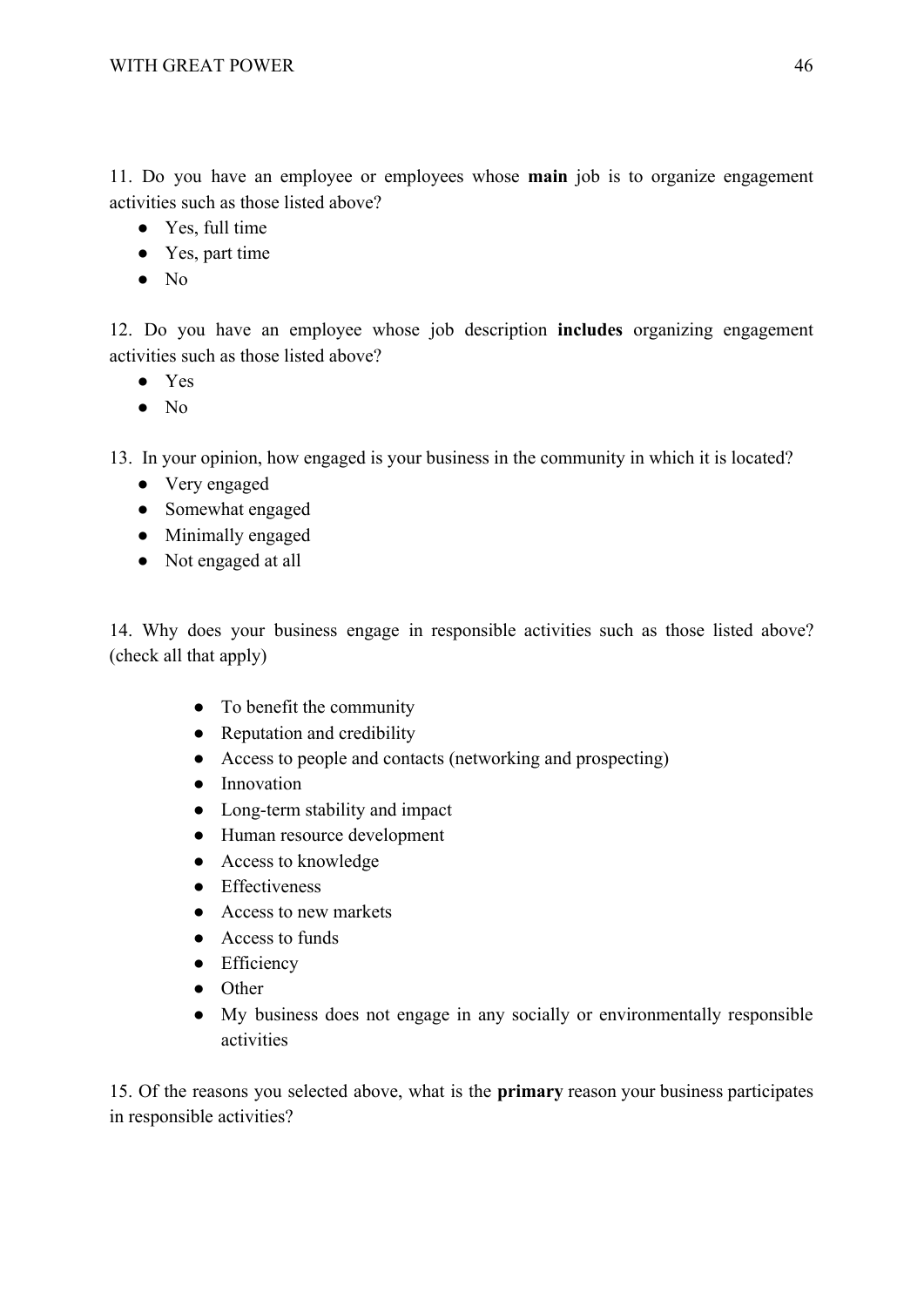- To benefit the community, because my business will thrive if the community thrives.
- Reputation and credibility
- Access to people and contacts
- Innovation
- Long-term stability and impact
- Human resource development
- Access to knowledge
- Effectiveness
- Access to new markets
- Access to funds
- Efficiency
- Other
- My business does not engage in any socially or environmentally responsible activities

16. "I believe that anything that benefits the community as a whole, also benefits my business."

- I agree with this statement.
- I do not agree with this statement.

17. "I believe that successful small businesses have a responsibility to the community we exist in to do our part in addressing issues that affect the community."

- I agree with this statement and this belief is reflected in how my business is run.
- I agree with this statement but at this time my business does not fully reflect this belief.
- I do not agree with this statement.

18. "I believe that successful small businesses have a collective power that can be used to create societal change."

- I agree with this statement and this belief is reflected in how my business is run.
- I agree with this statement but at this time my business does not fully reflect this belief.
- I do not agree with this statement.

19. "I believe that large businesses have a responsibility to society, while small businesses do not."

- I agree with this statement
- I do not agree with this statement